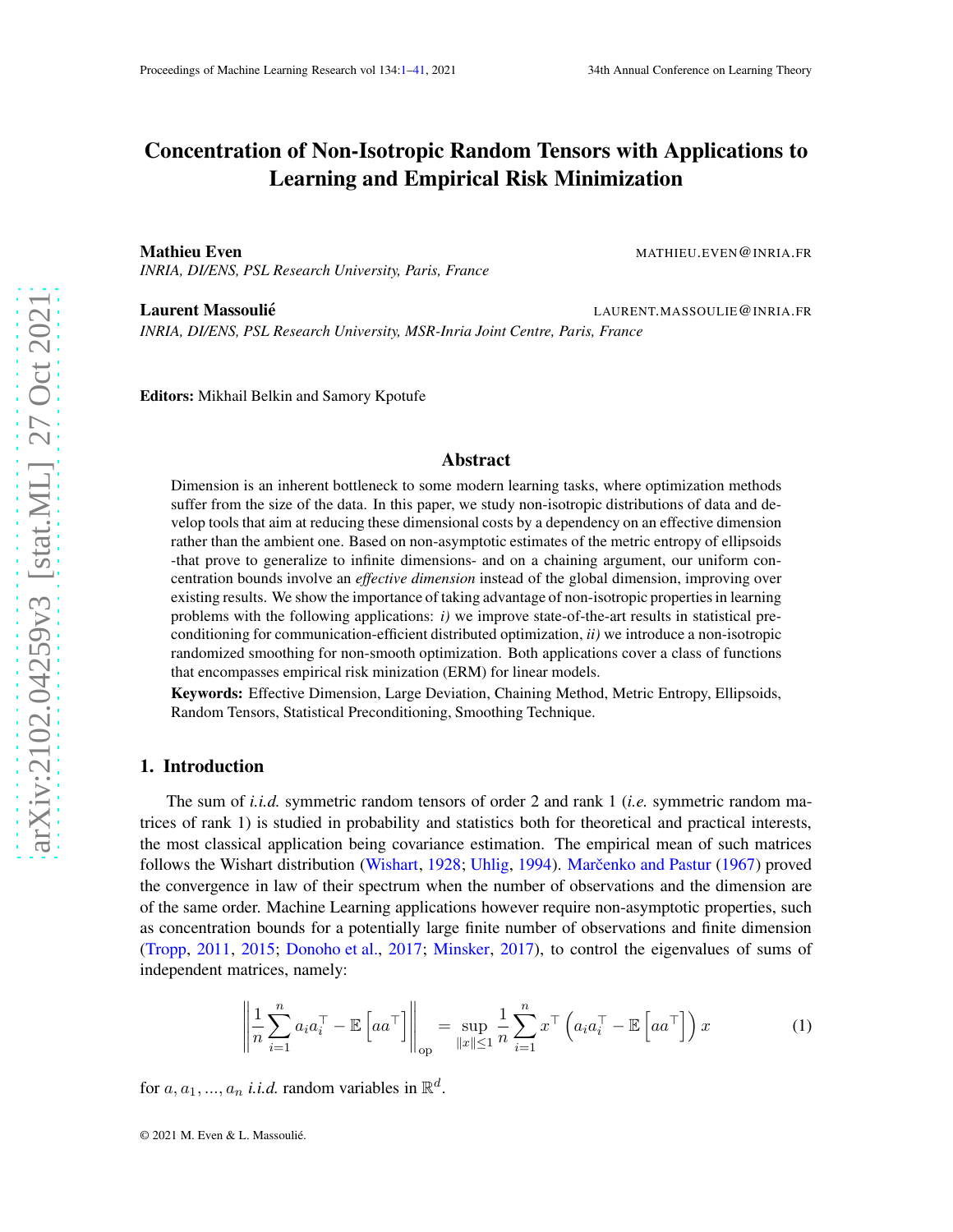### <span id="page-1-3"></span>1.1. Theoretical Contributions

Our main contribution consists in new tools for the control of quantities generalizing [\(1\)](#page-0-0). More precisely, for  $r \ge 2$ ,  $f_1, ..., f_r$  Lipschitz functions on  $\mathbb{R}$ ,  $a, a_1, ..., a_n$  *i.i.d.* random variables in  $\mathbb{R}^d$ , and  $B$  the  $d$ -dimensional unit ball, we derive in Section [2](#page-3-0) concentration bounds on:

<span id="page-1-0"></span>
$$
\sup_{x_1,\ldots,x_r\in\mathcal{B}}\left\{\frac{1}{n}\sum_{i\in[n]}\left(\prod_{k=1}^rf_k(a_i^\top x_k)-\mathbb{E}\left[\prod_{k=1}^rf_k(a^\top x_k)\right]\right)\right\}.
$$
 (2)

We thereby extend previous results in three directions. *i*) Matrices are tensors of order 2, which we generalize by treating symmetric random tensors of rank 1 and order  $r \geq 2$  (Section [2.3\)](#page-4-0). *ii*) We consider non linear functions  $f_i$  of scalar products  $\langle a_i, x \rangle$ , motivated by Empirical Risk Minimization. [\(2\)](#page-1-0) can thus be seen as the uniform maximum deviation of a symmetric random tensor of order r and rank 1, with non-linearities  $f_1, ..., f_r$ . *iii*) Finally, by observing that data are usually distributed in a non-isotropic way (the *MNIST* dataset lies in a 712 dimensional space, yet its empirical covariance matrix is of effective dimension less than 3 for instance), we generalize classical isotropic assumptions on random variables  $a_i$  by introducing a non-isotropic counterpart:

Definition 1 (Σ-Subgaussian Random Vector) *A random variable* a *with values in* R d *is* Σ *-*  $\mathit{subgaussian}$  for  $\Sigma \in \mathbb{R}^{d \times d}$  a positive-definite matrix if:

<span id="page-1-2"></span>
$$
\forall t > 0, \forall x \in \mathcal{B}, \mathbb{P}(|a^{\top}x| > t) \le 2 \exp\left(-\frac{1}{2} \frac{t^2}{x^{\top} \Sigma x}\right).
$$
 (3)

A gaussian  $\mathcal{N}(0, \Sigma)$  is for instance  $\Sigma$ -subgaussian. Note however that in the general case,  $\Sigma$  is not equal to the covariance matrix. The aim is then to derive concentration bounds on [\(2\)](#page-1-0) (Section [2\)](#page-3-0) that involve an *effective dimension* of  $\Sigma$ : a quantity smaller than the global dimension d, that reflects the non-isotropic repartition of the data:

**Definition 2 (Effective Dimension**  $d_{\text{eff}}(r)$ ) Let  $\Sigma \in \mathbb{R}^{d \times d}$  a symmetric positive semi-definite ma*trix of size*  $d \times d$ , where  $d \in \mathbb{N}^*$ . Let  $\sigma_1^2 \geq \sigma_2^2 \geq ... \geq \sigma_d^2 \geq 0$  denote its ordered eigenvalues. For  $any \ r \in \mathbb{N}^*$ , let  $d_{\text{eff}}(r)$  *be defined as follows:* 

<span id="page-1-1"></span>
$$
d_{\text{eff}}(r) := \sum_{i=1}^{d} \left(\frac{\sigma_i}{\sigma_1}\right)^{\frac{2}{r}} = \frac{\text{Tr}(\Sigma^{1/r})}{\|\Sigma^{1/r}\|_{\text{op}}}.
$$
 (4)

*This notion generalizes* intrinsic dimension *in [Tropp](#page-15-3) [\(2015](#page-15-3)) and* stable rank *in [Vershynin](#page-15-4) [\(2011a](#page-15-4), 2014), both obtained for*  $r = 1$ *.* 

Chaining Argument and Metric Entropy of Ellipsoids: Control of [\(2\)](#page-1-0) involves a chaining argument [\(Boucheron et al.](#page-13-1) [\(2013\)](#page-13-1), Chapter 13). In the simplest version of chaining, in order to bound a random variable of the form  $\sup_{t \in \mathcal{T}} X_t$ , one discretizes the set of indices  $\mathcal{T}$  and approximates the value sup $_{t\in\mathcal{T}} X_t$  by a supremum taken over successively refined discretizations. To exploit the non-isotropic properties of  $\Sigma$ -subgaussian random variables, we apply chaining based on a covering of the unit ball  $\beta$  with ellipsoids. Our approach yields similarities with that of [Zhong](#page-16-0) [\(2017\)](#page-16-0), who uses chaining with ellipsoids for a different purpose (control of eigenvectors). In section [2.3,](#page-4-0) in the setting where  $f_1 = ... = f_r = Id$ , control of [\(2\)](#page-1-0) reduces to controlling the operator norm of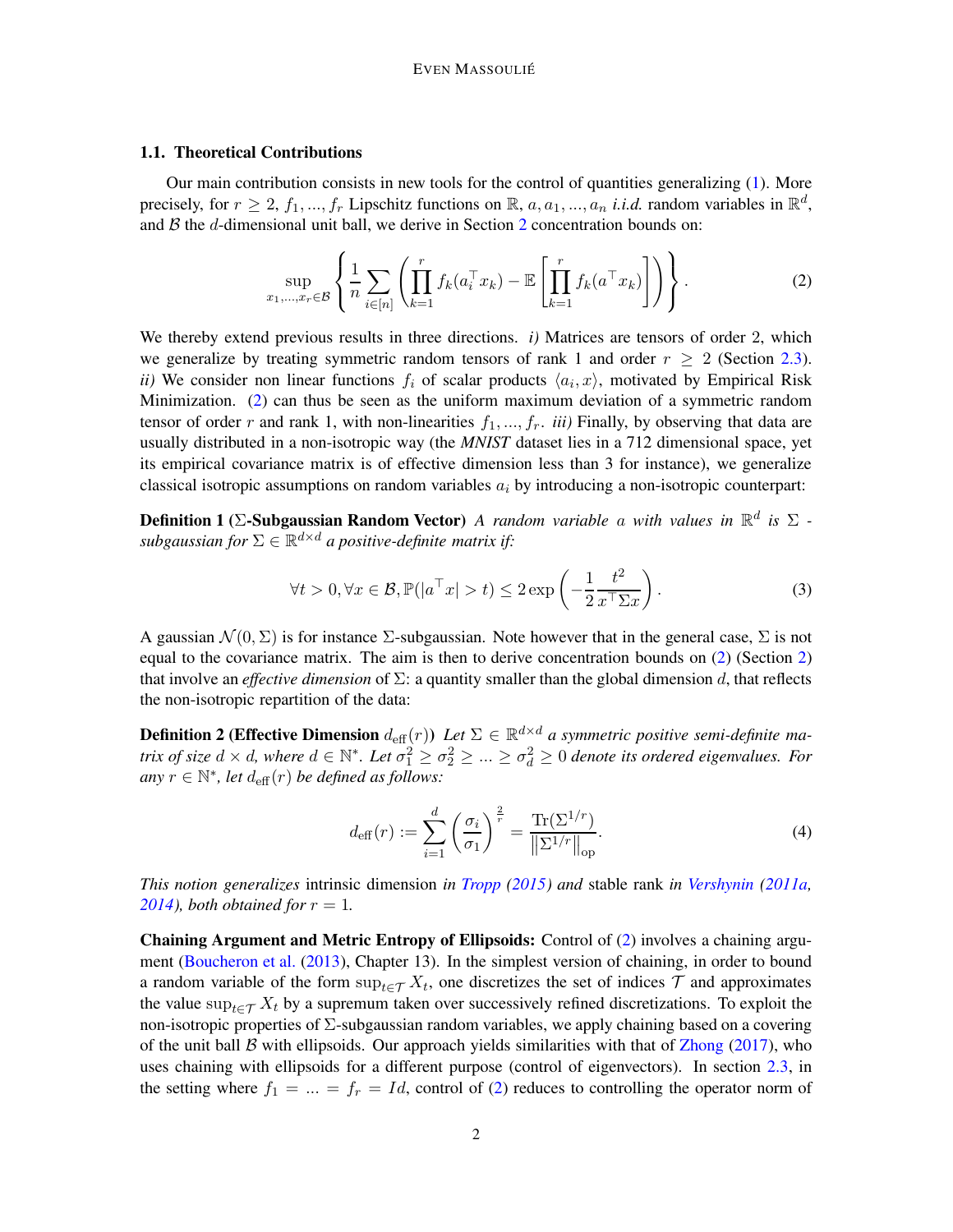empirical tensors. This can be done using our bounds on the  $\varepsilon$ -entropy of ellipsoids, without the use of chaining.

In Section [3,](#page-5-0) we present results on the number of balls of fixed radius  $\varepsilon$  needed to cover an ellipsoid in dimension d. The logarithm of this quantity is often called the  $\varepsilon$ -entropy of an ellipsoid. [Dumer et al.](#page-14-2) [\(2004](#page-14-2)) studied the limit  $d \to \infty$ , while we provide non-asymptotic estimates. Furthermore, in Appendix [A.3,](#page-21-0) we extend these results to ellipsoids in infinite dimension, obtaining bounds on metric entropy in terms of power-law norm decay.We believe these technical results (both in finite and infinite dimension) to be of strong practical and theoretical interests: the bridge between covering numbers and suprema of random subgaussian processes is rather thin due to Dudley's inequality [\(Dudley,](#page-14-3) [1967](#page-14-3)). Bounding metric entropy of ellipsoids is thus a step towards uniform bounds on more general random variables than the one we consider in [\(2\)](#page-1-0).

# <span id="page-2-0"></span>1.2. Applications in Learning Problems and ERM

We show the relevance of our concentration bounds through the following applications.

**Operator Norm Of Tensors** Setting  $f_1 = ... = f_r = Id$  yields the operator norm of the empirical tensor  $\frac{1}{n} \sum_i a_i^{\otimes r} - \mathbb{E}a^{\otimes r}$  in [\(2\)](#page-1-0). In Section [2.3](#page-4-0) we derive precise large deviation bounds on such tensors involving the effective dimension  $d_{\text{eff}}(r)$ , improving on previous works [\(Bubeck et al.](#page-13-2), [2020](#page-13-2); [Paouris et al.](#page-15-6), [2017](#page-15-6)) which depended on the global dimension. Optimal concentration inequalities on rank 1 symmetric tensors (*i.e.* of the form  $a^{\otimes r}$ ) are not known. We refer the interested reader to [Vershynin](#page-15-7) [\(2020\)](#page-15-7) for the study of rank 1 tensors of the form  $a_1 \otimes ... \otimes a_r$  where  $a_1, ..., a_r$ are *i.i.d.* random variables, a different problem than ours. In Appendix [F,](#page-38-0) we apply these bounds to the study of the Lipschitz constant of two-layered neural networks with polynomial activation, elaborating on the results in [Bubeck et al.](#page-13-2) [\(2020](#page-13-2)).

**Concentration of Hessians and Statistical Preconditioning** For  $\ell$  a twice differentiable function on R and Hessian-Lipschitz, let  $f(x) = \frac{1}{n} \sum_{i=1}^n \ell(a_i^\top x)$ . Then,  $\nabla^2 f(x) = \frac{1}{n} \sum_{i=1}^n \ell''(a_i^\top x) a_i a_i^\top$ , and setting  $r = 3, f_1 = \ell'', f_2 = f_3 = Id$  in [\(2\)](#page-1-0) yields  $\sup_{x \in \mathcal{B}} \left\| \nabla^2 f(x) - \mathbb{E}[\nabla^2 f(x)] \right\|_{\text{op}}$ . Controlling such quantities is relevant in optimization when studying functions that have an empirical risk structure. Methods such as statistical preconditioning [\(Shamir et al.](#page-15-8), [2014](#page-15-8)) take advantage of the *i.i.d.* structure of the observations, as we illustrate in Section [4.](#page-8-0) Our results improve on the state of the state-of-the-art [\(Hendrikx et al.](#page-14-4), [2020](#page-14-4)), establishing guarantees based on  $d_{\text{eff}}(r)$  rather than d.

**Randomized Smoothing** Minimizing a non-smooth convex function  $f$  is a difficult problem, as acceleration methods cannot be used. [Duchi et al.](#page-14-5) [\(2012](#page-14-5)); [Scaman et al.](#page-15-9) [\(2018\)](#page-15-9) propose to use the gradients of  $f^{\gamma}$  a smoothed version of f, where  $f^{\gamma}(x) = \mathbb{E}_{X \sim \mathcal{N}(0, I_d)}[f(x + \gamma X)].$  This method suffers from a dimensional cost, a factor  $d^{1/4}$  in the convergence time, that cannot in general be removed [\(Bubeck et al.](#page-13-3), [2019](#page-13-3); [Nemirovsky and Yudin,](#page-15-10) [1985](#page-15-10)). In Section [5,](#page-11-0) considering an empirical risk structure for f and a non-isotropic smoothing distribution for X, we take advantage of the non-isotropic repartition of data to obtain an effective dimension  $d_{\text{eff}}(r)$  instead of the whole dimension d.

Organization of the paper We first present our 3 main uniform concentration bounds in Section [2:](#page-3-0) control of [\(2\)](#page-1-0) and of the same quantity but un-centered (both using chaining), and a more precise control of [\(2\)](#page-1-0) in the case where  $f_1 = \ldots = f_r = Id$  (control of empirical mean of symmetric random tensors of rank 1 ann order  $p$ ). In section [3,](#page-5-0) we provide bounds on the metric entropy of ellipsoids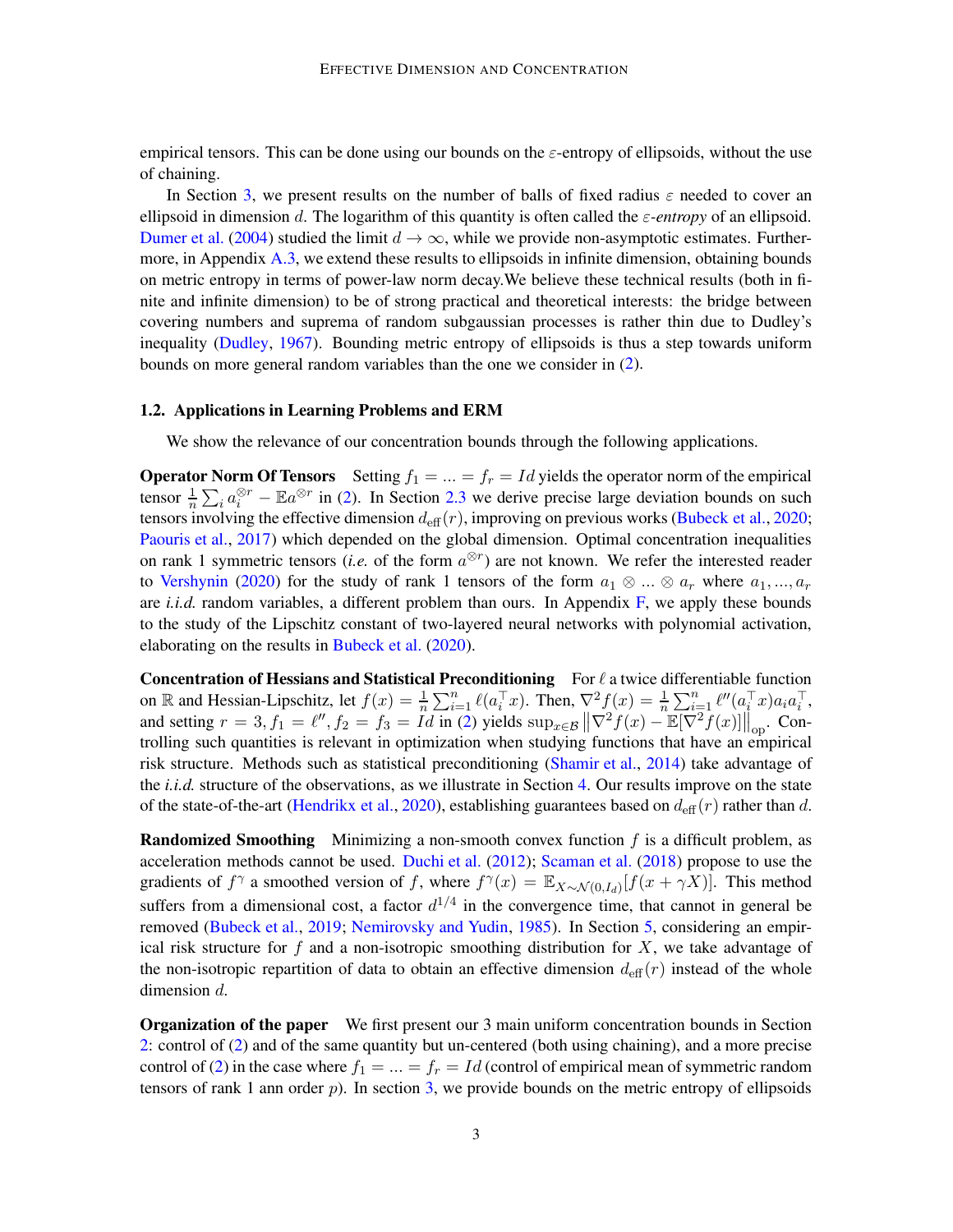in terms of effective dimension. We also investigate the case of infinite dimension with the notion of spectral dimension. The last two sections present two applications of the results presented in Section [2.](#page-3-0) In Section [4,](#page-8-0) we apply Theorem [1](#page-3-1) to control uniform deviation of Hessians, in order to prove that statistical preconditioning methods naturally adapt to the underlying effective dimension. In Section [5,](#page-11-0) we introduce a non-isotropic smoothing method for empirical risk minimization.

# <span id="page-3-5"></span><span id="page-3-0"></span>2. Main Theoretical Results

# <span id="page-3-1"></span>2.1. Concentration Bound With Centering

**Theorem 1 (Concentration With Centering)** Let  $r \geq 2$  and  $d, n \geq 1$  integers. Let  $\Sigma \in \mathbb{R}^{d \times d}$  a positive-definite matrix and  $a, a_1, ..., a_n$  i.i.d. ∑−*subgaussian random variables. Let*  $d_{\text{eff}}(s), s \in \mathbb{N}^*$ *be defined as in* [\(4\)](#page-1-1). Let  $f_1, ..., f_r$  *be 1-Lipshitz continuous functions on* R *such that*  $f_i(0) = 0$  *for i* ∈ [*n*]*. For all*  $k = 1, ..., r$ *, let*  $B_k > 0$  *such that:* 

<span id="page-3-2"></span>
$$
\forall x \in \mathcal{B}, \forall i \in [n], |f_k(a_i^\top x)| \le B_k \text{ almost surely.}
$$
 (5)

*Let*  $B = B_1...B_k$ *. Define the following random variable:* 

<span id="page-3-3"></span>
$$
Z := \sup_{x_1, \dots, x_r \in \mathcal{B}} \left\{ \frac{1}{n} \sum_{i \in [n]} \left( \prod_{k=1}^r f_k(a_i^\top x_k) - \mathbb{E} \left[ \prod_{k=1}^r f_k(a^\top x_k) \right] \right) \right\}.
$$
 (6)

*Then, for any*  $\lambda > 0$  *and for some universal constant*  $C_r$ *, the following large-deviation bound holds:* 

$$
\mathbb{P}\left(Z \geq C_r \sigma_1^r \left(\frac{1}{n} \frac{\lambda + d_{\text{eff}}(r) \ln(d)}{\left(\sigma_1^{-r} B\right)^{2/r-1}} + \frac{\sqrt{\lambda} + \sqrt{d_{\text{eff}}(1) \ln(d)}}{\sqrt{n}}\right)\right) \leq e^{-\lambda}.\tag{7}
$$

#### <span id="page-3-6"></span><span id="page-3-4"></span>2.2. Concentration Bound Without Centering

**Theorem 2 (Concentration Without Centering)** Let  $r \geq 2$  and  $d, n \geq 1$  integers. Let  $\Sigma \in$ R <sup>d</sup>×<sup>d</sup> *a positive-definite matrix and* a, a1, ..., a<sup>n</sup> i.i.d. <sup>Σ</sup>−*subgaussian random variables* [\(3\)](#page-1-2)*. Let*  $d_{\text{eff}}(s), s \in \mathbb{N}^*$  *be defined as in* [\(4\)](#page-1-1). Let  $f_1, ..., f_r$  *be 1-Lipshitz continuous functions on*  $\mathbb R$  *such that*  $f_i(0) = 0$  *for*  $i \in [n]$ *. For all*  $k = 1, ..., r$ *, let*  $B_k > 0$  *such that:* 

$$
\forall x \in \mathcal{B}, \forall i \in [n], |f_k(a_i^{\top} x)| \leq B_k \text{ almost surely.}
$$

Let  $B = B_1...B_k$ *. Define the following random variable:* 

<span id="page-3-8"></span>
$$
Y := \sup_{x_1, \dots, x_r \in \mathcal{B}} \frac{1}{n} \sum_{i \in [n]} \prod_{k=1}^r f_k(a_i^\top x_k).
$$
 (8)

<span id="page-3-7"></span>*Then, for any*  $\lambda > 0$  *and for some universal constant*  $C_r$ , the following large-deviation bound holds:

$$
\mathbb{P}\left(Y \ge \sigma_1^r C_r \left(1 + \frac{d_{\text{eff}}(r)\ln(d) + \lambda}{n} (\sigma_1^{-r} B)^{1 - 2/r}\right)\right) \le e^{-\lambda}.\tag{9}
$$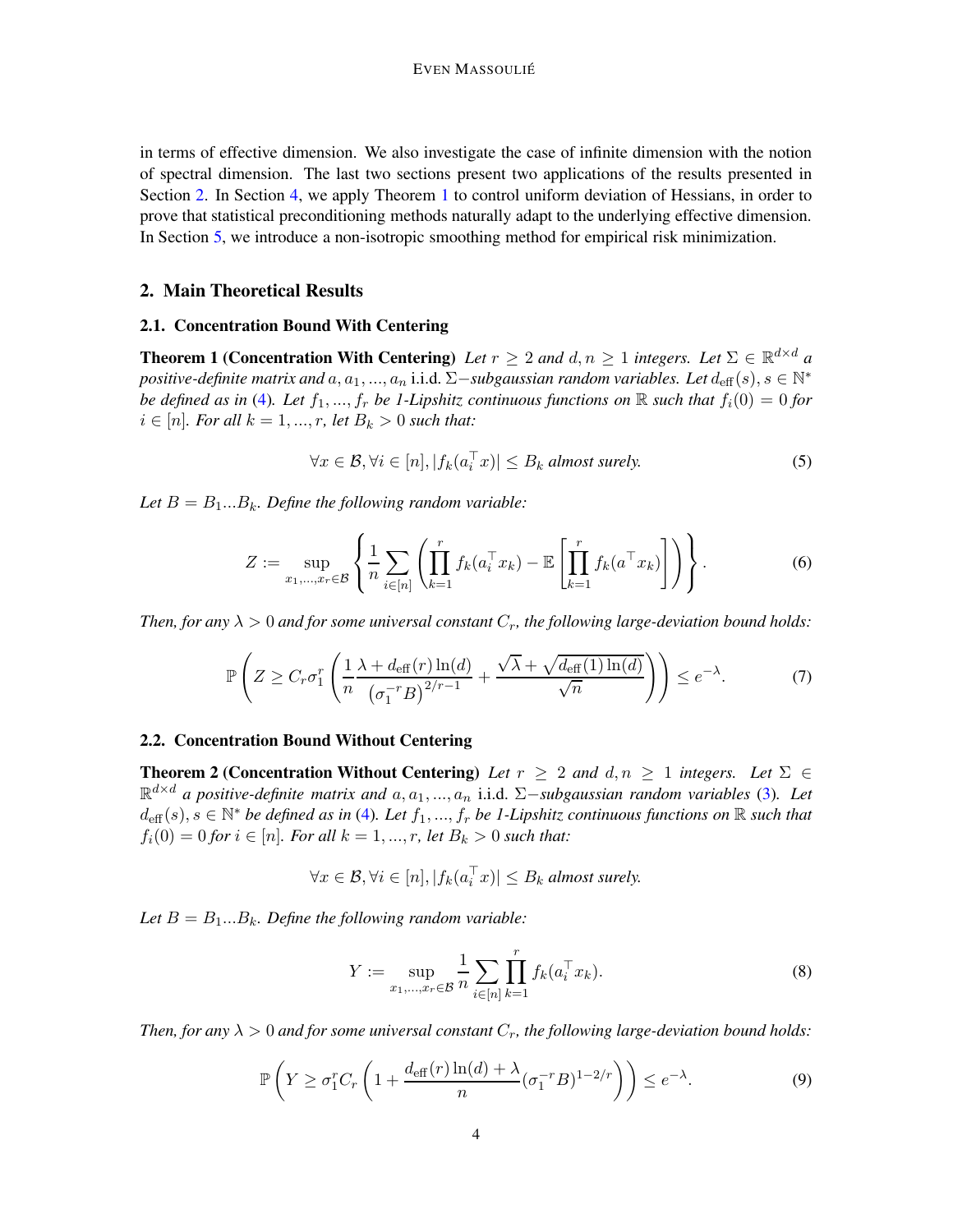Remark 1 *Assumptions* [\(5\)](#page-3-2) *in Theorem [1](#page-3-1) can be replaced by high-probability bounds on the random variables*  $a_1, ..., a_n$  *in the following way. If we denote*  $R = \sup_{i=1,...,n} ||a_i||$ *, we always have*  $B_k \leq R$  and  $B \leq R^r$  using Lipshitz continuity of functions  $f_k$ . Furthermore, a Chernoff bound *gives with probability*  $1 - \delta$ *:* 

$$
R^2 \le 4\sigma_1^2(2d_{\text{eff}}(1) + \ln(1/\delta) + \ln(n)),
$$

*yielding, with probability*  $1 - \delta$ *, where* Z *is defined in* [\(6\)](#page-3-3):

$$
Z \leq C_r \sigma_1^r \left( \frac{\ln(\delta^{-1}) + d_{\text{eff}}(r) \ln(d)}{n} \left( d_{\text{eff}}(1) + \ln(\delta^{-1}) + \ln(n) \right)^{\frac{r}{2}-1} + \frac{\sqrt{\ln(\delta^{-1})} + \sqrt{d_{\text{eff}}(1) \ln(d)}}{\sqrt{n}} \right).
$$

*The same reasoning applies to Theorem [2](#page-3-4) in the case without centering.*

**Remark [2](#page-3-4)** *Theorems [1](#page-3-1) and* 2 *assume that the functions*  $f_k$  *are 1-Lipshitz and that the supremum is taken over* B *the centered unit ball. By considering*  $L_k$ -Lipshitz functions and a ball  $\mathcal{B}(x_0, \rho)$ , one *obtains the same bound, up to a factor*  $\rho L_1...L_r$ .

**Remark 3** In Appendix [B.4,](#page-28-0) we study the tightness of these results. We prove that, for  $f_1 = ... =$  $f_r = I_d$ :

$$
\begin{cases}\n\mathbb{E}[Y_{\text{Non-Centered}}] & \geq C_1 \sigma_1^r \left(1 + \frac{d_{\text{eff}}(1)^{r/2}}{n}\right) \\
\mathbb{E}[Y_{\text{Centered}}^2] & \geq C_2 \sigma_1^{2r} \frac{C(\Sigma)}{n}.\n\end{cases}
$$

Dependency in terms of  $n$  is thus optimal in both Theorems  $I$  ( $O(1/\sqrt{n})$  $O(1/\sqrt{n})$  $O(1/\sqrt{n})$ ) and  $2$  ( $\sigma_1^r(1+O(1/n))$ ). *However, we believe that both the factor*  $\ln(d)$  *and having*  $d_{\text{eff}}(r)$  *instead of*  $d_{\text{eff}}(1)$  *are artifacts of the proof, coming from our non-asymptotic estimates of the metric entropy of ellipsoids (next Section).*

#### <span id="page-4-0"></span>2.3. Concentration of Non-Isotropic Random Tensors

In this section, we provide a concentration bound on the empirical mean of symmetric random tensors of rank 1, involving an effective dimension. In the appendix, we exploit this result to derive some results on the robustness of two-layered neural networks with polynomial activations (Appendix [F\)](#page-38-0). Methods such as in [Paouris et al.](#page-15-6) [\(2017](#page-15-6)); [Bubeck et al.](#page-13-2) [\(2020](#page-13-2)), which do not rely ellipsoids, cannot yield results as sharp as ours, as detailed in Appendix [C.](#page-29-0)

**Definition 3 (Tensor)** *A tensor of order*  $p \in \mathbb{N}^*$  *is an array*  $T = (T_{i_1,\ldots,i_p})_{i_1,\ldots,i_p \in [d]} \in \mathbb{R}^{dp}$ . T *is said to be of rank* 1 *if it can be written as:*

$$
T = u_1 \otimes \cdots \otimes u_p
$$

*for some*  $u_1, ..., u_p \in \mathbb{R}^p$ . *Scalar product between two tensors of same order* p *is defined as:*

$$
\langle T, S \rangle = \sum_{i_1, ..., i_p} T_{i_1, ..., i_p} S_{i_1, ..., i_p}, \text{ giving the norm: } ||T||^2 = \sum_{i_1, ..., i_p} T_{i_1, ..., i_p}^2.
$$

*We define the operator norm of a tensor as:*

$$
||T||_{\text{op}} = \sup_{||x_1 \otimes ... \otimes x_p|| \le 1} \langle T, x_1 \otimes ... \otimes x_p \rangle.
$$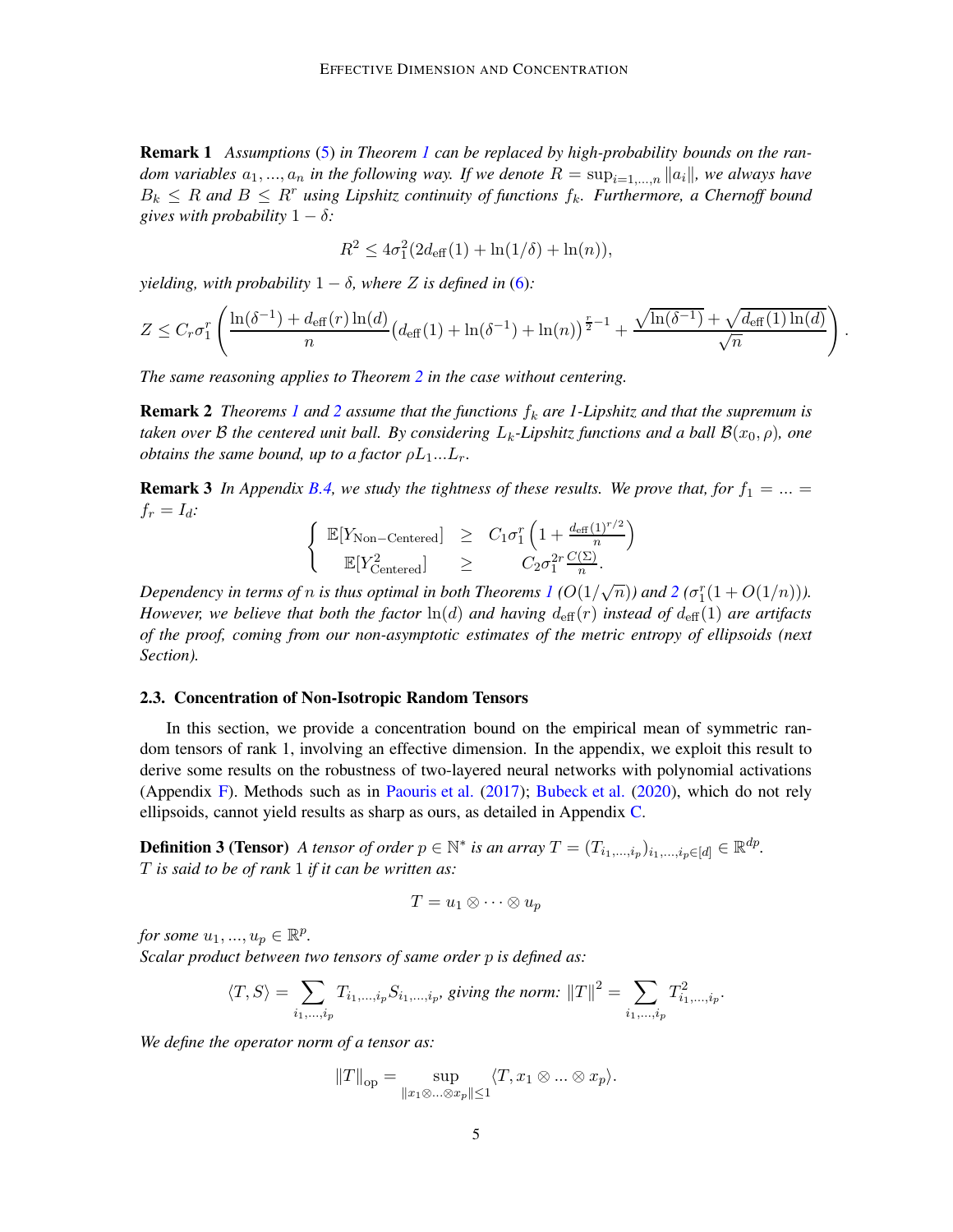Definition 4 (Symmetric Random Tensor of Rank 1) *A symmetric random tensor of rank 1 and order* p *is a random tensor of the form:*

$$
T = X^{\otimes p},\tag{10}
$$

*where*  $X \in \mathbb{R}^d$  *is a random variable. We say that*  $T$  *is*  $\Sigma$ -subgaussian *if*  $X$  *is a*  $\Sigma$ -subgaussian *random variable.*

We wish to bound the operator norm of tensors of the form  $T = \frac{1}{n}$  $\frac{1}{n} \sum_{i=1}^{n} T_i$ , where  $T_1, ..., T_n$ are *i.i.d.* subgaussian random tensors of rank 1 and order p, using a dependency in an effective dimension rather than the global one. We have:

$$
||T - \mathbb{E}T||_{op} = \frac{1}{n} \sup_{x_1, \dots, x_p \in \mathcal{S}} \sum_{i=1}^n \left\{ \prod_{k=1}^p \langle a_i, x_k \rangle - \mathbb{E} \left[ \prod_{k=1}^p \langle a_i, x_k \rangle \right] \right\}.
$$

This quantity can be upper-bounded using chaining as in Theorem [1.](#page-3-1) However, using a simpler argument (Appendix [C\)](#page-29-0) inspired by [Bubeck et al.](#page-13-2) [\(2020](#page-13-2)) and our bounds on the metric entropy of ellipsoids, we have the following.

**Theorem 3 (Non-Isotropic Concentration Bound on Random Tensors)** *Let*  $T_1, ..., T_n$  *be* i.i.d. *random tensors of order p, rank* 1*, symmetric and*  $\Sigma$ -subgaussian. Let  $T = \frac{1}{n}$  $\frac{1}{n} \sum_{i=1}^n T_i$ . With *probability*  $1 - \delta$  *for any*  $\delta > 0$  *and universal constant*  $C_p > 0$ *, we have:* 

<span id="page-5-1"></span>
$$
||T - \mathbb{E}T||_{op} \leq C_p \sigma_1^p \sqrt{\frac{(d_{\text{eff}} + \ln(d) + \ln(\delta^{-1}))^{p+1} \ln(n)^p}{n}}
$$
.

*Equivalently, for any*  $\lambda > 0$ *:* 

$$
\mathbb{P}\left(\left\|T-\mathbb{E}T\right\|_{\text{op}} \geq C_p \sigma_1^p \sqrt{\frac{\left(d_{\text{eff}}+\ln(d)+\lambda\right)^{p+1}\ln(n)^p}{n}}\right) \leq e^{-\lambda}.
$$

This concentration bound is similar to those of [Zhivotovskiy](#page-15-11) [\(2021\)](#page-15-11); [Vershynin](#page-15-12) [\(2011b\)](#page-15-12); Guédon and Rudelson [\(2007](#page-14-6)), up to logarithmic factors we lose in our approach. Yet, even though our proof is quite straightforward, we obtain results similar to some using much more involved and sophisticated arguments. We next present the upper-bounds on the number of balls needed to cover an ellipsoid we use to prove the concentration bounds with chaining (Theorems [1](#page-3-1) and [2\)](#page-3-4) or without (Theorem [3\)](#page-5-1). We believe these technical results to be of independent interest due to the strong link between metric entropy and uniform concentration bounds.

# <span id="page-5-3"></span><span id="page-5-0"></span>3. Results on Covering of Balls with Ellipsoids and Metric Entropy

# <span id="page-5-2"></span>3.1. Metric Entropy of an Ellipsoid

**Definition 5 (Ellipsoid and**  $\varepsilon$ -Entropy) *Given a vector*  $b = (b_1, \ldots, b_d)$  *with*  $b_1 \geq \cdots \geq b_d > 0$ *, the ellipsoid*  $E_b$  *is defined as* 

$$
E_b = \left\{ x \in \mathbb{R}^d : \sum_{i \in [d]} \frac{x_i^2}{b_i^2} \le 1 \right\}.
$$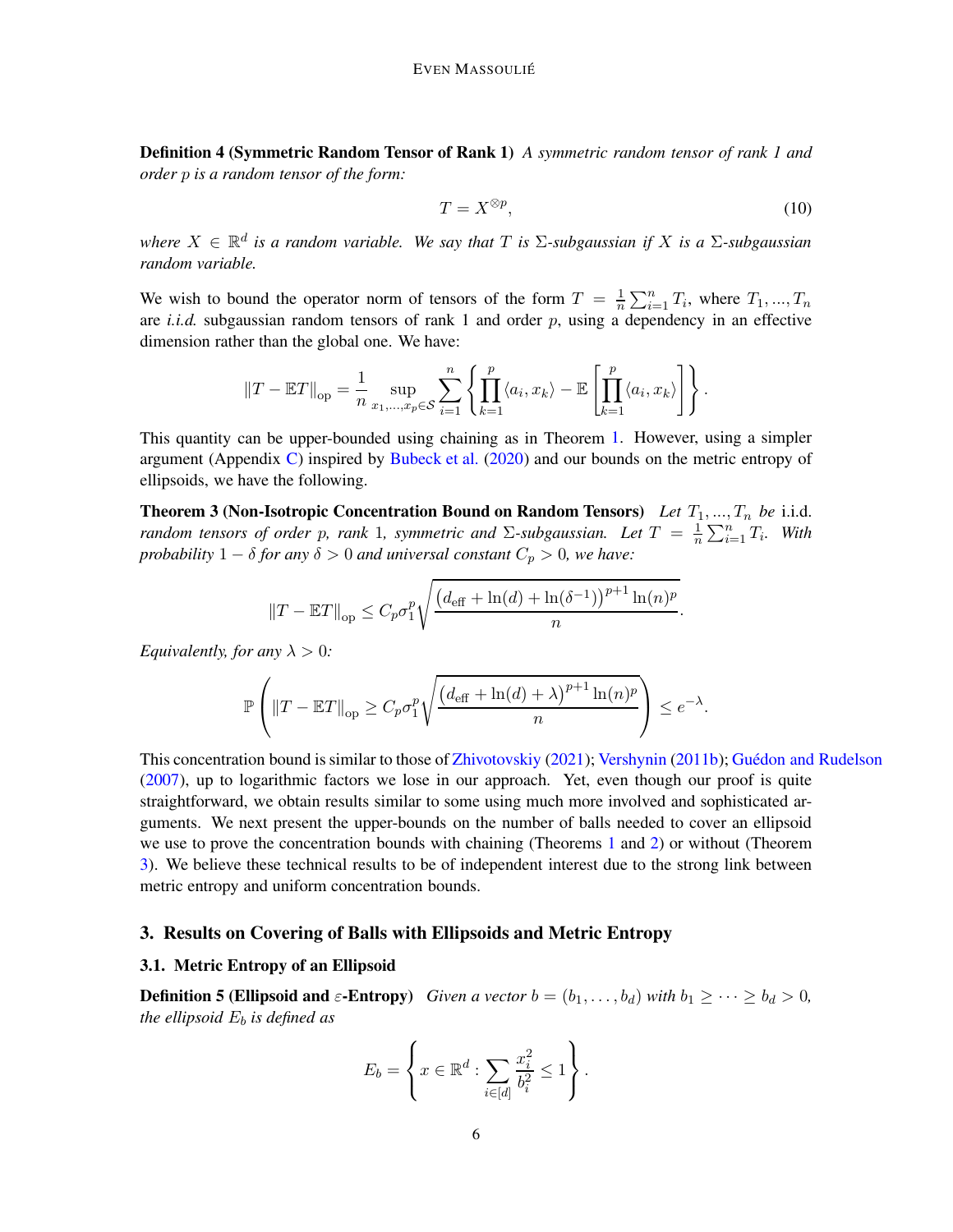*The*  $\varepsilon$ -entropy  $\mathcal{H}_{\varepsilon}(E_b)$  *of ellipsoid*  $E_b$  *is the logarithm of the size of a minimal*  $\varepsilon$ -covering (or  $\varepsilon$ -net *in information theory terminology) of*  $E_b$ *. More formally:* 

$$
\mathcal{H}_{\varepsilon}(E_b) = \ln\left(\min\left\{|A| : A \subset \mathbb{R}^d, E_b \subset \bigcup_{x \in A} \mathcal{B}(x,\varepsilon)\right\}\right),\tag{11}
$$

*where*  $\mathcal{B}(x,\varepsilon)$  *is the Euclidean ball of radius*  $\varepsilon$ *. The unit entropy is the*  $\varepsilon$ *-entropy for*  $\varepsilon = 1$ *.* 

Given an ellipsoid  $E_b$ , define the following quantities:

$$
K_b = \sum_{i=1}^{m_b} \ln(b_i) \text{ and } m_b = \sum_{i \in [d]} \mathbf{1}_{b_i > 1}.\tag{12}
$$

Provided that:

<span id="page-6-1"></span>
$$
\ln(b_1) = o\left(\frac{K_b^2}{m_b \ln(d)}\right),\tag{13}
$$

[Dumer et al.](#page-14-2) [\(2004](#page-14-2)) (Theorem 2 in their article) prove the following asymptotic equivalent of  $\mathcal{H}_1(E_b)$ when  $d \to \infty$ :

<span id="page-6-0"></span>
$$
\mathcal{H}_1(E_b) \sim K_b. \tag{14}
$$

However, we need non-asymptotic bounds on  $\mathcal{H}_1(E_b)$ . Using techniques introduced in [Dumer et al.](#page-14-2) [\(2004](#page-14-2)), we thus establish Theorem [4,](#page-6-0) whose proof appears in Appendix [A,](#page-17-0) together with an extension to ellipsoids in infinite dimension.

Theorem 4 (Unit Entropy of an Ellipsoid in Fixed Dimension) *One has, for some universal constant*  $c > 0$ *, the following bound on the unit entropy of ellipsoid*  $E<sub>b</sub>$ *:* 

$$
\mathcal{H}_1(E_b) \leq K_b + c \left[ \ln(d) + \sqrt{\ln(b_1) m_b \ln(d)} \right].
$$

This theorem gives the following corollary, bounding the number of ellipsoids required to cover the unit ball, directly linked with the number of balls required to cover an ellipsoid thanks to a linear transformation.

## <span id="page-6-3"></span><span id="page-6-2"></span>3.2. Coverings of the Unit Ball With Ellipsoids

**Corollary 1** Let  $\varepsilon > 0$ . Let random vector  $a \in \mathbb{R}^d$  satisfy subgaussian tail assumption [\(3\)](#page-1-2) for *matrix*  $\Sigma$ , with spectrum  $\sigma_1^2 \geq \cdots \geq \sigma_d^2 > 0$ . Then there exists a collection  $\mathcal{N}_{\varepsilon}$  of vectors in  $\mathcal{S}_1$  the  $u$ nit sphere of  $\mathbb{R}^d$  such that, for all  $x \in \mathcal{S}_1$ , there exists  $y = \Pi_\varepsilon x \in \mathcal{N}_\varepsilon$  such that

<span id="page-6-4"></span>
$$
||x - y||_{\Sigma}^{2} := (x - y)^{\top} \Sigma (x - y) \le \varepsilon^{2} \sigma_{1}^{2},
$$
\n(15)

*and the covering*  $\mathcal{N}_{\varepsilon}$  *verifies* 

<span id="page-6-5"></span>
$$
\ln(|\mathcal{N}_{\varepsilon}|) \leq \mathcal{H}_{\varepsilon} := \sum_{i=1}^{m_{\varepsilon}} \ln\left(\frac{\sigma_i}{\varepsilon \sigma_1}\right) + c \left[ \ln(d) + \sqrt{\ln(\varepsilon^{-1}) \ln(d) m_{\varepsilon}} \right],\tag{16}
$$

*where*

$$
m_{\varepsilon} = \sum_{i=1}^{d} \mathbf{1}_{\sigma_i > \varepsilon \sigma_1}
$$
 (17)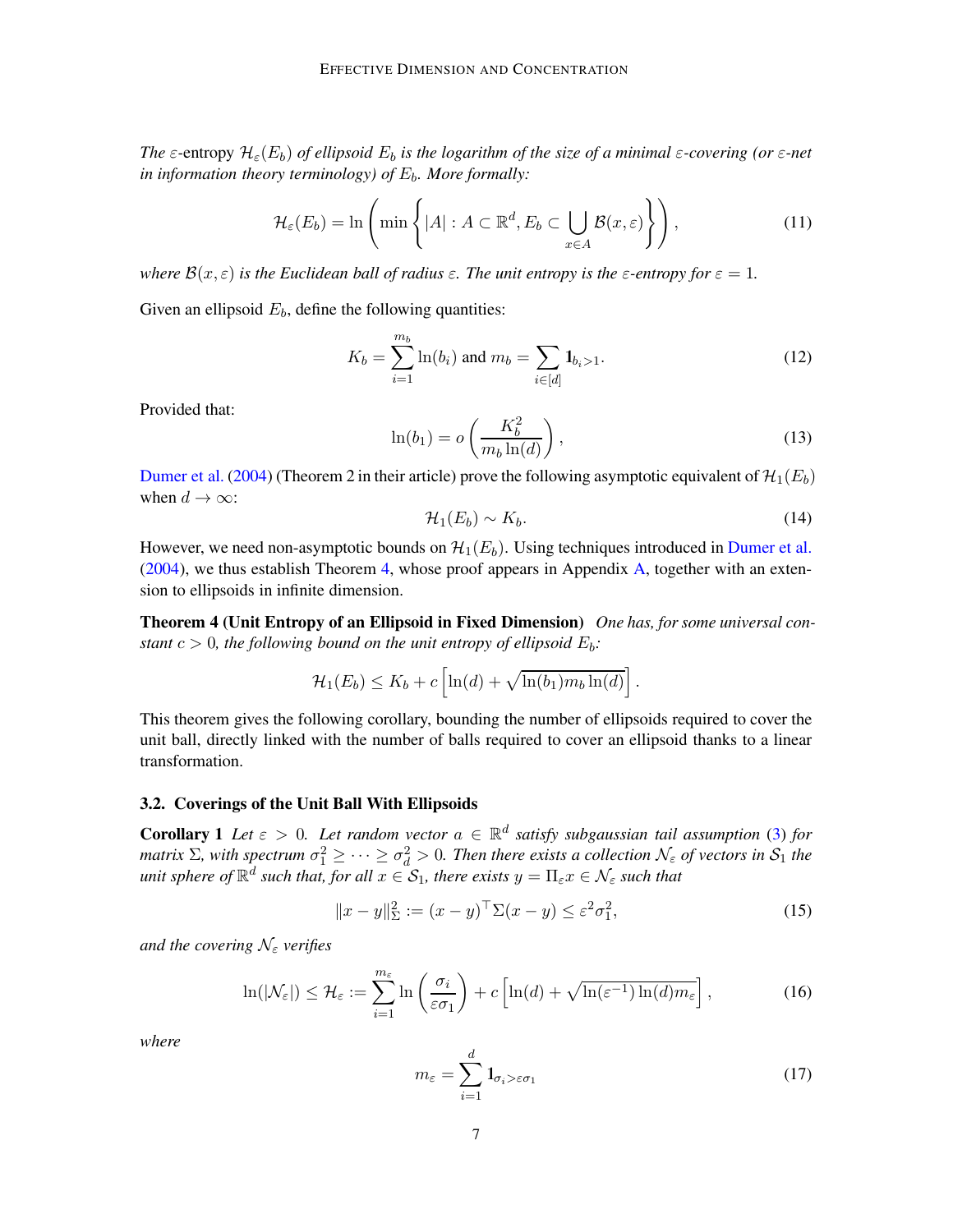*and* c *is some universal constant. Furthermore, we have:*

$$
\mathcal{H}_{\varepsilon} \leq \ln(\varepsilon^{-1}) + \frac{\min\left(d-1,\varepsilon^{-\frac{2}{r}}\frac{d_{\text{eff}}(r)-1}{\varepsilon}\right)}{2/r} \ln\left(\max(e,\varepsilon^{-\frac{2}{r}}\frac{d_{\text{eff}}(r)-1}{d-1})\right) + c\left[\ln(d) + \sqrt{\ln(\varepsilon^{-1})\ln(d)m_{\varepsilon}}\right]
$$

,

*and*

$$
m_{\varepsilon} \le 1 + (d_{\text{eff}}(r) - 1)\varepsilon^{-\frac{2}{r}}.
$$

This last bound on  $H_{\varepsilon}$  is a core technical lemma behind Theorems [1](#page-3-1) and [2](#page-3-4). It is to be noted that  $H_{\varepsilon}$ is not linear in an effective dimension. Indeed, for  $\varepsilon \leq C_r \left( \frac{d-1}{d_{\text{eff}}(r)} \right)$  $d_{\text{eff}}(r)-1$  $\int^{r/2}$ , our expression is linear in d. This difficulty is the non-asymptotic equivalent of [Dumer et al.](#page-14-2) [\(2004](#page-14-2))'s assumption in [\(13\)](#page-6-1).

#### <span id="page-7-0"></span>3.3. Ellipsoids in Infinite Dimension

We here define ellipsoids in infinite dimension and upper-bound asymptotically their  $\varepsilon$ -entropy in terms of *spectral dimension*. Although not used in the applications described in the present article, uniform concentration of infinite-dimensional random vectors that satisfy an infinite-dimensional subgaussian property require results such as the one we provide below.

Let V be a separable real Hilbert space  $(e.g. \mathbb{R}^{\mathbb{N}}, \ell^2([0,1]))$ .

Definition 6 (Ellipsoids in Hilbert Spaces) *Let* A *a self-adjoint and semi-definite positive operator on*  $V$  i.e. *such that*  $\forall (x, y) \in V^2$ , we have  $\langle A(x), y \rangle = \langle x, A(y) \rangle \ge 0$ . We define the ellipsoid  $E_A \subset V$  by:

$$
E_A = \left\{ x \in \mathcal{V} : \left\| A^\dagger(x) \right\|^2 \le 1 \right\},\
$$

*where* A† *is the pseudo-inverse of* A*.*

This notion generalizes Definition [5:](#page-5-2) taking  $V = \mathbb{R}^d$  and  $A = \text{Diag}(b_1, ..., b_d)$ , we have  $E_A = E_b$ . We next define the spectral dimension of an ellipsoid. We recall that if  $A$  is a self-adjoint and semidefinite positive operator on V, there exists a Hilbert basis of eigenvectors of A, and the eigenvalues of A are non-negative.

**Definition 7 (Spectral Dimension and Effective Dimension)** Let  $E_A$  an ellipsoid in V, where A *is a self-adjoint and semi-definite positive operator. Assume that the eigenvalues of* A *can be ordered* as a decreasing sequence  $(b_i)_{i\in\mathbb{N}^*}$ . E<sub>A</sub> is of spectral dimension  $d \in \mathbb{R}^{+,*}$  if  $\sum_{i\in\mathbb{N}^*} b_i^2 < \infty$  and *when*  $n \to \infty$ *:* 

$$
\sum_{i\geq n+1}b_i^2=\mathcal{O}\big(n^{-\frac{2}{d}}\big).
$$

The effective dimension of ellipsoid  $E_A$  is then  $\sum_{i\in\mathbb{N}^*}b_i^2$ .

The right notion of dimension for the control of metric entropy in infinite dimension is the spectral dimension, as shown in the next proposition: the  $\varepsilon$ -entropy of an ellipsoid scales as the spectral dimension in infinite dimension.

**Proposition 1** Let  $E_A$  be an ellipsoid in V, of spectral dimension  $d > 0$ . We have, when  $\varepsilon \to 0$ :

$$
\mathcal{H}_{\varepsilon}(E_A) \leq d \ln \left( \varepsilon^{-1} \right)^2 \left( 1 + o(1) \right),
$$

*where*  $\mathcal{H}_{\varepsilon}(E_A)$  *is the number (possibly infinite) of balls of radius*  $\varepsilon$  *required to cover*  $E_A$ .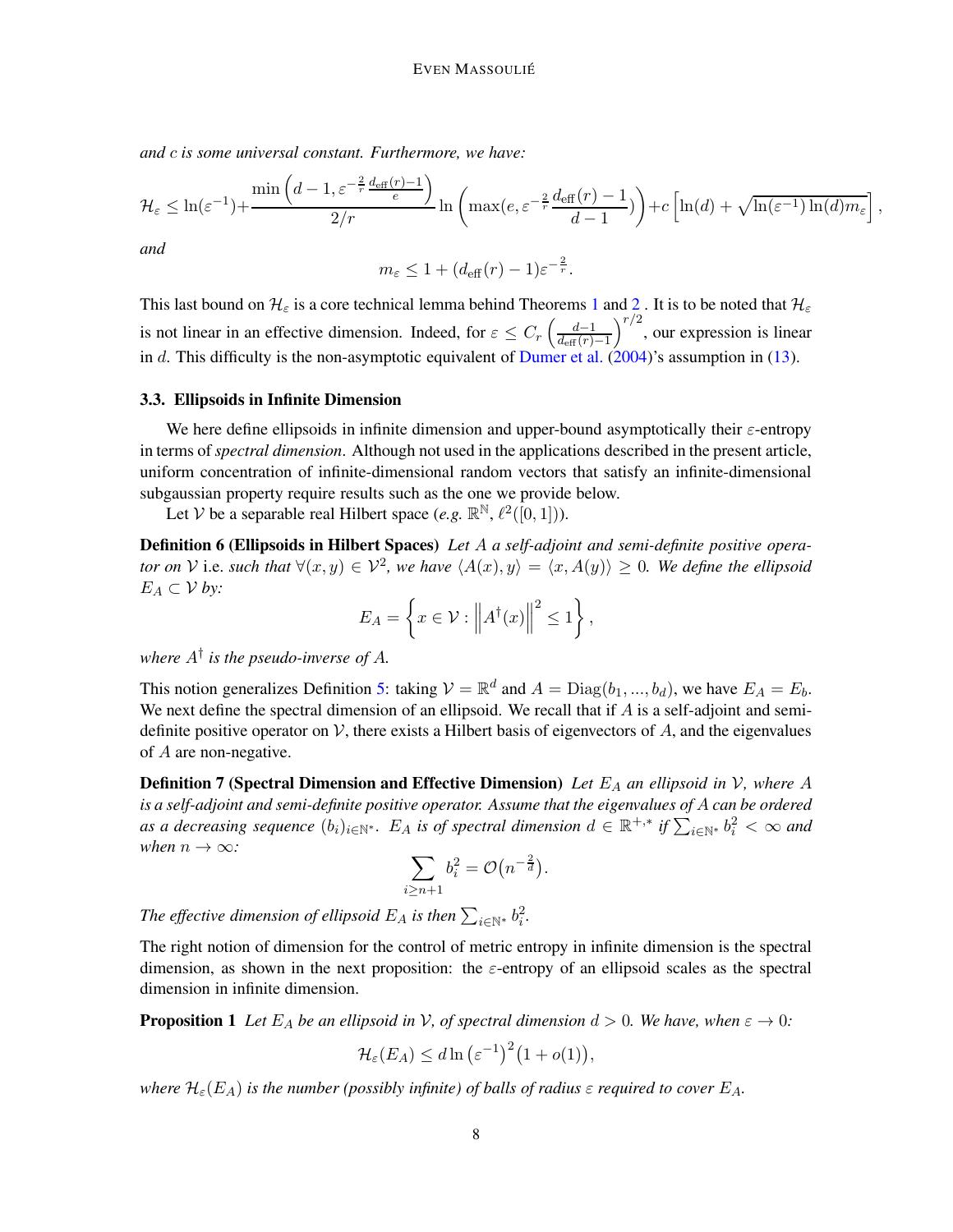# <span id="page-8-0"></span>4. Statistical Preconditioning: Bounding Relative Condition Numbers

In this section, we present an application of Theorem [1](#page-3-1) to optimization. Essentially, we show that statistical preconditioning-based optimization automatically benefits from low effective dimension in the data, thus proving a conjecture made in [Hendrikx et al.](#page-14-4) [\(2020\)](#page-14-4).

#### <span id="page-8-3"></span>4.1. Large Deviation of Hessians

Let f be a convex function defined on  $\mathbb{R}^d$ . We assume that the following holds, which is true for logistic or ridge regressions (Appendix [D.4\)](#page-35-0).

**Assumption 1 (Empirical Risk Structure)** Let  $\ell : \mathbb{R} \to \mathbb{R}$  convex, twice differentiable such that  $\ell''$  is  $\|\ell''\|_{\text{Lip}}$ -Lipschitz. Let  $n \in \mathbb{N}^*$ , some convex functions  $\ell_j : \mathbb{R} \to \mathbb{R}, j \in [n]$  such that  $\forall j \in [n], \ell''_j = \ell''$  and i.i.d. ∑-subgaussian random variables  $(a_j)_{j \in [n]}$ . We assume that:

<span id="page-8-2"></span>
$$
\forall x \in \mathbb{R}^d, f(x) = \frac{1}{n} \sum_{j=1}^n \ell_j(a_j^\top x). \tag{18}
$$

<span id="page-8-1"></span>**Proposition 2** Denote  $H_x$  the Hessian of f at some point  $x \in \mathbb{R}^d$  and  $\bar{H}_x$  its mean. We have:

$$
H_x = \frac{1}{n} \sum_{i=1}^n \ell''(a_i^\top x) a_i a_i^\top, \text{ and } \bar{H}_x = \mathbb{E}_a \left[ \ell''(a_1^\top x) a_1 a_1^\top \right].
$$

*Let:*

$$
Z = \sup_{\|x\| \le 1} \|H_x - \bar{H}_x\|_{\text{op}}.\tag{19}
$$

.

*With probability*  $1 - \delta$ *, we have, with C a universal constant:* 

$$
Z \leq C\sigma_1^3 \|\ell''\|_{\text{Lip}} \left( \frac{(d_{\text{eff}}(3)\ln(d) + \ln(1/\delta))\sqrt{d_{\text{eff}}(1) + \ln(n/\delta)}}{n} + \frac{\sqrt{\ln(1/\delta)} + \sqrt{d_{\text{eff}}(1)\ln(d)}}{\sqrt{n}} \right)
$$

Previous works [\(Hendrikx et al.,](#page-14-4) [2020\)](#page-14-4) obtained:

$$
C'\sigma_1^3 \|\ell''\|_{\text{Lip}} \frac{(d + \ln(1/\delta))\sqrt{d_{\text{eff}}(1) + \ln(n/\delta)}}{\sqrt{n}} \left[\frac{1}{\sqrt{d}} + \frac{1}{\sqrt{n}}\right].
$$
 (20)

In order for this bound to be of order 1,  $n$  was required to be of order the whole dimension  $d$ , while we only need *n* to be of order  $d_{\text{eff}}(3)$ .

#### <span id="page-8-4"></span>4.2. Statistical Preconditioning

Consider the following optimization problem:

$$
\min_{x \in \mathbb{R}^d} \Phi(x) := F(x) + \psi(x),\tag{21}
$$

where  $F(x) = \frac{1}{n} \sum_{j=1}^{n} f_j(x)$  has a finite sum structure and  $\psi$  is a convex regularization function. Standard assumptions are the following:

$$
\forall x, \sigma_F I_d \le \nabla^2 F(x) \le L_F I_d. \tag{22}
$$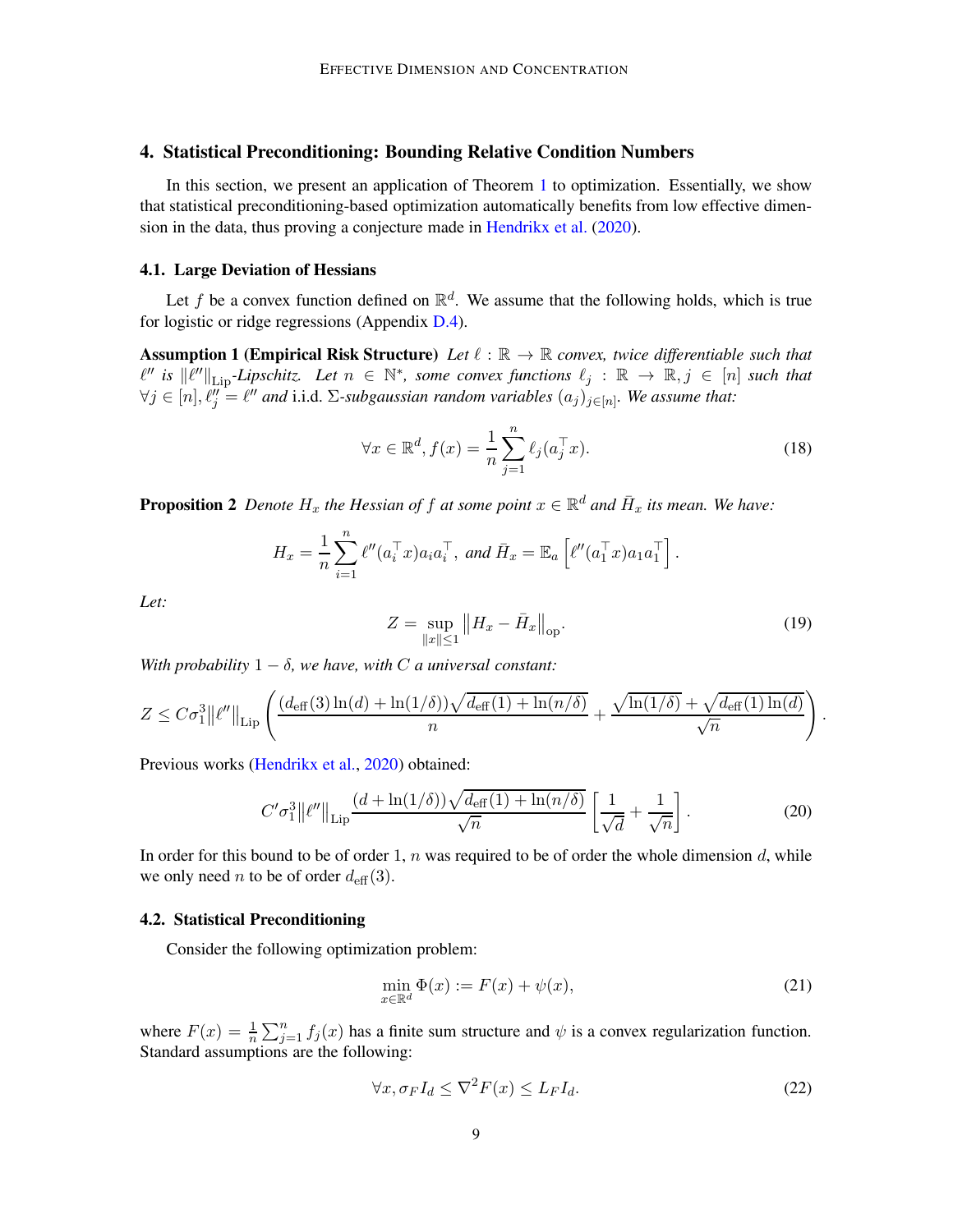We focus on a basic setting of distributed optimization. At each iteration  $t = 0, 1, \dots$ , the server broadcasts the parameter  $x_t$  to all workers  $j \in \{1, ..., n\}$ . Each machine j then computes in parallel  $\nabla f_j(x_t)$  and sends it back to the server, who finally aggregates the gradients to form  $\nabla F(x_t)$  = 1  $\frac{1}{n} \sum_j \nabla f_j(x_t)$  and use it to update  $x_t$  in the following way, using a standard proximal gradient descent, for some parameter  $\eta_t \leq 1/L_F$ :

<span id="page-9-0"></span>
$$
x_{t+1} \in \underset{x \in \mathbb{R}^d}{\arg \min} \left\{ \langle \nabla F(x_t), x \rangle + \psi(x) + \frac{1}{2\eta_t} ||x - x_t||^2 \right\}.
$$
 (23)

Setting  $\eta_t = 1/L_F$  yields linear convergence:

$$
\Phi(x_t) - \Phi(x^*) \le L_F (1 - \kappa_F^{-1})^t \|x_0 - x^*\|^2. \tag{24}
$$

In general, using an accelerated version of [\(23\)](#page-9-0), one obtains a communication complexity (*i.e.* number of steps required to reach a precision  $\varepsilon > 0$ ) of  $O(\kappa_F^{1/2})$  $\frac{1}{F}$   $\ln(1/\varepsilon)$ ) (where  $\kappa_F = \frac{L_F}{\sigma_F}$  $\frac{L_F}{\sigma_F}$ ) that cannot be improved in general. Statistical preconditioning is then a technique to improve each iteration's efficiency, based on the following insight: considering *i.i.d.* datasets leads to statistically similar local gradients  $\nabla f_i$ . The essential tool for preconditioning is the Bregman divergence.

Definition 8 (Bregman divergence and Relative Smoothness) *For a convex function*  $\phi$  :  $\mathbb{R}^d$   $\rightarrow$  $\mathbb{R}$ *, we define*  $D_{\phi}$  *its Bregman divergence by:* 

$$
\forall x, y \in \mathbb{R}^d, D_{\phi}(x, y) = \phi(x) - \phi(y) - \langle \nabla \phi(y), x - y \rangle.
$$
 (25)

*For convex functions*  $\phi, F : \mathbb{R}^d \to \mathbb{R}$ *, we say that F is relatively*  $L_{F/\phi}$ *-smooth and*  $\sigma_{F/\phi}$ *-stronglyconvex if, for all*  $x, y \in \mathbb{R}^d$ *:* 

$$
\sigma_{F/\phi} D_{\phi}(x, y) \le D_F(x, y) \le L_{F/\phi} D_{\phi}(x, y),\tag{26}
$$

*or equivalently:*

$$
\sigma_{F/\phi} \nabla^2 \phi(x) \le \nabla^2 F(x) \le L_{F/\phi} \nabla^2 \phi(x),\tag{27}
$$

*We consequently define*  $\kappa_{F/\phi} = \frac{L_{F/\phi}}{\sigma_{F/\phi}}$  $\frac{dE_F/\phi}{dE_F/\phi}$  the relative condition number of F with respect to  $\phi$ .

Taking  $\phi = \frac{1}{2}$  $\frac{1}{2}$ ||.||<sup>2</sup> gives  $D_{\phi} = \frac{1}{2}$  $\frac{1}{2}$ ||.||<sup>2</sup> and thus yields classical smoothness and strong-convexity definitions. The idea of preconditioning is then to replace  $\frac{1}{2n} ||x - x_t||^2$  in [\(23\)](#page-9-0) by  $D_{\phi}(x, y)$  for a *convenient* function  $\phi$  which the server has access to, leading to:

<span id="page-9-1"></span>
$$
x_{t+1} \in \underset{x \in \mathbb{R}^d}{\arg \min} \left\{ \langle \nabla F(x_t), x \rangle + \psi(x) + \frac{1}{\eta_t} D_{\phi}(x, x_t) \right\}.
$$
 (28)

With  $\eta_t = 1/L_{F/\phi}$ , the sequence generated by [\(28\)](#page-9-1) satisfies:

<span id="page-9-2"></span>
$$
\Phi(x_t) - \Phi(x^*) \le L_{F/\phi} (1 - \kappa_{F/\phi}^{-1})^t. \tag{29}
$$

Hence, the effectiveness of preconditioning hinges on how smaller  $\kappa_{F/\phi}$  is compared to  $\kappa_F$ . Next subsection presents how our large deviation bound of Hessians (Proposition [2\)](#page-8-1) comes into place. The better  $\phi$  approximates F, the smaller  $\kappa_{F/\phi}$  and the more efficient each iteration of [\(28\)](#page-9-1) is.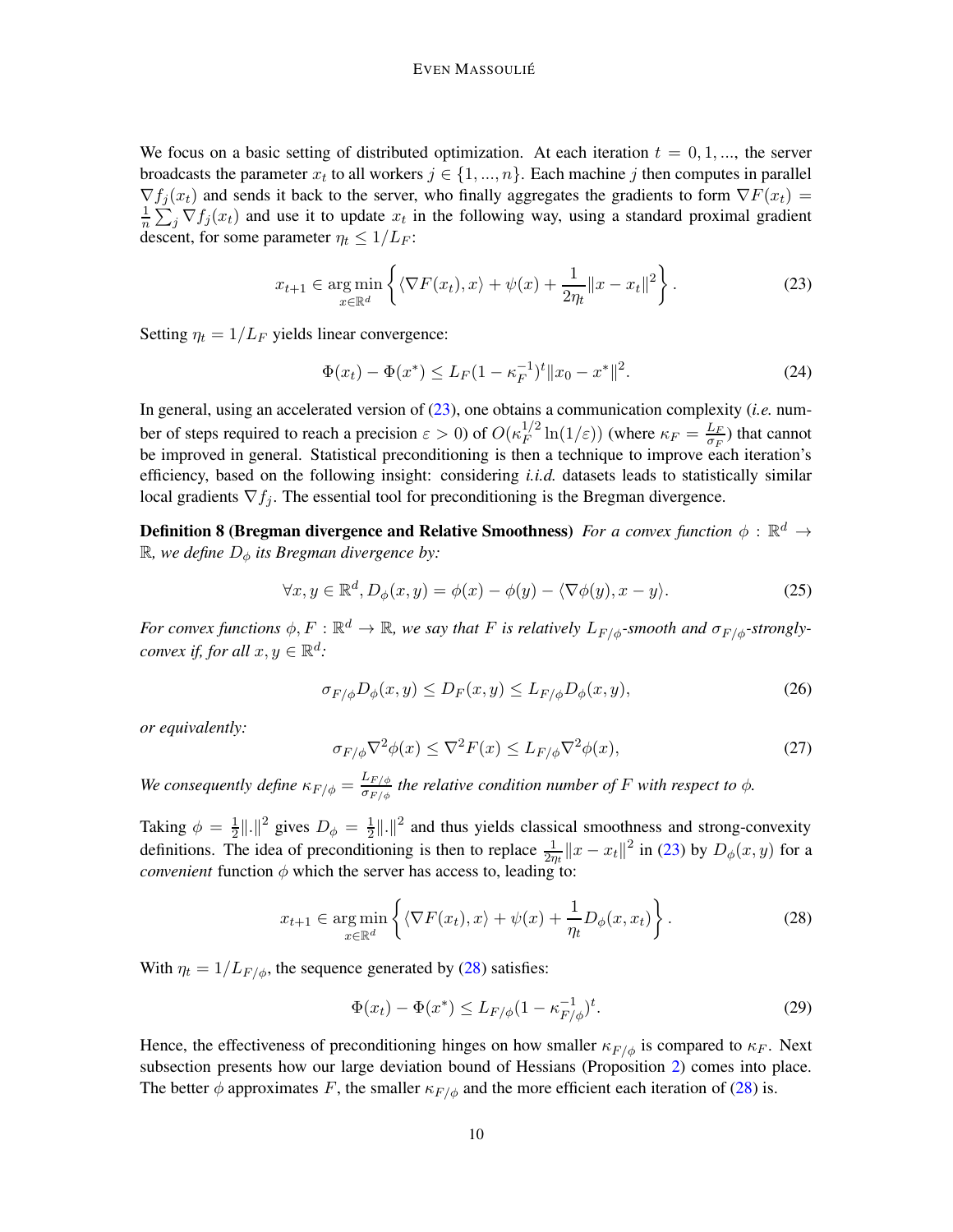## <span id="page-10-1"></span>4.3. Main Results in Statistical Preconditioning

We furthermore assume that  $F(x) = f(x) + \frac{\lambda}{2} ||x||^2$  where f verifies Assumption [1](#page-8-2) and  $\lambda >$ 0. Assume that the server has access to an *i.i.d.* sample  $\tilde{a}_1, ..., \tilde{a}_N$  of the same law as the  $a_j$ 's and to functions  $\tilde{\ell}_1, ..., \tilde{\ell}_N$  such that  $\tilde{\ell}_i'' = \ell''$ . Define  $\tilde{f}(x) = \frac{\lambda}{2} ||x||^2 + \frac{1}{N} \sum_{i=1}^N \tilde{\ell}_i (a_i^\top x)$ . The preconditioner  $\phi$  is chosen as, for some  $\mu > 0$ :

$$
\phi(x) = \frac{\lambda}{2} ||x||^2 + \frac{1}{N} \sum_{i=1}^{N} \tilde{\ell}_i(\tilde{a}_i^{\top} x) + \frac{\mu}{2} ||x||^2,
$$
\n(30)

Parameter  $\mu > 0$  is chosen such that, with high probability:

<span id="page-10-0"></span>
$$
\forall x \in \text{Dom}_{\psi}, \left\| \nabla^2 \tilde{f}(x) - \nabla^2 F(x) \right\|_{\text{op}} \le \mu. \tag{31}
$$

For such a  $\mu > 0$ , we have:  $L_{F/\phi} \leq 1$ ,  $\sigma_{F/\phi} \geq (1 + 2\mu/\lambda)^{-1}$  and  $\kappa_{F/\phi} \leq 1 + \frac{2\mu}{\lambda}$ . Recall that for  $t = 0, 1, 2, ...,$  we have  $||x_t - x^*||^2 \le C(1 - \kappa_{F/\phi})^t$ .

**Proposition 3 (Statistical Preconditioning: Non-Isotropic Results)** *Assume that for all*  $x \in \text{Dom}_{\psi}$ ,  $||x||$  ≤ R. Under Assumption [1,](#page-8-2) with probability 1 − δ, we have:

$$
\sup_{\|x\| \le R} \left\| \nabla^2 \tilde{f}(x) - \nabla^2 F(x) \right\| \le CR\sigma_1^3 \|\ell''\|_{\text{Lip}} \left( \frac{(d_{\text{eff}}(3)\ln(d) + \ln(1/\delta))\sqrt{d_{\text{eff}}(1) + \ln(n/\delta)}}{n} + \frac{\sqrt{\ln(1/\delta)} + \sqrt{d_{\text{eff}}(1)\ln(d)}}{\sqrt{n}} \right).
$$

*If*  $\mu$  *is taken as this upper bound, then we control the rate of convergence in* [\(29\)](#page-9-2) *with:* 

$$
\kappa_{F/\phi} = 1 + \tilde{O}\left\{ \frac{R\sigma_1^3 \|\ell''\|_{\text{Lip}}}{\lambda} \max\left(\frac{\sqrt{d_{\text{eff}}(1)}}{\sqrt{n}}, \frac{\sqrt{d_{\text{eff}}(1)}d_{\text{eff}}(3)}{n}\right) \right\},\tag{32}
$$

where  $\tilde{O}$  hides logarithmic factors in  $d,n$  and  $\delta^{-1}.$ 

Contrast this with known results:

Remark 4 (Statistical Preconditioning: Isotropic Results) *Still under Assumption [1,](#page-8-2) [Hendrikx et al.](#page-14-4) [\(2020](#page-14-4)) obtained:*

$$
\kappa_{F/\phi} = 1 + \tilde{O}\left\{ \frac{R\sigma_1^3 \|\ell''\|_{\text{Lip}}}{\lambda} \max\left(\sqrt{\frac{d}{n}}, \frac{d^{3/2}}{n}\right) \right\}.
$$
 (33)

The only parameter required is an upper-bound on  $d_{\text{eff}}(3)$  and  $d_{\text{eff}}(1)$  in order to tune  $\mu$ . Simply knowing that data are distributed according to a highly non-isotropic subgaussian law can thus improve the efficiency of statistical preconditioning, by decreasing drastically estimates of  $\kappa_{F/\phi}$ and the number of samples required in the preconditioning function.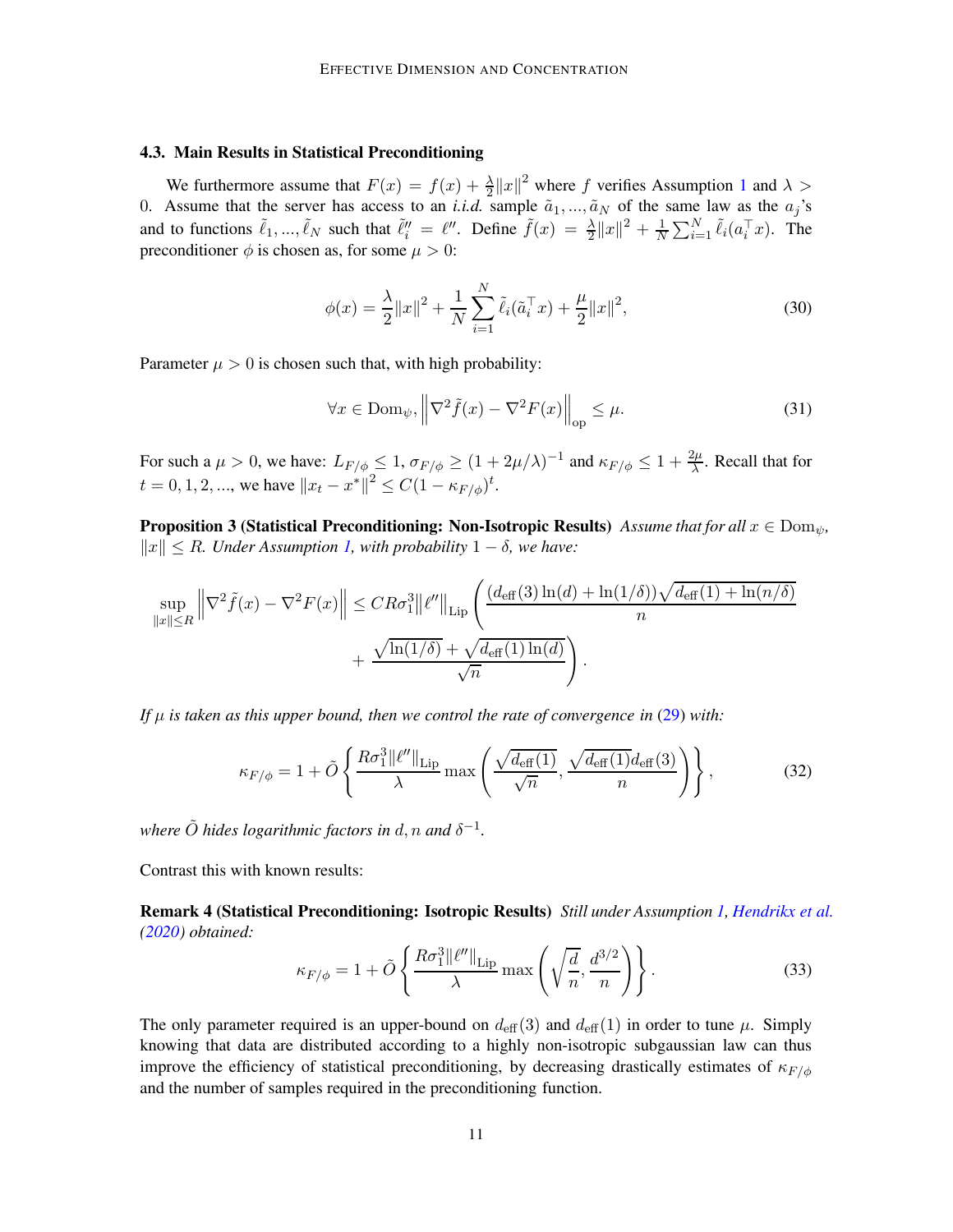# <span id="page-11-4"></span><span id="page-11-0"></span>5. Non-Isotropic Randomized Smoothing

## 5.1. General Considerations on the Randomized Smoothing Technique

Consider an objective function  $f : \mathbb{R}^d \to \mathbb{R}$  and a known convex regularizer  $\psi$ . f is assumed to be convex and L-Lispchitz for some  $L > 0$ . We assume that  $Dom_{\psi} \subset \mathcal{B}(0, R)$ . The following minimization problem:

$$
\min_{x \in \text{Dom}_{\psi}} \Phi(x) := f(x) + \psi(x) \tag{34}
$$

is potentially hard as  $f$  is not necessarily smooth. Moreover,  $f$  is assumed to be of the form:

<span id="page-11-2"></span>
$$
\forall x \in \mathbb{R}^d, f(x) = \mathbb{E}_a[F(x, a)],\tag{35}
$$

for some random variable  $a$  and  $F$  a convex function, Lipschitz in its first variable. The second difficulty is thus that  $f$  may not be directly computable, and a stochastic framework is required.

Principle of the randomized smoothing technique and description of the algorithm: in order to both use acceleration techniques and stochasticity of the gradients, the objective function  $f$  is approximated by a smoothed version  $f^{\gamma}$ , where  $\gamma > 0$  is a parameter of the algorithm:

$$
\forall x \in \mathbb{R}^d, f^{\gamma}(x) = \mathbb{E}_Z[f(x + \gamma Z)] \tag{36}
$$

where  $Z$  is a random variable, following a *smoothing ditribution*  $\mu$ . [Scaman et al.](#page-15-9) [\(2018](#page-15-9)) consider isotropic gaussians ( $\mu = \mathcal{N}(0, I_d)$ ), while [Duchi et al.](#page-14-5) [\(2012](#page-14-5)) consider more general smoothing distributions (encompassing uniform distributions on the euclidean ball or on the  $\ell^1$ -ball). The algorithm then:

- 1. Draws  $Z_{1,t},..., Z_{m,t}$  *i.i.d.* random variables according to the smoothing distribution  $\mu$ , for m a fixed integer.
- 2. Queries the oracle at the m points  $y_t + u_t Z_{i,t}$ ,  $i = 1, ..., m$ , yielding stochastic gradients  $g_{i,t} \in \partial F(y_t + u_t Z_{i,t}, a_{i,t})$ , where  $y_t$  is the query point.
- 3. Computes the average  $g_t = \frac{1}{m} \sum_{i=1}^m g_{i,t}$ .
- 4. Uses this estimated gradient to perform an accelerated stochastic and proximal gradient step.

For brevity, precise formulations of the algorithm and in particular of that last point are deferred to Appendix [E.](#page-35-1)

#### <span id="page-11-5"></span>5.2. Isotropic Randomized Smoothing

We restrict ourselves to gaussian smoothing distributions  $\mu$ . In the isotropic case  $\mu = \mathcal{N}(0, I_d)$ considered by [Duchi et al.](#page-14-5) [\(2012](#page-14-5)); [Scaman et al.](#page-15-9) [\(2018](#page-15-9)), the following crucial property holds, leading to a trade-off between precision and the smoothness parameter of  $f^{\gamma}$ .

**Proposition 4 (Properties of Isotropic Gaussian Smoothing)** Let  $\gamma > 0$  and assume that  $\mu =$  $\mathcal{N}(0, I_d)$ . Recall that  $f^{\gamma}(x) = \mathbb{E}_{Z \sim \mathcal{N}(0, I_d)}[f(x + \gamma Z)]$  and f is L-Lipschitz. We have:

<span id="page-11-3"></span>
$$
\forall x \in \mathbb{R}^d, f(x) \le f^\gamma(x) \le f(x) + \gamma L \sqrt{d},\tag{37}
$$

<span id="page-11-1"></span>and  $f^{\gamma}$  is  $\frac{L}{\gamma}$ -smooth. In order to reach an  $\varepsilon > 0$  precision, one can take  $\gamma = \frac{\varepsilon}{L\sqrt{d}}$ , for which  $f^{\gamma}$  is *then*  $\frac{L^2\sqrt{d}}{g}$ ε *-smooth.*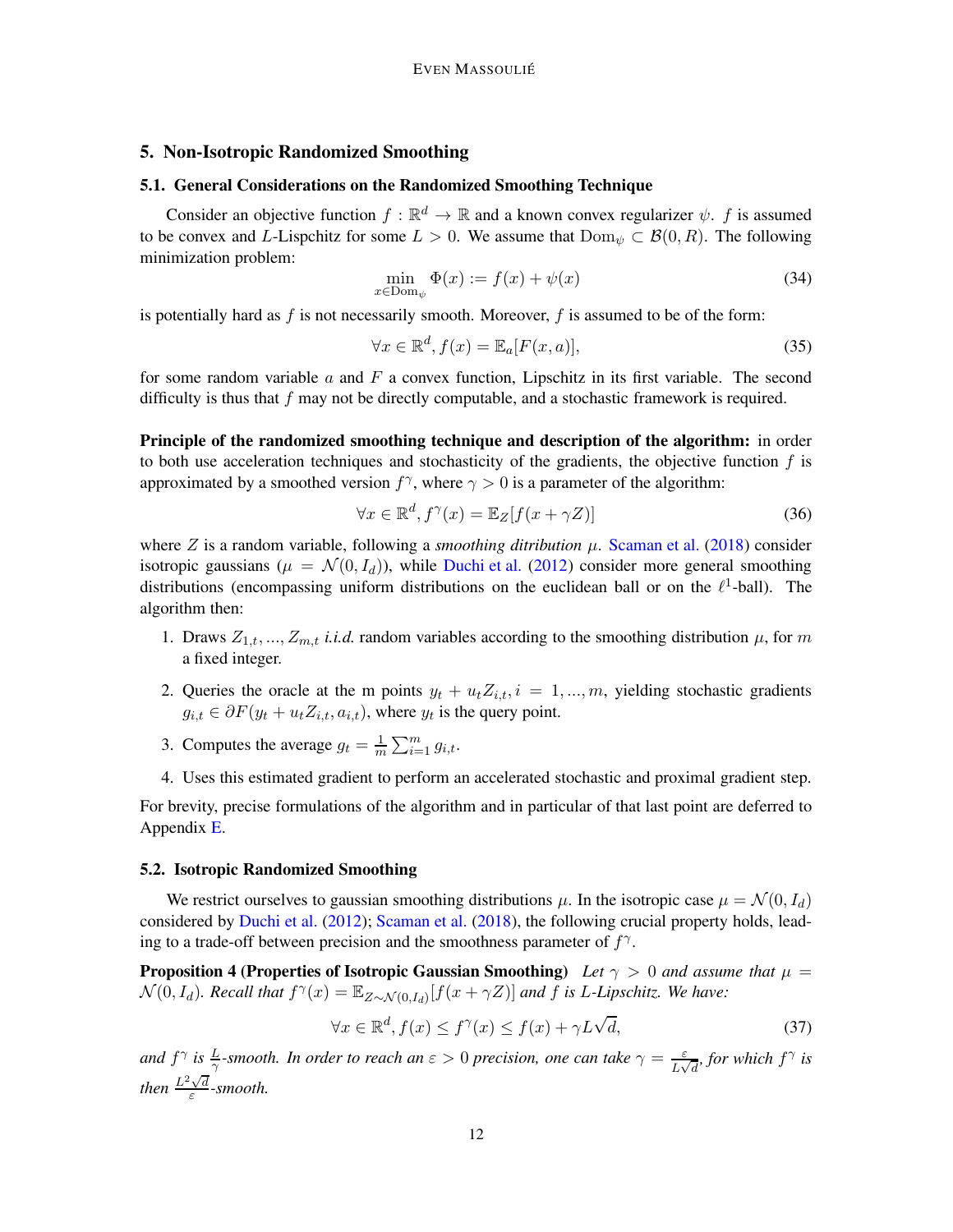**Proposition 5 (Convergence Guarantees with Isotropic Smoothing)** *Take*  $\mu = \mathcal{N}(0, I_d)$  *for the smoothing distribution. For a smoothing parameter*  $\gamma = Rd^{-1/4}$  *and varying stepsizes in the accelerated gradient descent (Appendix [E\)](#page-35-1), we have:*

<span id="page-12-1"></span>
$$
\mathbb{E}[f(x_T) + \psi(x_T) - f(x^*) - \psi(x^*)] \le \frac{10LRd^{1/4}}{T} + \frac{5LR}{\sqrt{Tm}},\tag{38}
$$

*and this* d 1/4 *factor cannot be improved: there exist objective functions* f *and dimension-free constants such that we have an effective* d <sup>1</sup>/<sup>4</sup> *dependency in the global dimension.*

For m big enough, the dominant term is  $O(LRd^{1/4}/T)$ , a dimensional dependency that cannot be alleviated [\(Nemirovsky and Yudin](#page-15-10), [1985](#page-15-10); [Duchi et al.](#page-14-5), [2012](#page-14-5); [Bubeck et al.](#page-13-3), [2019](#page-13-3)).

#### <span id="page-12-2"></span>5.3. Non-Isotropic Randomized Smoothing

In order to improve over Proposition [5,](#page-11-1) as it is optimal on the class of Lipschitz functions of the form [\(35\)](#page-11-2), more assumptions are required in order to take advantage of an enventual underlying small effective dimension. We restrict ourselves to empirical measures of subgaussian random variables for  $\nu$  in [\(35\)](#page-11-2) and to an empirical risk assumption for linear models such as in Assumption [1.](#page-8-2) We will hence assume that:

$$
f(x) = \frac{1}{n} \sum_{i=1}^{n} \ell_i(a_i^{\top} x),
$$
\n(39)

for convex functions  $\ell_i$ , and  $\Sigma$ -subgaussian random variables  $a_i$ . We furthermore assume that each  $\ell_i$  is  $L_{\ell}$ -Lispchitz. Our interest in empirical measures lies in the fact that in practice one does not have access to an infinite number of samples. Our assumptions encompass non-smooth losses, such as  $\ell_i(x) = \max(0, a_i^{\top} x - b_i)$ . As in Proposition [3,](#page-10-0) one can hope to replace the  $d^{1/4}$  factor in Proposition [5](#page-11-1) by an effective dimension dependent factor. A non-isotropic analog of Proposition [4](#page-11-3) for a smoothing distribution  $\mu$  of the form  $\mathcal{N}(0, \Sigma')$  is required. It is quite intuitive to conjecture that adapting the smoothing distribution to the distribution of the data should indeed improve the efficiency of the algorithm. An analysis in the appendix shows that an optimal  $\Sigma'$  is  $\sqrt{\Sigma}$ , hence the following proposition.

**Proposition 6 (Properties of Non-Isotropic Gaussian Smoothing)** *Set*  $\mu = \mathcal{N}(0, \sqrt{\Sigma})$ ,  $\gamma > 0$ . *We have, with probability*  $1 - \delta$ *:* 

<span id="page-12-3"></span><span id="page-12-0"></span>
$$
\forall x \in \mathbb{R}^d, f^{\gamma}(x) \leq f(x) + \gamma L_{\ell} \sqrt{\sigma_1^3 (d_{\text{eff}}(1) + \ln(n\delta^{-1})) d_{\text{eff}}(2)}
$$
  

$$
\|\nabla f^{\gamma}\|_{\text{Lip}} \leq \frac{L_{\ell} \sigma_1^{1/2} d_{\text{eff}}(2)^{1/2}}{\gamma d_{\text{eff}}(1)} \left(1 + C \sqrt{\frac{d_{\text{eff}}(1) \ln(d) + \ln(\delta^{-1})}{N}}\right).
$$
 (40)

*In order to reach an*  $\varepsilon > 0$  *precision, one can take*  $\gamma = \frac{\varepsilon}{\sqrt{3}}$  $\frac{\varepsilon}{L_{\ell}\sqrt{\sigma_1^3d_{\text{eff}}(1)d_{\text{eff}}(2)}}$ , for which  $f^{\gamma}$  is then  $\sigma_1^2 L_\ell^2 d_{\text{eff}}(2)$  $\frac{r_1^2L_\ell^2d_{\text{eff}}(2)}{\varepsilon\sqrt{d_{\text{eff}}(1)}}(1+C\sqrt{\frac{d_{\text{eff}}(1)\ln(d)+\ln(\delta^{-1})}{N}})$  $\frac{a_{j+1}a_{j+1}+b_{j}}{N}$  -smooth with probability  $1-\delta$ .

<span id="page-12-4"></span>Proposition 7 (Convergence Guarantees with Non-Isotropic Smoothing) *Taking*  $\mu = \mathcal{N}(0, \sqrt{\Sigma})$ , *for time-varying stepsizes defined in Appendix [E,](#page-35-1) we have with probability* 1 − δ *conditionally on*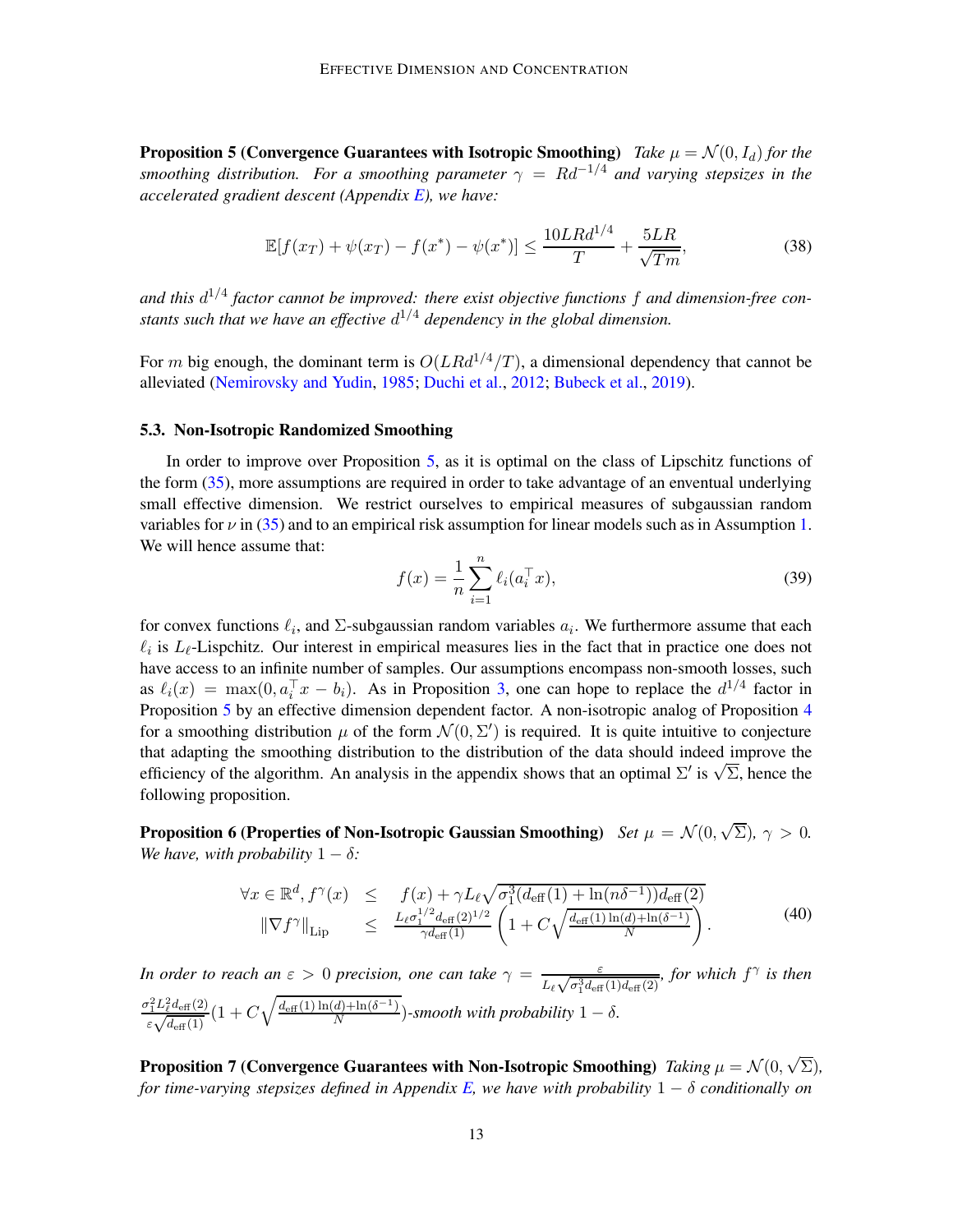*the random variables*  $a_i$ ,  $\tilde{a}_j$ :

$$
\mathbb{E}[f(x_T) + \psi(x_T) - f(x^*) - \psi(x^*)] \le \tilde{O}\left(\frac{LR\sigma_1\sqrt{d_{\text{eff}}(2)/\sqrt{d_{\text{eff}}(1)}}}{T}\right) + \frac{5L_0R}{\sqrt{Tm}},\tag{41}
$$

where  $\tilde{O}$  *hides logarithmic factors in*  $d$  *and*  $\delta^{-1}$ .

[\(40\)](#page-12-0) corresponds to [\(38\)](#page-12-1), with d replaced by  $\frac{d_{\text{eff}}(2)^2}{d_{\text{eff}}(1)}$ . Taking advantage of the underlying geometric repartition of the data thus yields better convergence guarantees, if we assume a more restrictive structure on the objective function. The knowledge of  $\Sigma$  is here required to apply the previous considerations, whereas in the previous section only  $Tr(\Sigma)$  is needed. One may wonder to what extent our assumptions on  $f$  could be generalized in order to obtain similar results.

# <span id="page-13-4"></span>6. Conclusion

Achieving *effective dimension*-dependent bounds thus yields several applications, and we believe many others than the ones we studied exist. Broadening the set of applications could be achieved by: considering more general random variables, other models of effective dimension such as spectral dimension [\(Durhuus](#page-14-7), [2009](#page-14-7)) or doubling dimension [\(Karbasi et al.,](#page-14-8) [2012](#page-14-8)), and infinite dimension  $d$  but finite effective dimension such as in Appendix  $A.3$  in order to take into account functional spaces for instance. Also, efficient methods for testing  $\Sigma$ -subgaussianity do not seem to exist, which should be an interesting problem to tackle.

Acknowledgements The authors would like to thank Nikita Zhivotovskiy for very useful com-ments regarding Section [2.3](#page-4-0) and for pointing out relevant references.

## References

- <span id="page-13-1"></span>St´ephane Boucheron, Gabor Lugosi, and Pascal Massart. *Concentration inequalities : a non asymptotic theory of independence*. Oxford University Press, 2013. URL <https://hal.inria.fr/hal-00942704>.
- <span id="page-13-3"></span>Sébastien Bubeck, Qijia Jiang, Yin Tat Lee, Yuanzhi Li, and Aaron Sidford. Complexity of highly parallel non-smooth convex optimization. *arXiv preprint arXiv:1906.10655*, 2019.
- <span id="page-13-2"></span>Sébastien Bubeck, Yuanzhi Li, and Dheeraj Nagaraj. A law of robustness for two-layers neural networks. *arXiv preprint arXiv:2009.14444*, 2020.
- <span id="page-13-0"></span>David L. Donoho, Matan Gavish, and Iain M. Johnstone. Optimal shrinkage of eigenvalues in the spiked covariance model. *arXiv preprint arXiv:1311.0851*, 2017.
- <span id="page-13-5"></span>Radu-Alexandru Dragomir, Adrien Taylor, Alexandre d'Aspremont, and Jérôme Bolte. Optimal complexity and certification of bregman first-order methods. *arXiv preprint arXiv:1911.08510*, 2019.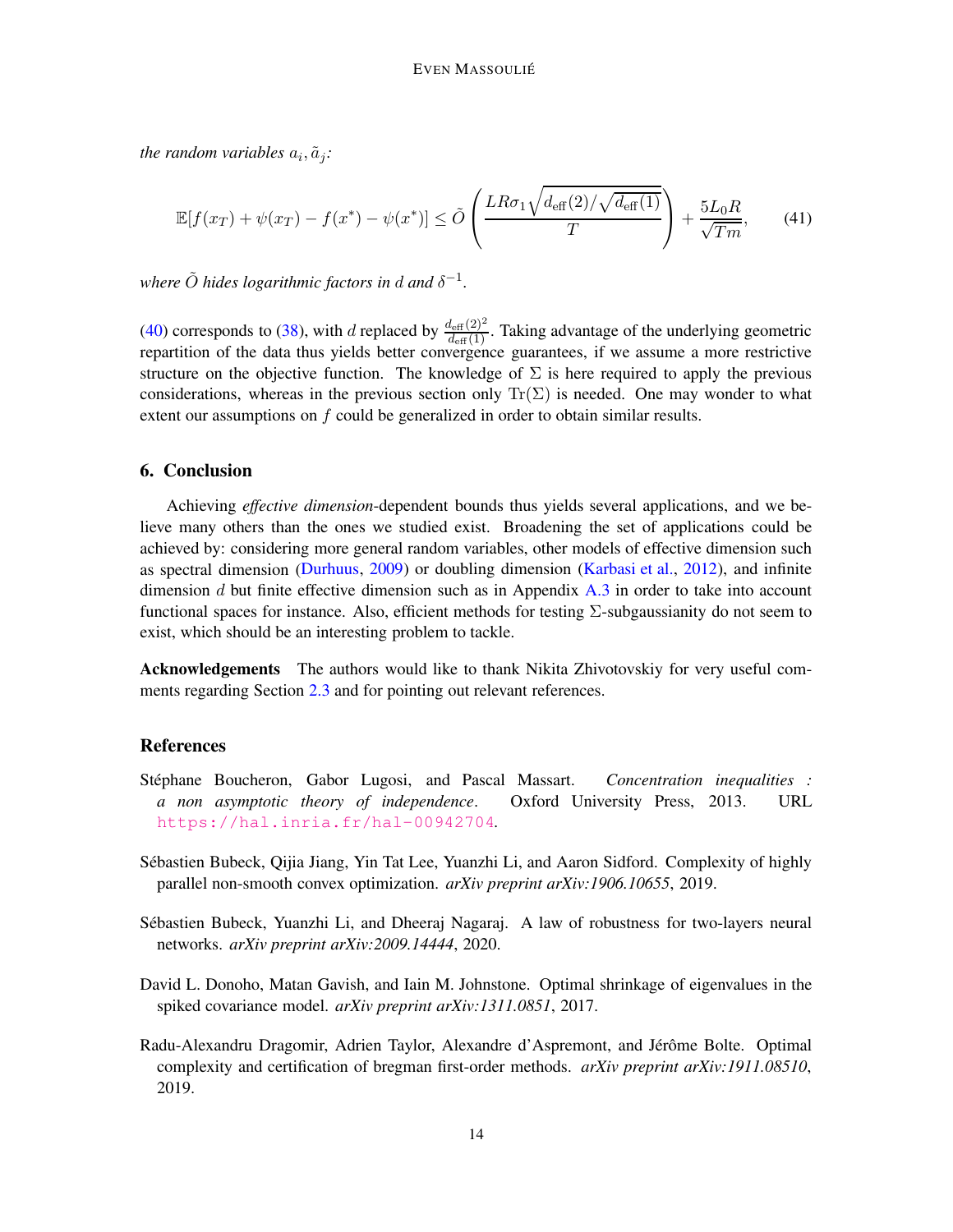- <span id="page-14-10"></span>Radu Alexandru Dragomir, Mathieu Even, and Hadrien Hendrikx. Fast stochastic bregman gradient methods: Sharp analysis and variance reduction. In Marina Meila and Tong Zhang, editors, *Proceedings of the 38th International Conference on Machine Learning*, volume 139 of *Proceedings of Machine Learning Research*, pages 2815–2825. PMLR, 18–24 Jul 2021. URL <https://proceedings.mlr.press/v139/dragomir21a.html>.
- <span id="page-14-5"></span>John C. Duchi, Peter L. Bartlett, and Martin J. Wainwright. Randomized smoothing for stochastic optimization. *arXiv preprint arXiv:1103.4296*, 2012.
- <span id="page-14-3"></span>R.M Dudley. The sizes of compact subsets of hilbert space and continuity of gaussian processes. *Journal of Functional Analysis*, 1(3):290 – 330, 1967. ISSN 0022-1236. doi: https://doi.org/10.1016/0022-1236(67)90017-1. URL <http://www.sciencedirect.com/science/article/pii/0022123667900171>.
- <span id="page-14-2"></span>I. Dumer, M. Pinsker, and V. V. Prelov. On coverings of ellipsoids in euclidean spaces. *IEEE Transactions on Information Theory*, 50:2348–2356, 2004.
- <span id="page-14-7"></span>Bergfinnur Durhuus. Hausdorff and spectral dimension of infinite random graphs. *Acta Phys. Polon. B*, 40:3509–3532, 2009.
- <span id="page-14-9"></span>Mathieu Even and Laurent Massoulie. Concentration of non-isotropic random tensors with applications to learning and empirical risk minimization. In Mikhail Belkin and Samory Kpotufe, editors, *Proceedings of Thirty Fourth Conference on Learning Theory*, volume 134 of *Proceedings of Machine Learning Research*, pages 1847–1886. PMLR, 15–19 Aug 2021. URL <https://proceedings.mlr.press/v134/even21a.html>.
- <span id="page-14-6"></span>Olivier Gu´edon and Mark Rudelson. Lp-moments of random vectors via majorizing measures. *Advances in Mathematics*, 208(2):798–823, 2007. ISSN 0001-8708. doi: https://doi.org/10.1016/j.aim.2006.03.013. URL <https://www.sciencedirect.com/science/article/pii/S0001870806001009>.
- <span id="page-14-4"></span>Hadrien Hendrikx, Lin Xiao, Sebastien Bubeck, Francis Bach, and Laurent Massoulie. Statistically preconditioned accelerated gradient method for distributed optimization. 2020.
- <span id="page-14-8"></span>Amin Karbasi, Stratis Ioannidis, and laurent Massoulie. Comparison-based learning with rank nets. *arXiv preprint arXiv:1206.4674*, 2012.
- Vladimir Koltchinskii and Karim Lounici. Concentration inequalities and moment bounds for sample covariance operators. *Bernoulli*, 23(1):110 – 133, 2017. doi: 10.3150/15-BEJ730. URL <https://doi.org/10.3150/15-BEJ730>.
- <span id="page-14-0"></span>V A Marčenko and L A Pastur. DISTRIBUTION OF EIGENVALUES FOR SOME SETS OF RANDOM MATRICES. *Mathematics of the USSR-Sbornik*, 1(4):457–483, apr 1967. doi: 10.1070/sm1967v001n04abeh001994. URL <https://doi.org/10.1070/sm1967v001n04abeh001994>.
- <span id="page-14-1"></span>Stanislav Minsker. On some extensions of bernstein's inequality for self-adjoint operators. *arXiv preprint arXiv:1112.5448*, 2017.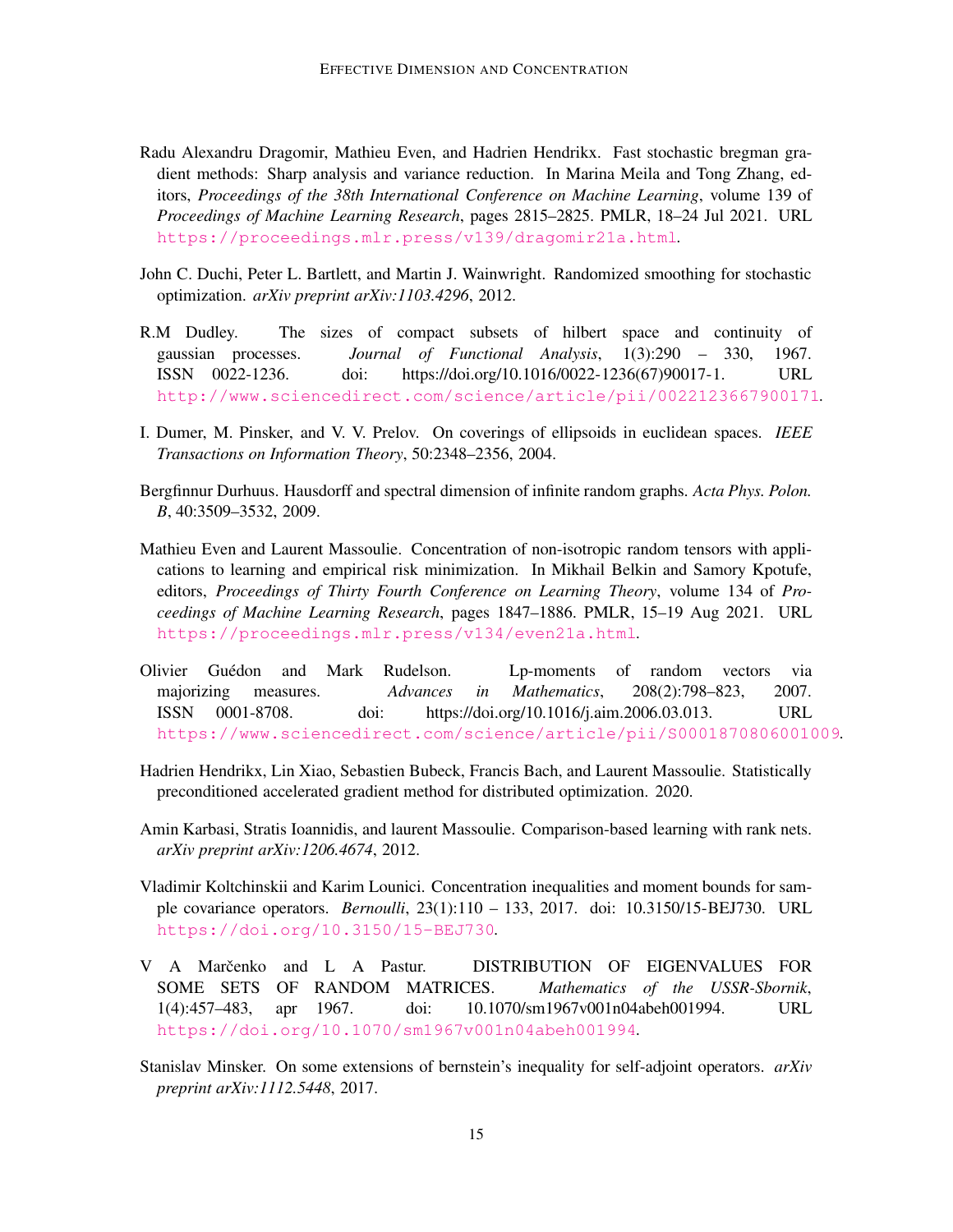- <span id="page-15-10"></span>A.S. Nemirovsky and D.B. Yudin. Problem complexity and method efficiency in optimization (a. s. nemirovsky and d. b. yudin). *SIAM Review*, 27(2):264–265, 1985. doi: 10.1137/1027074. URL <https://doi.org/10.1137/1027074>.
- <span id="page-15-6"></span>Grigoris Paouris, Petros Valettas, and Joel Zinn. Random version of Dvoretzky's theorem in lpn. *Stochastic Processes and their Applications*, 127(10):3187–3227, 2017. doi: 10.1016/j.spa.2017.02.007. URL <https://ideas.repec.org/a/eee/spapps/v127y2017i10p3187-3227.html>.
- <span id="page-15-13"></span>C. A. Rogers. Covering a sphere with spheres. *Mathematika*, 10(2):157–164, 1963. doi: 10.1112/ S0025579300004083.
- <span id="page-15-9"></span>Kevin Scaman, Francis Bach, Sébastien Bubeck, Yin Tat Lee, and Laurent Massoulié. Optimal algorithms for non-smooth distributed optimization in networks. *arXiv preprint arXiv:1806.00291*, 2018.
- <span id="page-15-8"></span>Ohad Shamir, Nathan Srebro, and Tong Zhang. Communication efficient distributed optimization using an approximate newton-type method. *arXiv preprint arXiv:1312.7853*, 2014.
- <span id="page-15-2"></span>Joel A. Tropp. User-friendly tail bounds for sums of random matrices. *Foundations of Computational Mathematics*, 12(4):389–434, Aug 2011. ISSN 1615-3383. doi: 10.1007/  $s10208-011-9099-z$ . URL <http://dx.doi.org/10.1007/s10208-011-9099-z>.
- <span id="page-15-3"></span>Joel A. Tropp. An introduction to matrix concentration inequalities. *arXiv preprint arXiv:1501.01571*, 2015.
- <span id="page-15-1"></span>Harald Uhlig. On singular wishart and singular multivariate beta distributions. *Ann. Statist.*, 22(1):395–405, 03 1994. doi: 10.1214/aos/1176325375. URL <https://doi.org/10.1214/aos/1176325375>.
- <span id="page-15-4"></span>Roman Vershynin. Introduction to the non-asymptotic analysis of random matrices. *arXiv preprint arXiv:1011.3027*, 2011a.
- <span id="page-15-12"></span>Roman Vershynin. Approximating the moments of marginals of high-dimensional distributions. *The Annals of Probability*, 39(4):1591 – 1606, 2011b. doi: 10.1214/10-AOP589. URL <https://doi.org/10.1214/10-AOP589>.
- <span id="page-15-5"></span>Roman Vershynin. Estimation in high dimensions: a geometric perspective. *arXiv preprint arXiv:1405.5103*, 2014.
- <span id="page-15-7"></span>Roman Vershynin. Concentration inequalities for random tensors. *arXiv preprint arXiv:1905.00802*, 2020.
- <span id="page-15-0"></span>John Wishart. The generalised product moment distribution in samples from a normal multivariate population. *Biometrika*, 20A(1/2):32–52, 1928. ISSN 00063444. URL <http://www.jstor.org/stable/2331939>.
- <span id="page-15-11"></span>Nikita Zhivotovskiy. Dimension-free bounds for sums of independent matrices and simple tensors via the variational principle, 2021.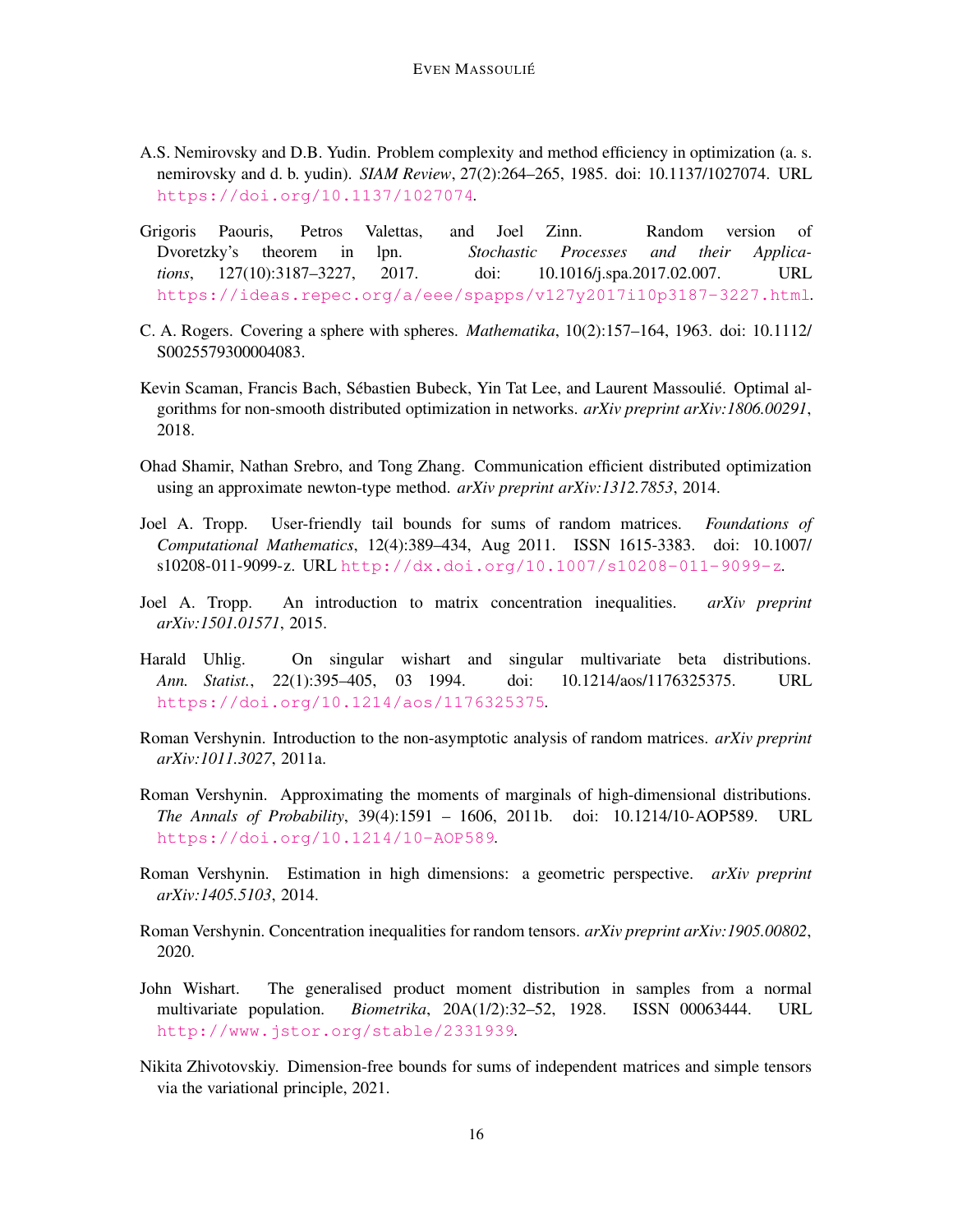<span id="page-16-0"></span>Yiqiao Zhong. Eigenvector under random perturbation: A nonasymptotic rayleigh-schrödinger theory. *arXiv preprint arXiv:1702.00139*, 2017.

# Summary of the Article and of the Appendix

| $\mathbf 1$    |                                                                                 | <b>Introduction</b>                                                     | $\mathbf 1$             |  |  |
|----------------|---------------------------------------------------------------------------------|-------------------------------------------------------------------------|-------------------------|--|--|
|                | 1.1                                                                             |                                                                         | $\overline{2}$          |  |  |
|                | 1.2                                                                             |                                                                         | $\overline{3}$          |  |  |
|                |                                                                                 |                                                                         |                         |  |  |
| $\overline{2}$ |                                                                                 | <b>Main Theoretical Results</b>                                         | $\overline{\mathbf{4}}$ |  |  |
|                | 2.1                                                                             |                                                                         | $\overline{4}$          |  |  |
|                | 2.2                                                                             |                                                                         | $\overline{4}$          |  |  |
|                | 2.3                                                                             |                                                                         | 5                       |  |  |
| $\mathbf{3}$   | <b>Results on Covering of Balls with Ellipsoids and Metric Entropy</b>          |                                                                         |                         |  |  |
|                | 3.1                                                                             |                                                                         | 6                       |  |  |
|                | 3.2                                                                             |                                                                         | $\overline{7}$          |  |  |
|                | 3.3                                                                             |                                                                         | 8                       |  |  |
|                |                                                                                 |                                                                         |                         |  |  |
| $\overline{4}$ |                                                                                 | <b>Statistical Preconditioning: Bounding Relative Condition Numbers</b> | $\boldsymbol{9}$        |  |  |
|                | 4.1                                                                             |                                                                         | 9                       |  |  |
|                | 4.2                                                                             |                                                                         | 9                       |  |  |
|                | 4.3                                                                             |                                                                         | 11                      |  |  |
| 5              |                                                                                 | <b>Non-Isotropic Randomized Smoothing</b>                               | 12                      |  |  |
|                | 5.1                                                                             | General Considerations on the Randomized Smoothing Technique            | 12                      |  |  |
|                | 5.2                                                                             |                                                                         | 12                      |  |  |
|                | 5.3                                                                             |                                                                         | 13                      |  |  |
| 6              |                                                                                 | Conclusion                                                              | 14                      |  |  |
|                |                                                                                 |                                                                         |                         |  |  |
|                |                                                                                 | A Covering Ellipsoids with Balls                                        | <b>18</b>               |  |  |
|                |                                                                                 |                                                                         | 18                      |  |  |
|                |                                                                                 |                                                                         | 21                      |  |  |
|                |                                                                                 |                                                                         | 22                      |  |  |
|                | B Proof of Theorems 2 and 1 and General Considerations on these Large Deviation |                                                                         |                         |  |  |
|                | <b>Bounds</b>                                                                   |                                                                         | 23                      |  |  |
|                |                                                                                 |                                                                         | 23                      |  |  |
|                |                                                                                 | B.2 Proof of Theorem 1: Bound With Centering                            | 26                      |  |  |
|                | <b>B.3</b>                                                                      |                                                                         | 28                      |  |  |
|                | B.4                                                                             |                                                                         | 29                      |  |  |
|                |                                                                                 | <b>B.4.1</b>                                                            | 29                      |  |  |
|                |                                                                                 | <b>B.4.2</b>                                                            | 30                      |  |  |
|                |                                                                                 |                                                                         |                         |  |  |
| C              |                                                                                 | <b>Bounding Random Tensors: Proof of Theorem 3</b>                      | 30                      |  |  |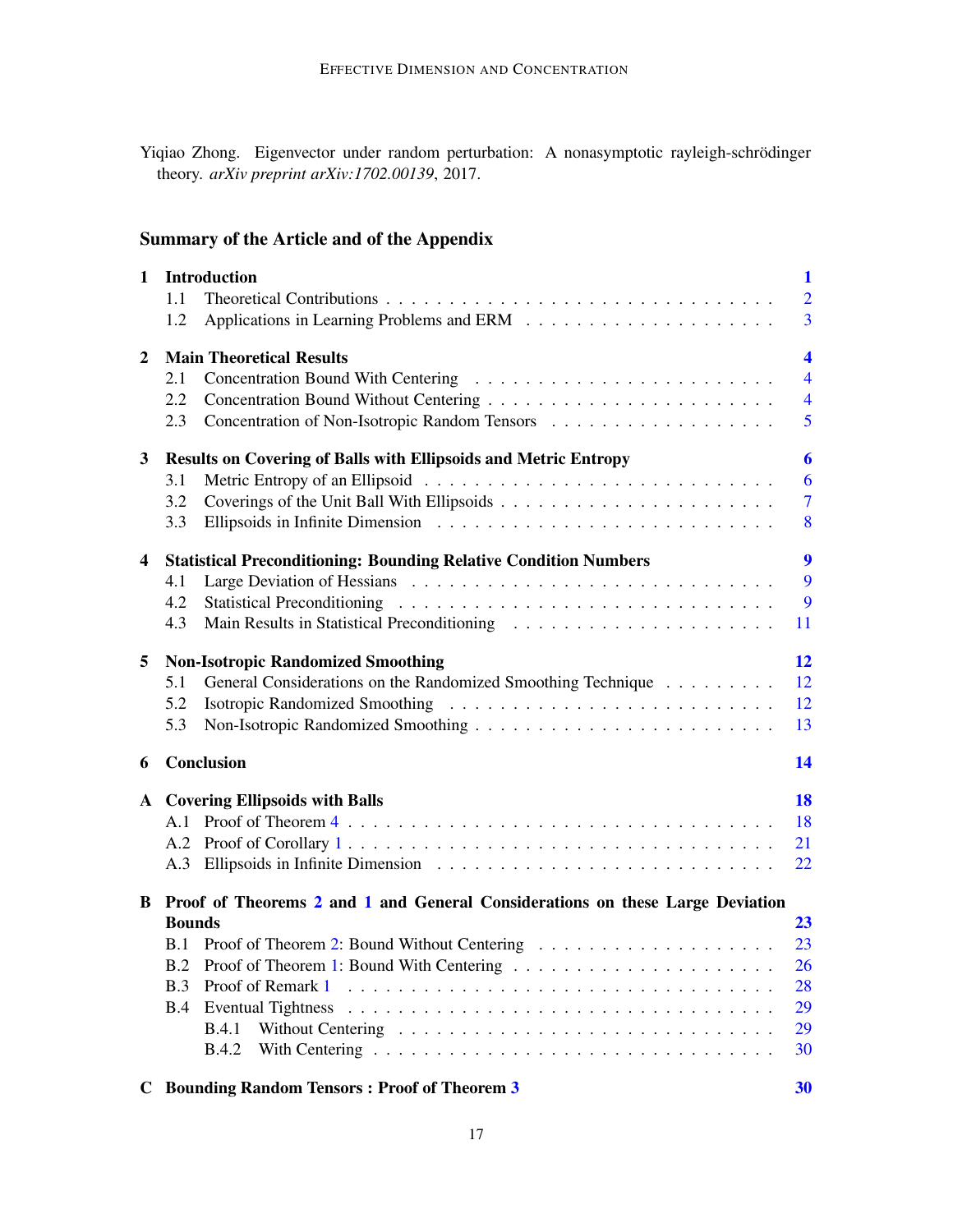| D |                               | <b>Statistical Preconditioning</b>                                             | 34 |
|---|-------------------------------|--------------------------------------------------------------------------------|----|
|   |                               |                                                                                | 34 |
|   |                               | D.2 Bregman Gradient Descent: Algorithms and Theoretical Guarantees            | 34 |
|   |                               | D.3 Bounding Condition Numbers and Consequences on Statistical Preconditioning | 36 |
|   |                               | D.4 Assumption 1 Encompasses Logistic and Ridge Regressions                    | 36 |
|   | <b>E</b> Randomized Smoothing |                                                                                |    |
|   | E.1                           | Randomized Smoothing: Detailed Algorithm and Convergence Guarantees for Gen-   |    |
|   |                               |                                                                                | 36 |
|   | E.2                           | Isotropic Smoothing: Proof of both Propositions $4$ and $5$                    | 37 |
|   | E.3                           |                                                                                | 38 |
| F |                               | Robustness of Two-Layered Neural Networks with Polynomial Activation           | 39 |

# <span id="page-17-1"></span><span id="page-17-0"></span>Appendix A. Covering Ellipsoids with Balls

# A.1. Proof of Theorem [4](#page-6-0)

[Dumer et al.](#page-14-2) [\(2004](#page-14-2)) prove the asymptotic version of our result. We use their method in order to prove Theorem [4](#page-6-0) in what follows.

**Proof** The proof involves three steps. In the first one, we cover ellipsoid  $E<sub>b</sub>$  by direct products of balls of lesser dimensions. Then, in Step 2, we derive a general upper bound. Finally, tuning our parameters from the bound obtained in Step 2 leads to the desired result in Step 3. Steps 1 and 2 of the proof are directly inspired by [Dumer et al.](#page-14-2) [\(2004](#page-14-2)), while step 3 and the corollaries that follow are the non-asymptotic improvements over their results.

Step 1. Let  $t \in \mathbb{N}, t \leq d, 0 = n_0 < n_1 < ... < n_t = d$  and  $I_i = \{n_{i-1}+1, ..., n_i\}$  for  $i = 1, ..., t$ , in order to divide [d] into t subsets. Let  $s_i = n_i - n_{i-1}$  for  $i = 1, ..., t$ . For some parameter  $h \in (0, 1)$ let the set of numbers:

$$
H = \{ih, i = 1, ..., \lfloor h^{-1} \rfloor + 1\}.
$$

For any  $w \in [0, 1]$ , let  $\bar{w}$  be the closest point in H exceeding w. Consider the following subset of  $H^t$ :

$$
U = \{(u_1, ..., u_t) \in H^t | \sum_{i=1}^t u_i \le 1 + th\}
$$

Let  $u \in U$  be fixed. For  $i = 1, ..., t$ , consider the ball of dimension  $s_i$ :

$$
B_i^u = \left\{ x \in \mathbb{R}^{I_i} | \sum_{j \in I_i} x_j^2 \le \rho_i^2 \right\}, \text{ where } \rho_i^2 = u_i b_{n_{i-1}+1}^2.
$$

Let  $D_u$  be the direct product of all t balls:

$$
D_u = \prod_{i=1}^t B_i^u = \left\{ x \in \mathbb{R}^d \mid \sum_{j \in I_i}^d x_j^2 / b_{n_{i-1}+1}^2 \le u_i, i = 1, ..., t \right\}.
$$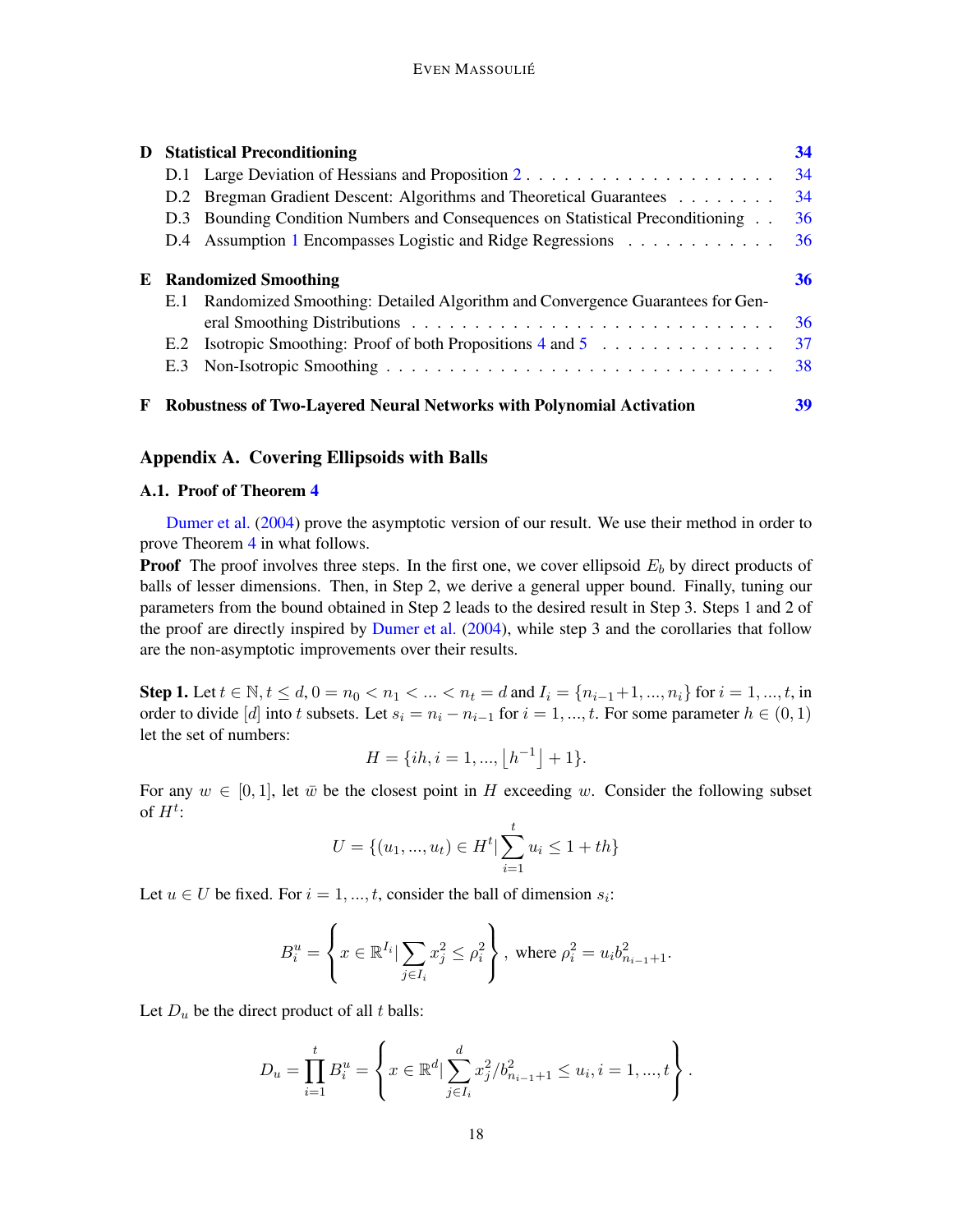We have:

$$
E_b \subset \bigcup_{u \in U} D_u.
$$

Indeed, for  $x \in E_b$ , let  $w_i = \sum_{j \in I_i} x_j^2 / b_j^2$  and take  $u_i = \bar{w_i}$ . First,  $x_{I_i} \subset B_i$ :

$$
\sum_{j \in I_i} x_j^2 / b_{n_{i-1}+1}^2 \le \sum_{j \in I_i} x_j^2 / b_j^2 = w_i \le u_i.
$$

Moreover,  $u \in U$ :

$$
\sum_{i=1}^{t} u_i \le \sum_{i=1}^{t} w_i + h \le 1 + th.
$$

Hence, for any  $x \in E_b$ , there exists  $u \in U$  such that  $x \in D_u$ .

**Step 2.** Given  $D_u$  for some  $u \in U$ , denote  $\mathcal{H}_1(D_u)$  its unit entropy. We have:

$$
\mathcal{H}_1(D_u) = \inf_{e \in (R^{+^*})^t : \sum_i e_i^2 \le 1} \sum_{i=1}^t \mathcal{H}_{e_i}(B_i^u),
$$

where  $\mathcal{H}_{e_i}(B_i^u)$  is the  $e_i$ -entropy of  $B_i^u$ . As  $E_b \subset \bigcup_{u \in U} D_u$ , we have that:

$$
\mathcal{H}_1(E_b) \leq \ln(|U|) + \sup_{u \in U} \left( \inf_{e \in (R^{+\ast})^t : \sum_i e_i^2 \leq 1} \sum_{i=1}^t \mathcal{H}_{e_i}(B_i^u) \right).
$$

We have:

$$
|U| = {t + \lfloor h^{-1} \rfloor \choose t} := \mathcal{N}(t, h).
$$

In order to estimate quantities such as  $\mathcal{H}_{e_i}(B_i^u)$ , we will need results on the  $\varepsilon$ -entropies of balls that directly come from [Rogers](#page-15-13) [\(1963](#page-15-13)):

**Lemma 5** *For any dimension*  $d > 0$ *, any ball*  $B_\rho$  *of radius*  $\rho > 0$  *has a unit entropy*  $\mathcal{H}_1(B_\rho)$ *upper-bounded by:*

$$
\mathcal{H}_1(B_\rho) \le n \ln(\rho) + c \ln(n+1),\tag{42}
$$

H

*for some universal constant*  $c > 0$ *.* 

Using this, we obtain:

$$
\mathcal{H}_1(E_b) \leq \ln(\mathcal{N}(t,h)) + \sup_{u \in U} \left( \inf_{e \in (R^{++})^t : \sum_i e_i^2 \leq 1} \sum_{i=1}^t s_i \ln(\rho_i/e_i) + c \ln(s_i+1) \right).
$$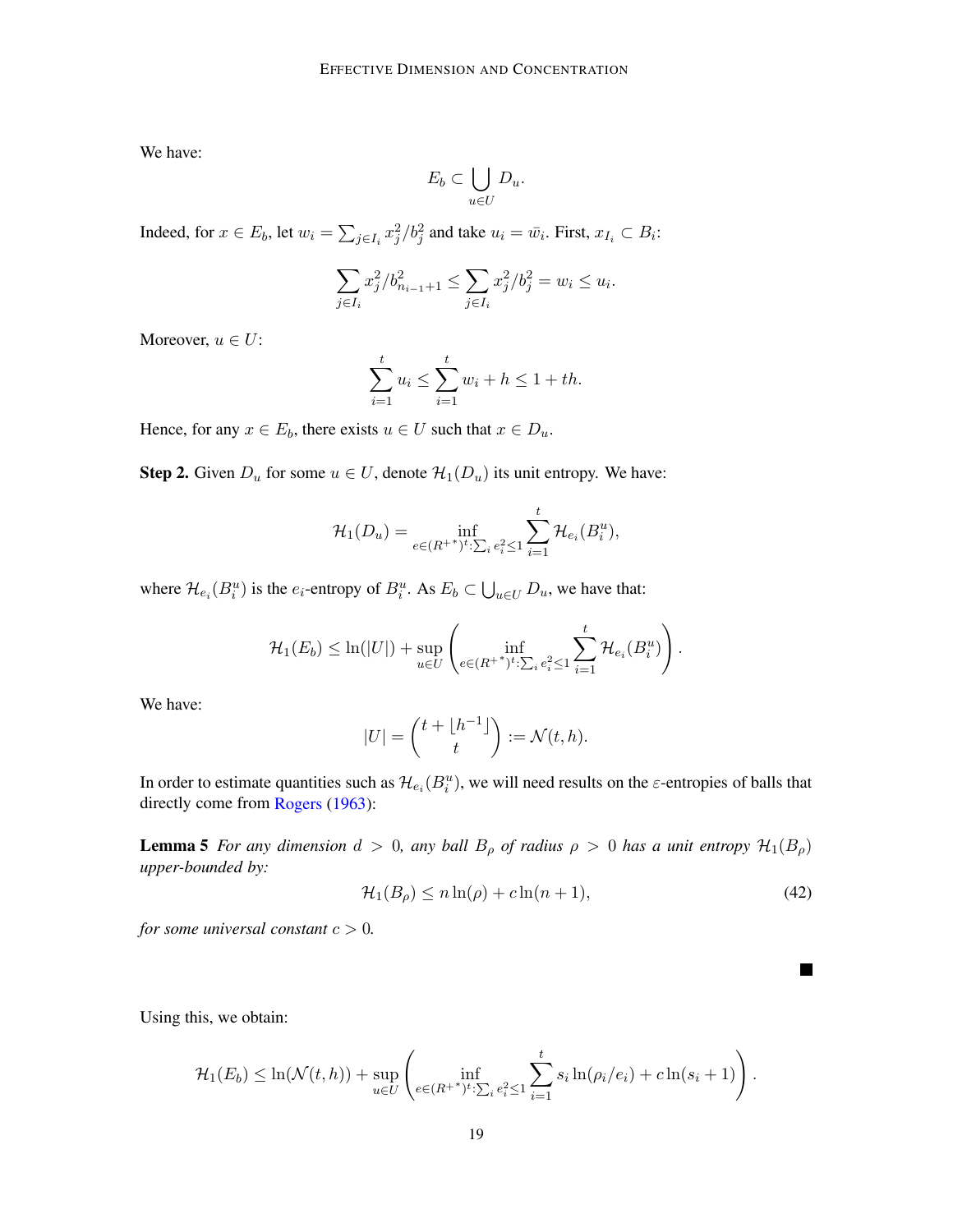As  $\rho_i^2 = u_i b_{n_{i-1}+1}^2$ , for fixed  $u \in U$  we have:

$$
\inf_{e \in (R^{+\ast})^t : \sum_i e_i^2 \le 1} \sum_{i=1}^t s_i \ln(\rho_i/e_i) = \inf_{e \in (R^{+\ast})^t : \sum_i \varepsilon_i \le 1} \frac{1}{2} \sum_{i=1}^t s_i \ln(u_i b_{n_{i-1}+1}^2/\varepsilon_i)
$$
\n
$$
\le \frac{1}{2} \sum_{i=1}^t s_i \ln(u_i) + \sum_{i=1}^t s_i \ln^+(b_i)
$$
\n
$$
\le \ln(\gamma) \sum_{i=1}^t s_i + \sum_{i=1}^t s_i \ln^+(b_i),
$$

where we note  $\gamma = \sqrt{1 + th}$ . Now consider  $\hat{b} \in \mathbb{R}^d$  the vector with coefficients:

$$
\hat{b}_j=b_{n_{i-1}+1}, j\in I_i, i=1,...,t,
$$

such that:

$$
\sum_{i=1}^{t} s_i \ln^+(b_i) = K_{\hat{b}}.
$$

Furthermore, comparing  $K_b$  and  $K_{\hat{b}}$ :

$$
\sum_{i=1}^{t} s_i \ln^{+}(b_i) \le \sum_{j=1}^{d} \ln^{+}(b_j) + \sum_{i=1}^{t-1} \sum_{j \in I_i} \ln(b_{n_{i-1}+1}/b_i)
$$
  

$$
\le K_b + \sum_{i=1}^{t-1} (s_i - 1) \ln(b_{n_{i-1}+1}/b_{n_i}).
$$

The sum above ends at  $t-1$  by definition of m and of the interval  $I_t$ . We hence obtain the following general upper-bound on  $\mathcal{H}(E_b)$ , concluding Step 2:

<span id="page-19-0"></span>
$$
\mathcal{H}(E_b) \le K_b + \ln(\mathcal{N}(t,s)) + \sum_{i=1}^t (s_i - 1) \ln(b_{n_{i-1}+1}/b_{n_i}) + n \ln(\gamma) + c \sum_{i=1}^t \ln(s_i + 1). \tag{43}
$$

**Step 3.** To provide the desired result, we tune  $h, n_1, ..., n_t, t, s_1, ..., s_t$  in the following way. Let  $h = 1/d$ . For simplicity, we denote  $m = m_b = \sum_{i:b_i>1} 1$ . We choose  $s_t = d - m$  and for  $i = 2, ..., t - 1$ , we set  $s_i = s$  for some  $s \in \mathbb{N}^*$  to determine. We have  $s_1 \leq s$ , and  $t \leq 1 + \lceil m/s \rceil$ . Let us bound the terms appearing in [\(43\)](#page-19-0) from left to right.

$$
\ln(\mathcal{N}(t,s)) \le \ln((e(1+t^{-1}h^{-1}))^t) \le t(1+\ln(1+d)).
$$

Then, since  $s_1 \leq s_2 = ... = s_{t-1} = s$ , and by definition of m:

$$
\sum_{i=1}^{t-1} (s_i - 1) \ln(b_{n_{i-1}+1}/b_{n_i}) = (s-1) \ln(b_1/b_m) \le (s-1) \ln(b_1).
$$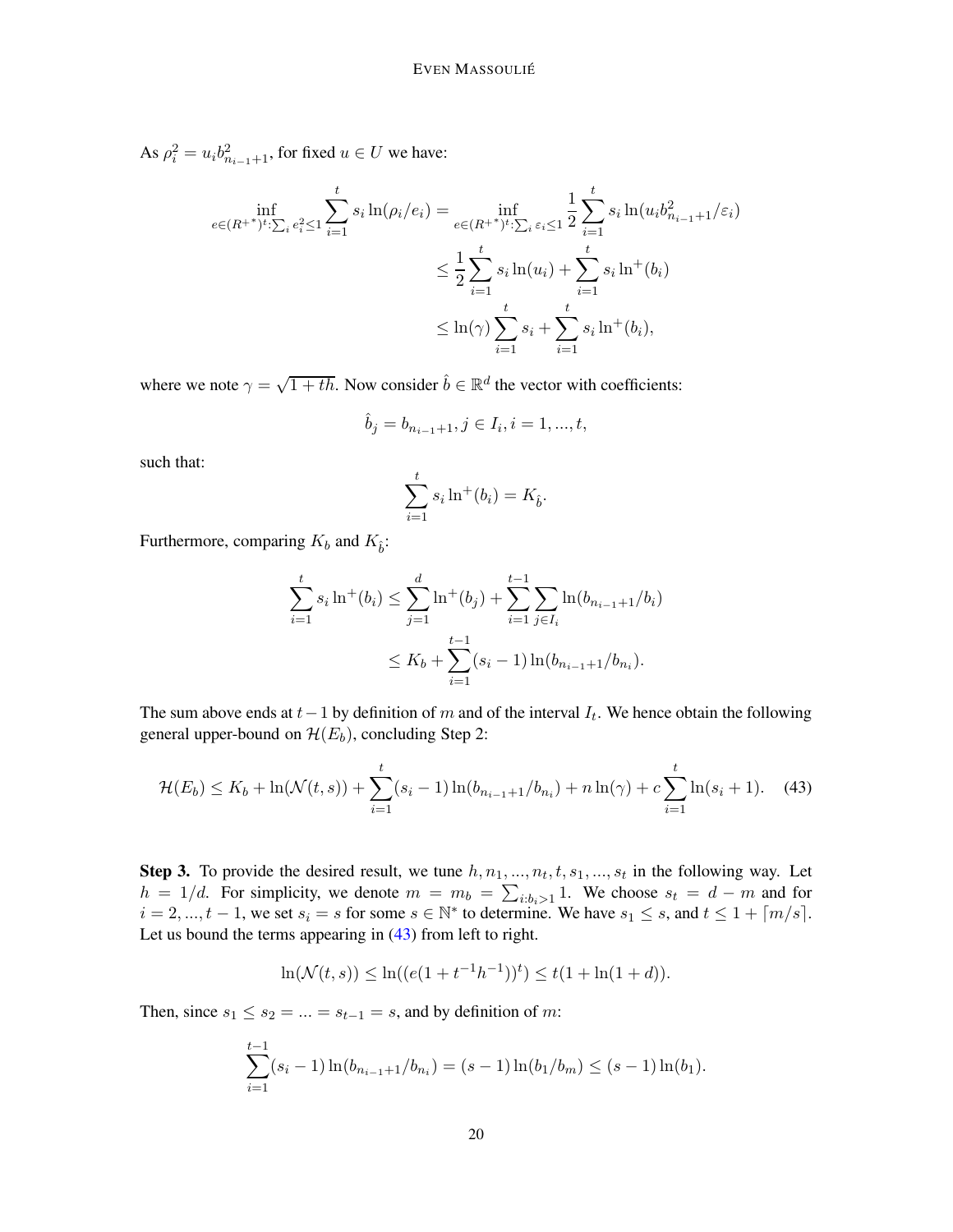We chose  $h = 1/n$  such that, using  $\gamma = \sqrt{1 + th}$ :

$$
n\ln(\gamma) = \frac{n}{2}\ln(1+t/n) \le t/2.
$$

Finally:

$$
\sum_{i=1}^{t} \ln(s_i + 1) = (t - 1)\ln(s + 1) + \ln(d - m + 1).
$$

Combining these inequalities leads to:

$$
\mathcal{H}_1(E_b) \le K_b + C \left( t \ln(d) + (s-1) \ln(b_1) \right).
$$

As  $t < 1 + \lceil m/s \rceil$ :

$$
\mathcal{H}_1(E_b) \leq K_b + C\left( (1 + \lceil m/s \rceil) \ln(d) + (s - 1) \ln(b_1) \right).
$$

We now need to tune  $s$ . We take  $s$  of the form:

$$
s = \left\lceil \frac{m \ln(d)}{\eta} \right\rceil,
$$

for some  $\eta > 0$ , leading to:

$$
\mathcal{H}_1(E_b) \leq K_b + C\left((1 + \lceil \eta / \ln(d) \rceil) \ln(d) + \left(\left\lceil \frac{m \ln(d)}{\eta} \right\rceil - 1) \ln(b_1)\right).
$$

Using  $[x] \leq 1 + 2x$  for any  $x \geq 0$ :

$$
\mathcal{H}_1(E_b) \leq K_b + C\left(2\eta + 2\frac{m\ln(d)}{\eta}\ln(b_1) + 2\ln(d)\right).
$$

Optimizing and taking  $\eta = \sqrt{m \ln(d) \ln(b_1)}$  gives:

$$
\mathcal{H}_1(E_b) \leq K_b + C\left(4\sqrt{m\ln(d)\ln(b_1)} + 2\ln(d)\right),\,
$$

concluding our proof.

### <span id="page-20-0"></span>A.2. Proof of Corollary [1](#page-6-3)

We start by proving Corollay [1.](#page-6-3) Let  $\varepsilon > 0$ . Consider the ellipsoid  $E_b$ , where  $b_i = \varepsilon^{-1} \sigma_i / \sigma_1$ ,  $i \in [d]$ , and a covering  $C(E_b)$  of  $E_b$  by unit Euclidean balls. Theorem [4](#page-6-0) gives us an upper bound on the minimal size of such coverings. Let  $S = \text{Diag}(\varepsilon^{-1}\sigma_i/\sigma_1)_{i \in [d]}$ . We then define  $\mathcal{N}_{\varepsilon} = S^{-1}C(E_b)$ . By definition of  $E_b$ ,  $x \in \mathcal{S}_1$  if and only if  $S_x \in E_b$ , so that  $\mathcal{N}_{\varepsilon}$  consists of vectors in  $S_1$ . Moreover, for each  $y \in S_1$ , by definition of  $C(E_b)$ , there exists  $x \in \mathcal{N}_{\varepsilon}$  such that  $||Sy - Sx||^2 \le 1$ . This is precisely the condition required.

We now derive an upper bound on  $\mathcal{H}_{\varepsilon}$  in terms of  $d_{\text{eff}}(r)$ . Let  $m_{\varepsilon}$  be given, so that:

$$
\varepsilon^{-1}\sigma_{m_{\varepsilon}}/\sigma_1 > 1 \geq \varepsilon^{-1}\sigma_{m_{\varepsilon}+1}/\sigma_1.
$$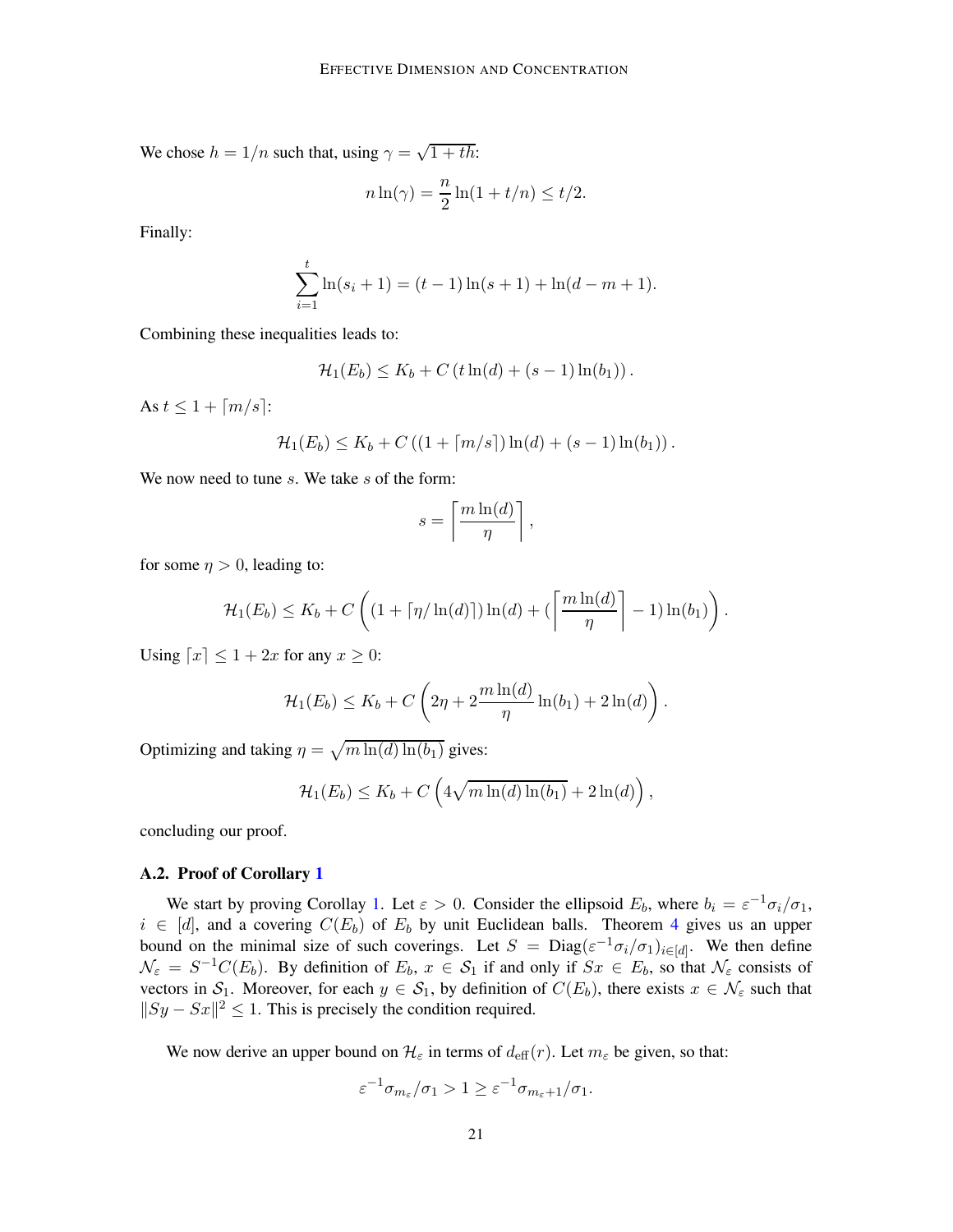Given  $d_{\text{eff}}(r)$ , the value of  $\sigma_{m_{\varepsilon}}$  is maximized by taking the values of  $\sigma_2^2/\sigma_1^2,\ldots,\sigma_{m_{\varepsilon}}^2/\sigma_1^2$  all equal to  $(d_{\text{eff}}(r) - 1)/(m_{\epsilon} - 1)$ . We thus find that necessarily,

$$
\varepsilon^{-\frac{2}{r}}(d_{\text{eff}}(r)-1) \geq m_{\varepsilon} - 1.
$$

 $\sum_{i=1}^{m_{\varepsilon}} \ln(\varepsilon^{-1} \sigma_i/\sigma_1)$  is maximized again, using concavity of ln, by taking  $\sigma_2^{2/r}$ We also have the trivial bound  $m_{\varepsilon} - 1 \leq d - 1$ . Next, we note that, for fixed  $m_{\varepsilon}$ , the value of  $\sigma_2^{2/r}/\sigma_1^{2/r}, \ldots, \sigma_{m_\varepsilon}^{2/r}/\sigma_1^{2/r}$ all equal to  $(d_{\text{eff}}(r) - 1)/(m_{\epsilon} - 1)$ . This then evaluates to:

$$
\sum_{i=1}^{m_{\varepsilon}} \ln(\varepsilon^{-1} \sigma_i/\sigma_1) = \ln(\varepsilon^{-1}) + \frac{m_{\varepsilon} - 1}{2/r} \ln(\varepsilon^{-\frac{2}{r}} (d_{\text{eff}}(r) - 1)/(m_{\varepsilon} - 1))
$$

We then use the fact that  $x \to x \ln(A/x)$  is increasing over [0, A/e]. Here, x plays the role of  $m_{\varepsilon} - 1$ , and A the role of  $\varepsilon^{-\frac{2}{r}}(d_{\text{eff}}(r) - 1)$ . We end up with:

$$
\sum_{i=1}^{m_{\varepsilon}} \ln(\varepsilon^{-1}\sigma_i/\sigma_1) \leq \ln(\varepsilon^{-1}) + \frac{\min(d-1,\varepsilon^{-\frac{2}{r}}(d_{\text{eff}}(r)-1)/e)}{2/r} \ln(\max(e,\varepsilon^{-\frac{2}{r}}(d_{\text{eff}}(r)-1)/(d-1))).
$$

#### <span id="page-21-0"></span>A.3. Ellipsoids in Infinite Dimension

We here present results on the unit entropy of ellipsoids in infinite dimension, which we believe to be of interest. More precisely, consider the space  $V = \ell^2(\mathbb{R}) = \{x \in \mathbb{R}^{\mathbb{N}^*} | \sum_{i \geq 1} x_i^2 < \infty\}$  with the classical euclidean topology. We have  $||x||^2 = \sum_{i\geq 1} x_i^2$  for  $x \in V$ . Note however that what follows can naturally be extended to any separable Hilbert space.

**Definition 9** *For*  $b \in V$  *such that*  $b_1 \geq b_2 \geq ... > 0$ *, we define the ellipsoid*  $E_b$  *as:* 

<span id="page-21-1"></span>
$$
E_b = \left\{ x \in V : \sum_{i \ge 1} \frac{x_i^2}{b_i^2} \le 1 \right\}.
$$
\n(44)

We then define the  $\varepsilon$ -entropy and unit-entropy of such an ellipsoid as in the finite-dimension case.

**Theorem 5 (Unit Entropy of Ellipsoids in Infinite Dimension)** Let  $E_b \subset V$  an ellipsoid. Define *the following quantities:*

$$
K_b = \sum_{i \ge 1} \ln^+(b_i),
$$
  
\n
$$
m_b = \sum_{i \ge 1} \mathbf{1}_{b_i \ge 1/2}
$$
  
\n
$$
M_b = \inf \{ n \ge 1 : \sum_{i \ge n+1} b_i^2 \le 1/2 \}
$$

*Then, we have for some universal constant*  $c > 0$ *:* 

$$
\mathcal{H}_1(E_b) \le K_b + c \left( \sqrt{\ln^+(b_1) \ln(M_b) m_b} + \ln(M_b) \right). \tag{45}
$$

The proof follows the same steps as the one in finite dimension, replacing the global dimension in Step 1 by  $M_b$ . The interest of ellipsoids in infinite dimension lies in the appearance of another notion of dimension than the one we studied: the power-law norm decay of a vector  $v \in V$ .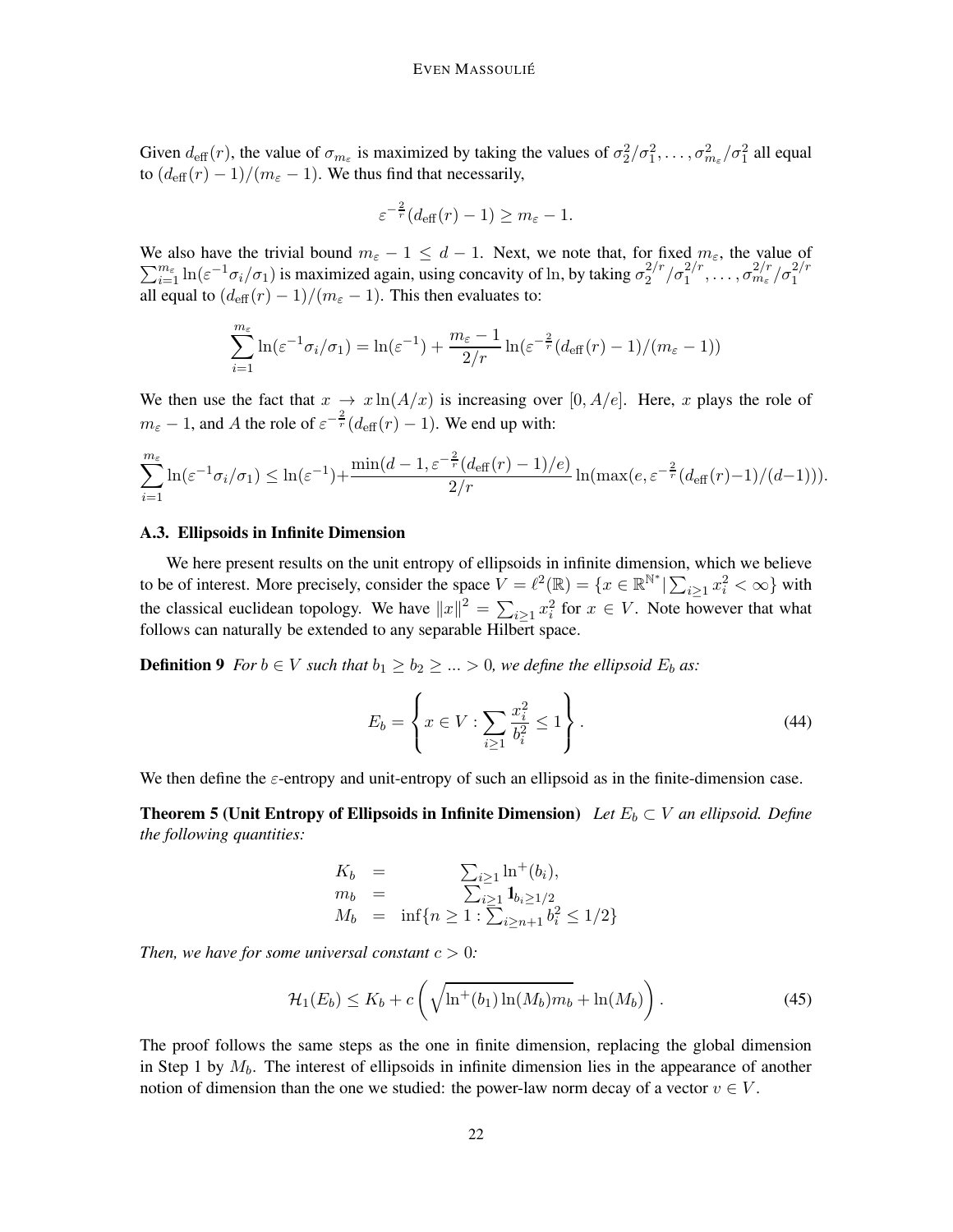**Definition 10 (Power-Law Norm Decay)** *A vector*  $x \in V$  *is of power-law norm decay*  $d > 0$  *if:* 

$$
\sum_{i\geq n+1} x_i^2 = \mathcal{O}\left(n^{-2/d}\right).
$$

*An ellipsoid*  $E_b$  *is said of power-law norm decay d if b is of power-law norm decay d.* 

The power-law norm decay d of a vector  $\lambda \in V$  is closely related to the spectral dimension of infinite graphs or operators on Hilbert spaces:  $(\lambda)_{i\in\mathbb{N}^*}$  usually corresponds to the eigenvalues of the Laplacian of the graph in the first case, or to the eigenvalues of the operator in the second case. The following corollary illustrates how this notion is relevant.

**Corollary 2** (ε-**Entropy and Power-Law Norm Decay**) Let  $E_b \subset V$  be an ellipsoid of power-law *norm decay*  $d > 0$ *. Then, when*  $\varepsilon \to 0$ *, we have:* 

$$
\mathcal{H}_{\varepsilon}(E_b) \le d \ln(\varepsilon^{-1})^2 (1 + o(1)).\tag{46}
$$

**Proof** We have for any ellipsoid  $E_b$  of power-law norm decay d:

<span id="page-22-2"></span>
$$
m_{b/\varepsilon} \le M_{b/\varepsilon} = \mathcal{O}(\varepsilon^{-d/2}).\tag{47}
$$

Remark that  $\mathcal{H}_{\varepsilon}(E_b) = \mathcal{H}_1(E_{b/\varepsilon})$ . Then, using Theorem [5,](#page-21-1) and the previous consideration [\(47\)](#page-22-2), we obtain our result. obtain our result.

This needs to be put in light with the  $\varepsilon$ -entropy of the unit ball in dimension  $d < \infty$ , that behaves as  $d\ln(\varepsilon^{-1})$  when  $\varepsilon \to 0$ . Despite the presence of  $\ln(\varepsilon^{-1})^2$  instead of  $\ln(\varepsilon^{-1})$ , we have a linearity in this expression in terms of  $d$ .

# <span id="page-22-0"></span>Appendix B. Proof of Theorems [2](#page-3-4) and [1](#page-3-1) and General Considerations on these Large Deviation Bounds

# <span id="page-22-1"></span>B.1. Proof of Theorem [2:](#page-3-4) Bound Without Centering

In order to have lighter notations, we write  $d'_{\text{eff}} = d_{\text{eff}}(r)$  in what follows. For all  $j \ge 0$ , let  $\mathcal{N}_j$  be a covering of  $\mathcal{S}_1$  $\mathcal{S}_1$  satisfying the properties of Corollary 1 for  $\varepsilon_j = 2^{-j}$ . For all  $x \in \mathcal{S}_1$ , let  $\Pi_j$ x be some point in  $\mathcal{N}_j$  such that [\(15\)](#page-6-4) holds. By convention we take  $\Pi_0 x = 0$ . Then for all  $(x_1, \ldots, x_r) \in \mathcal{S}^r$ , using the chaining approach, we write

$$
\frac{1}{n} \sum_{i \in [n]} \prod_{k \in [r]} f_k(a_i^\top x_k) = \sum_{j \ge 0} \frac{1}{n} \sum_{i \in [n]} \left\{ \prod_{k \in [r]} f_k(a_i^\top \Pi_{j+1} x_k) - \prod_{k \in [r]} f_k(a_i^\top \Pi_j x_k) \right\} \n= \sum_{j \ge 0} \sum_{k \in [r]} \frac{1}{n} \sum_{i \in [n]} [f_k(a_i^\top \Pi_{j+1} x_k) - f_k(a_i^\top \Pi_j x_k)] \n\times \left\{ \prod_{\ell=1}^{k-1} f_\ell(a_i^\top \Pi_{j+1} x_\ell) \times \prod_{\ell=k+1}^r f_\ell(a_i^\top \Pi_j x_\ell) \right\}.
$$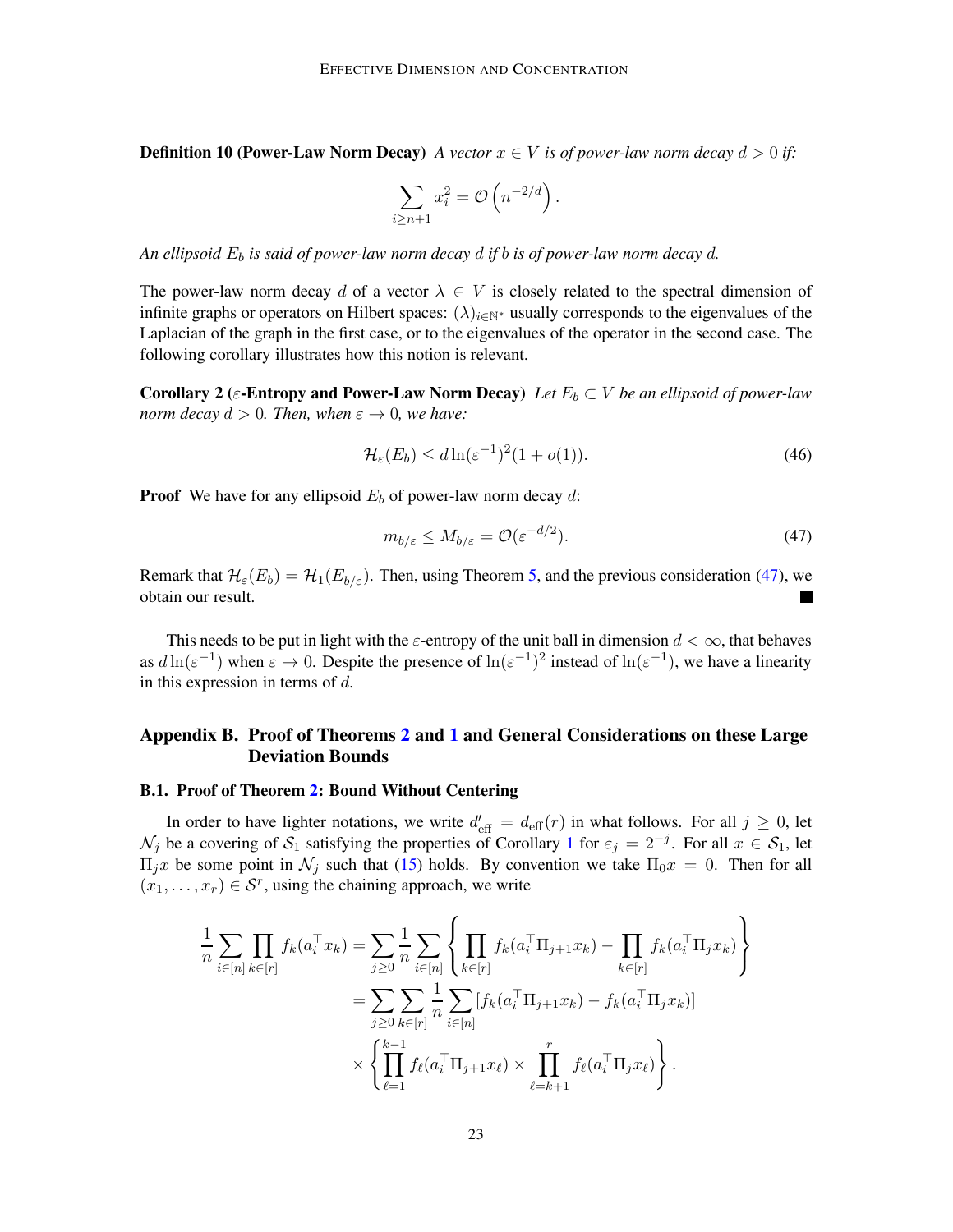Let  $j \geq 0$  and  $k \in [r]$  be fixed. Consider a term of the form

$$
Z = \frac{1}{n} \sum_{i \in [n]} Z_i,
$$

with

<span id="page-23-1"></span>
$$
Z_i = \prod_{\ell=1}^{k-1} f_{\ell}(a_i^{\top} u_{\ell}) [f_k(a_i^{\top} u_k) - f_k(a_i^{\top} v_k)] \prod_{\ell=k+1}^r f_{\ell}(a_i^{\top} v_{\ell}), \qquad (48)
$$

where  $u_\ell \in \mathcal{N}_j, v_\ell \in \mathcal{N}_{j+1}$ , and  $||u_k - v_k||_{\Sigma} \leq \sigma_1 \epsilon_j$ , where we defined  $\epsilon_j := 2^{-j+1}$ . By the triangle inequality, for all  $x_\ell \in S_1$ , letting  $u_\ell = \prod_j x_\ell$  and  $v_\ell = \prod_{j+1} x_\ell$ , these assumptions are satisfied. Note also that  $||u_\ell||_{\Sigma}$  and  $||v_\ell||_{\Sigma}$  are upper-bounded by  $\sigma_1$ . Clearly,  $|Z_i| \le 2B$ . Also,

$$
|Z_i| \leq (B/B_k)|a_i^\top (u_k - v_k)|
$$
  
\n
$$
\leq (B/B_k) ||a_i||_{\Sigma^{-1}} ||u_k - v_k||_{\Sigma}.
$$

We introduce the new parameter  $R_{\Sigma^{-1}}$ , that is an upper bound on the norms  $||a_i||_{\Sigma^{-1}}$ . Note that, for the Gaussian case where  $\Sigma$  is the covariance matrix of the Gaussian vector  $a_i$ , the natural scaling assumption is to take:

$$
R_{\Sigma^{-1}} = \Theta(\sqrt{d}).
$$

As we don't want any dependency on the overall dimension  $d$ , we will aim at making this quantity disappear. We then introduce the notation

$$
P_{j,k} := \min(2B/\epsilon_j, (B/B_k)\sigma_1 R_{\Sigma^{-1}}).
$$

For each  $Z_i$  and  $t > 0$ , using that  $||u_k - v_k||_{\Sigma} \leq \varepsilon_j$ , we then have:

$$
\mathbb{P}(Z_i \ge \epsilon_j \sigma_1^r t) \le \mathbb{P}(|f_\ell(a_i^\top u_\ell)| \ge \sigma_1 t^{1/r} \text{ for some } \ell < k, \text{ or } |f_k(a_i^\top u_k) - f_k(a_i^\top v_k)| \ge \sigma_1 \epsilon_j t^{1/r}, \text{ or } |f_\ell(a_i^\top v_\ell)| \ge \sigma_1 t^{1/r} \text{ for some } \ell > k) \le 2re^{-t^{2/r}/2} \text{ if } t \le \sigma_1^{-r} P_{j,k} \n= 0 \text{ if } t > \sigma_1^{-r} P_{j,k},
$$

We note  $P_j = \frac{2B}{\varepsilon_i}$  $\frac{2B}{\epsilon_j} \ge P_{j,k}$ . The previous bounds on the tail of  $Z_i$ 's distribution allow to bound exponential moments of  $Z_i$ . Fix some  $\theta > 0$ . Then

$$
\mathbb{E}e^{(\theta/n)\sigma_1^{-r}Z_i/\epsilon_j} \leq 1 + \frac{\theta}{n} \int_0^\infty e^{(\theta/n)y} \mathbb{P}(\sigma_1^{-r}Z_i/\epsilon_j \geq y) dy
$$
  

$$
\leq 1 + \frac{\theta}{n} 2r \int_0^{\sigma_1^{-r}P_{j,k}} e^{(\theta/n)y} e^{-y^{2/r}/2} dy.
$$

We now fix  $\theta_{j,k} > 0$  such that, for all  $y \in [0, \sigma^{-r}P_{j,k}]$ , one has:

$$
(\theta_{j,k}/n)y \le \frac{1}{4}y^{2/r},
$$

or equivalently, we assume (recall that  $r \geq 2$ ):

<span id="page-23-0"></span>
$$
\frac{\theta_{j,k}}{n} \le \frac{1}{4} (\sigma_1^{-r} P_{j,k})^{2/r - 1}.
$$
\n(49)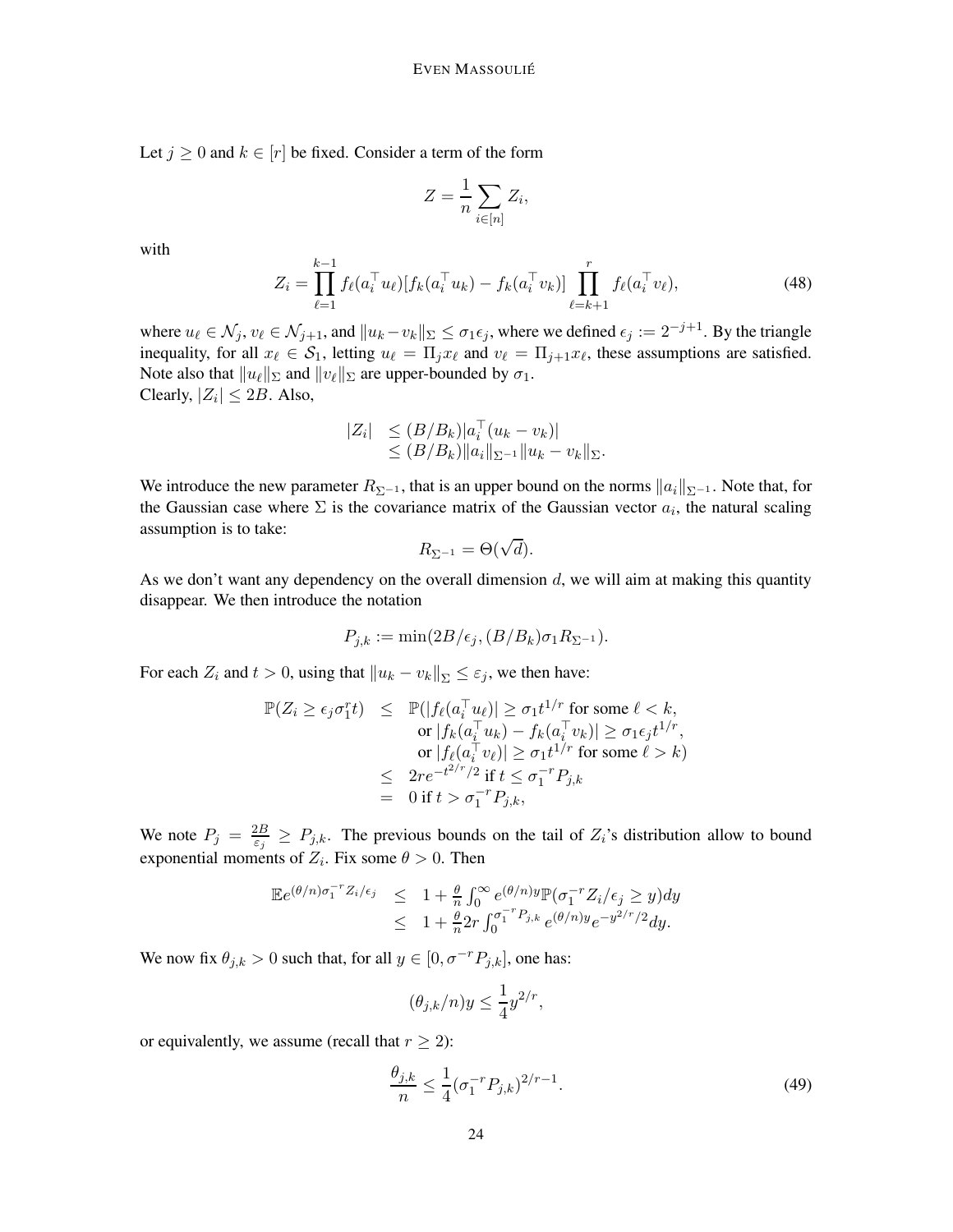This entails the bound:

$$
\mathbb{E}e^{(\theta_{j,k}/n)\sigma_1^{-r}Z_i/\epsilon_j} \leq 1 + \frac{\theta_{j,k}}{n} 2r \int_0^\infty e^{-y^{2/r}/4} dy =: 1 + \frac{\theta_{j,k}}{n} c_r,
$$

where we introduced notation  $c_r := 2r \int_0^\infty e^{-y^2/r/4} dy$ . Thus, for  $\theta_{j,k} > 0$  satisfying [\(49\)](#page-23-0), one has:

$$
\mathbb{E}e^{\theta_{j,k}\sigma_1^{-r}\frac{1}{n}\sum_{i\in[n]}Z_i/\epsilon_j} \le (1+\theta_{j,k}c_r/n)^n \le e^{\theta_{j,k}c_r}.
$$
 (50)

The number of possible choices for  $u_{\ell} \in \mathcal{N}_j$  and  $v_{\ell} \in \mathcal{N}_{j+1}$  involved in the definition of  $Z_i$  is upper-bounded by

$$
|\mathcal{N}_{j+1}|^{r+1} \le e^{(r+1)\mathcal{H}_{j+1}},
$$

where  $\mathcal{H}_j$  is defined in [\(16\)](#page-6-5). Thus for any  $t_{j,k} > 0$ , the probability that for some choice of  $u_\ell, v_\ell$  in the corresponding nets, one has

$$
\frac{1}{n} \sum_{i \in [n]} Z_i \ge \epsilon_j \sigma^r t_{j,k}
$$

is upper bounded by:

$$
e^{(r+1)\mathcal{H}_{j+1}} \inf_{\theta \in [0, \frac{n}{4}(\sigma^{-r}P_{j,k})^{2/r-1}]} e^{-\theta t_{j,k} + \theta c_r}.
$$

We now take  $\theta_{j,k} = \frac{n(\sigma_1^{-r} P_{j,k})^{2/r-1}}{4}$  $\frac{j,k}{4}$ , and :

<span id="page-24-0"></span>
$$
t_{j,k} = c_r + \frac{(r+1)\mathcal{H}_{j+1} + \lambda + 2\ln(j+1)}{\theta_{j,k}}
$$

for some  $\lambda \geq 0$ . This upper bound is then no more than  $(1+j)^{-2}e^{-\lambda}$ . We now use a union bound over  $j \geq 0$  and  $k \in [r]$  to obtain:

$$
\mathbb{P}(Y \ge \sigma^r \sum_{j\ge 0} \sum_{k \in [r]} \epsilon_j t_{j,k}) \le e^{-\lambda} r \sum_{j\ge 0} (1+j)^{-2} = r \frac{\pi^2}{6} e^{-\lambda}.
$$

Let us bound the sum appearing in this probability. Fix some  $k \in [r]$ .

$$
\sum_{j\geq 0} \epsilon_j t_{j,k} = \sum_{j\geq 0} 2^{-j+1} \left[ c_r + \frac{(r+1)\mathcal{H}_{j+1} + \lambda + 2\ln(j+1)}{\theta_{j,k}} \right]
$$
(51)

with  $\theta_{j,k} \geq \frac{n}{4}$  $\frac{d}{dt} \left( \sigma_1^{-r} P_j \right)^{2/r-1} = \left( \sigma_1^{-r} 2B \right)^{2/r-1} 2^{-j+j\frac{2}{r}}, \text{ for } P_j \ = \ 2B/\varepsilon_j.$  Moreover, for  $j^* = j$ r  $\frac{r}{2}\ln_2\Big(e\frac{d-1}{d'_{\text{eff}}-1}$ , we have:

$$
j \leq j^* \implies \mathcal{H}_j \leq j \ln(2) + 2^{j\frac{2}{r}} \frac{d'_{\text{eff}} - 1}{e} + c \left[ \ln(d) + \sqrt{j \ln(d) m_j} \right],
$$
  
\n
$$
j > j^* \implies \mathcal{H}_j \leq j \ln(2) + (d - 1) \ln\left( 2^{j\frac{2}{r}} \frac{d'_{\text{eff}} - 1}{d - 1} \right) + c \left[ \ln(d) + \sqrt{j \ln(d) m_j} \right],
$$
  
\nwith  $m_j \leq 1 + 2^{j\frac{2}{r}} (d'_{\text{eff}} - 1).$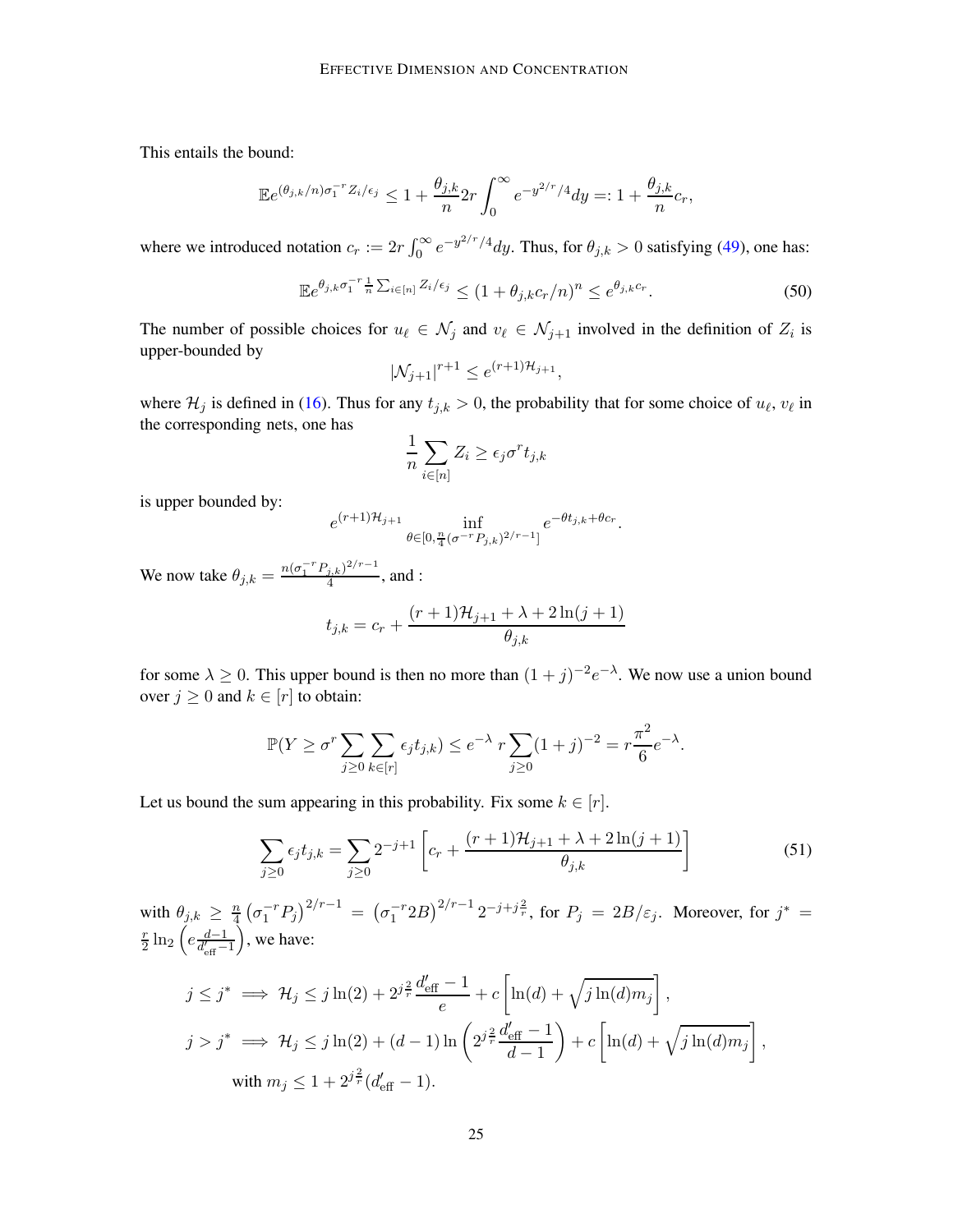The *easy* part of [\(51\)](#page-24-0) to study:

$$
\sum_{j\geq 0} 2^{-j+1} \left[ c_r + \frac{\lambda + 2\ln(j+1)}{\theta_{j,k}} \right] \leq \frac{A_r \lambda + B_r}{\frac{n}{4} \left( \sigma_1^{-r} B \right)^{2/r - 1}}
$$

Now, let us bound  $H := \sum_{j>0} 2^{-j} \mathcal{H}_j / \varepsilon_j^{1-2/r} = \sum_{j>0} 2^{-j \frac{2}{r}} \mathcal{H}_j$ .

$$
\sum_{1 \le j \le j^*} 2^{-j\frac{2}{r}} \mathcal{H}_j \le \sum_{1 \le j \le j^*} 2^{-j\frac{2}{r}} \left( j \ln(2) + 2^{j\frac{2}{r}} \frac{d'_{\text{eff}} - 1}{e} + c \left[ \ln(d) + \sqrt{j \ln(d) 2^{j\frac{2}{r}} d'_{\text{eff}}} \right] \right)
$$
  

$$
\le C_r j^* d'_{\text{eff}} + D_r \sqrt{\ln(d) d'_{\text{eff}}} + E_r \ln(d).
$$

Using that  $j^*$  is *big* when  $d'_{\text{eff}} \ll d$ , we bound the sum for  $j > j^*$ :

$$
\sum_{j>j^*} 2^{-j\frac{2}{r}} \mathcal{H}_j \le \sum_{j>j^*} 2^{-j\frac{2}{r}} \left( j \ln(2) + (d-1) \ln \left( 2^{j\frac{2}{r}} \frac{d'_{\text{eff}} - 1}{d-1} \right) + c \left[ \ln(d) + \sqrt{j \ln(d) m_j} \right] \right)
$$
  

$$
\le F'_r \sum_{j>j^*} j 2^{-j\frac{2}{r}} d + G'_r \sum_{j>j^*} 2^{-j\frac{2}{r}} \sqrt{j 2^{j\frac{2}{r}} \ln(d)}
$$
  

$$
\le F_r d'_{\text{eff}} \ln \left( \frac{d}{d'_{\text{eff}}} \right) + G_r,
$$

where we used that  $2^{j^* \frac{2}{r}} = e \frac{d-1}{d'_{\text{eff}}-1}$  and  $\sum_{j>k} j 2^{-j \frac{2}{r}} \leq C k 2^{-k \frac{2}{r}}$ . All in one, that leaves us with the following bound on  $(51)$ :

$$
\sum_{j\geq 0} \epsilon_j t_{j,k} \leq c_r \frac{A_r \lambda + B_r + C_r d_{\text{eff}}' + D_r \sqrt{\ln(d) d_{\text{eff}}'} + E_r \ln(d) + F_r d_{\text{eff}}' \ln\left(\frac{d}{d_{\text{eff}}'}\right) + G_r}{\frac{n}{4} \left(\sigma_1^{-r} B\right)^{2/r - 1}}.
$$

In a more synthetic formulation:

$$
\sum_{j\geq 0} \epsilon_j t_{j,k} \leq C_r \left( 1 + \frac{d'_{\text{eff}} \ln(d) + \lambda}{\frac{n}{4} \left( \sigma_1^{-r} B \right)^{2/r - 1}} \right). \tag{52}
$$

For some suitable constant  $C_r$  the following holds, by summing previous considerations for  $1 \leq$  $k \leq r$ . One has for all  $\lambda > 0$  that:

$$
\mathbb{P}\left(Y \ge \sigma_1^r C_r \left(1 + \frac{d_{\text{eff}}(r)\ln(d) + \lambda}{n} (\sigma_1^{-r} B)^{1 - 2/r}\right)\right) \le e^{-\lambda} r \frac{\pi^2}{6}.\tag{53}
$$

# <span id="page-25-0"></span>B.2. Proof of Theorem [1:](#page-3-1) Bound With Centering

We now look for bounds on:

<span id="page-25-1"></span>
$$
Y' := \sup_{x_1, \dots, x_r \in \mathcal{S}_1} \frac{1}{n} \sum_{i \in [n]} \left\{ \prod_{k=1}^r f_k(a_i^\top x_k) - \mathbb{E} \prod_{k=1}^r f_k(a_i^\top x_k) \right\}.
$$
 (54)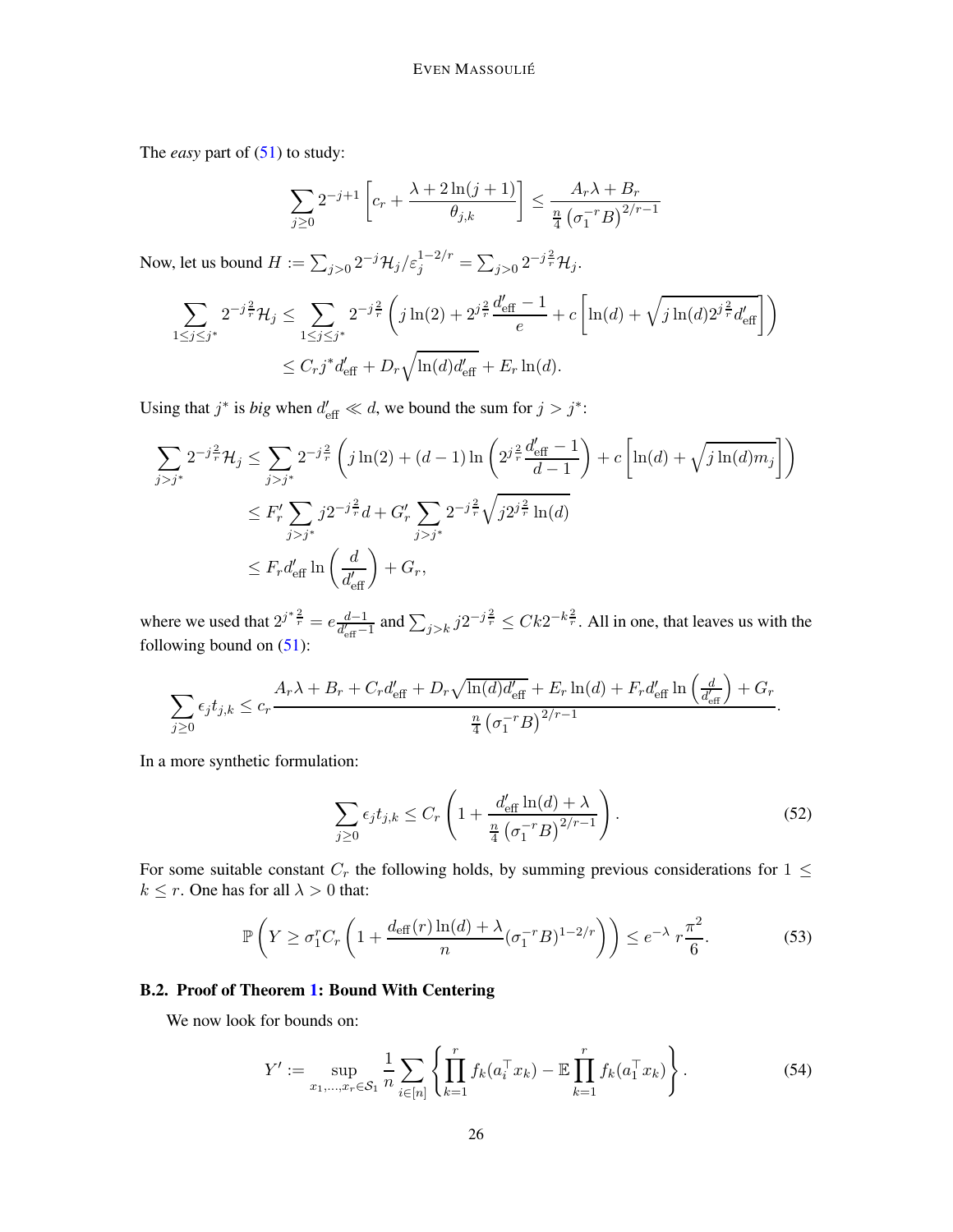Fixing  $j \geq 0$ ,  $k \in [r]$ , we again consider the random variables  $Z_i$  as previously defined in [\(48\)](#page-23-1). Write:

$$
\mathbb{E}e^{(\theta/n)\sigma_1^{-r}[Z_i-\mathbb{E}Z_i]/\epsilon_j} = 1 + \left(\frac{\theta}{n}\right)^2 \mathbb{E}\left[ (\epsilon_j^{-1}\sigma_1^{-r}(Z_i-\mathbb{E}Z_i))^2 F((\theta/n)(\epsilon_j^{-1}\sigma_1^{-r}(Z_i-\mathbb{E}Z_i))) \right],
$$

where :

$$
F(x) := x^{-2} [e^x - x - 1] \le e^{|x|}.
$$

Thus using this bound and the inequality  $xy \leq x^2 + y^2$ :

$$
\mathbb{E}e^{(\theta/n)\sigma_1^{-r}[Z_i-\mathbb{E}Z_i]/\epsilon_j}\leq 1+\left(\frac{\theta}{n}\right)^2\left[\mathbb{E}((\epsilon_j^{-1}\sigma_1^{-r}(Z_i-\mathbb{E}Z_i))^4+\mathbb{E}e^{2(\theta/n)\sigma_1^{-r}|Z_i-\mathbb{E}Z_i|/\epsilon_j}\right].
$$

By the sub-gaussian tail assumption,  $\mathbb{E}(\epsilon_j^{-1} \sigma_1^{-r} (Z_i - \mathbb{E} Z_i))^4$  is bounded by a constant  $\kappa_r$  dependent on  $r$ . By the same arguments as above, for:

$$
\frac{\theta}{n} \leq \frac{(\sigma_1^{-r}P_{j,k})^{2/r-1}}{8},
$$

then  $\mathbb{E}e^{2(\theta/n)\sigma_1^{-r}|Z_i-\mathbb{E}Z_i|/\epsilon_j}$  is also bounded by another constant  $\kappa'_r$  dependent on r. Indeed, by the sub-gaussian tail assumption,  $|\mathbb{E}Z_i| \leq \sigma_1^r \epsilon_j s_r$  for some *r*-dependent constant, and we can then use the upper bound:

$$
\mathbb{E}e^{2\theta/n\sigma_1^{-r}|Z_i - \mathbb{E}Z_i|/\epsilon_j} \leq e^{2(\theta/n)s_r}\left[1 + \frac{\theta}{n}\int_0^\infty e^{2(\theta/n)y} [\mathbb{P}(Z_i \geq y\sigma_1^r \epsilon_j) + \mathbb{P}(-Z_i \geq y\sigma_1^r \epsilon_j)]dy\right] \leq e^{2(\theta/n)s_r}\left[1 + \frac{\theta}{n}2r\int_0^{\sigma^{-r}P_{j,k}} e^{2(\theta/n)y - y^{2/r}/2}dy\right].
$$

Thus the probability that for some choices of  $u_{\ell}, v_{\ell}, \ell \in [r]$  in the suitable  $\epsilon$ -nets, one has:

$$
\frac{1}{n}\sum_{i\in[n]}Z_i - \mathbb{E}Z_i \ge \sigma_1^r \epsilon_j t_{j,k}
$$

is upper-bounded, for all  $\theta \in [0, n(\sigma_1^{-r}P_{j,k})^{2/r-1}/8]$  by:

$$
\exp ((r + 1)\mathcal{H}_{j+1} - \theta t_{j,k} + \kappa''_r \theta^2/n),
$$

where we defined  $\kappa''_r = \kappa_r + \kappa'_r$ . Let now  $\theta_{j,k} = \min(n, n(\sigma_1^{-r}P_{j,k})^{2/r-1}/8)$ , and :

$$
t_{j,k} = \kappa_r'' \frac{\theta_{j,k}}{n} + \frac{1}{\theta_{j,k}} [(r+1)\mathcal{H}_{j+1} + \lambda + 2\ln(j+1)],
$$

where  $\lambda > 0$  is a free parameter. We have, for  $t_j = \sum_k t_{j,k}$ , if all  $\theta_{j,k}$  have the same value  $\theta_j$ :

$$
t_j \le c_r \left( \frac{\theta_j}{n} + \frac{(r+1)\mathcal{H}_{j+1} + \lambda + 2\ln(j+1)}{\theta_j} \right)
$$

We now take  $\theta_j = \min \left( \frac{n(\sigma_1^{-r} P_{j,k})^{2/r-1}}{8} \right)$  $\frac{(j,k)^{2/r-1}}{8}, \sqrt{n\left[ (r+1)\mathcal{H}_{j+1} + \lambda + 2\ln(j+1) \right]} \Big)$ , leading to:

$$
\varepsilon_j t_j \leq a_r \varepsilon_j^{2/r} \frac{(B\sigma_1)^{1-\frac{2}{r}}}{n} \left[ \mathcal{H}_{j+1} + \lambda + 2\ln(j+1) \right] + b_r \varepsilon_j \sqrt{\frac{\mathcal{H}_{j+1} + \lambda + 2\ln(j+1)}{n}}.
$$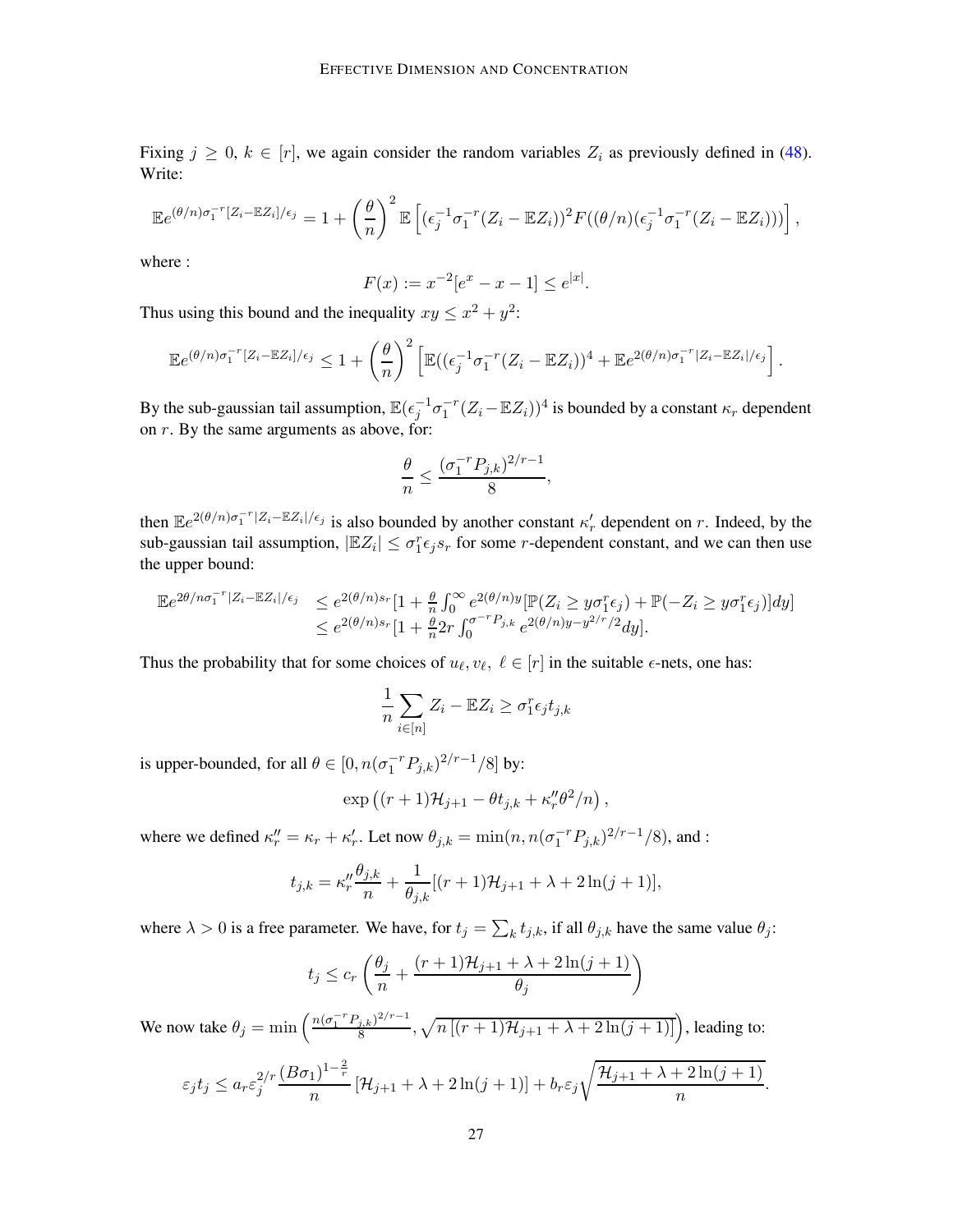The first term is treated in the non-centered case:

$$
a_r \varepsilon_j^{2/r} \frac{(B\sigma_1)^{1-\frac{2}{r}}}{n} \left[ \mathcal{H}_{j+1} + \lambda + 2\ln(j+1) \right] \leq A_r \frac{1}{n} \frac{d'_{\text{eff}} \ln(d) + \lambda}{\left(\sigma_1^{-r} B\right)^{1-2/r}}.
$$

The second one follows the same lines:

$$
b_r \varepsilon_j \sqrt{\frac{\mathcal{H}_{j+1} + \lambda + 2\ln(j+1)}{n}} \leq b'_r \varepsilon_j \frac{1}{\sqrt{n}} \left( \sqrt{\mathcal{H}_{j+1}} + \sqrt{\lambda} \right).
$$

In the same way that we proved  $\sum_j \varepsilon_j \mathcal{H}_j \leq C_r^{te} d_{\text{eff}}(r) \ln(d)$ , we have that, for  $C > 0$  a constant:

$$
\sum_{j\geq 0} \varepsilon_j \sqrt{\mathcal{H}_j} \leq C \sqrt{d_{\text{eff}}(1) \ln(d)},
$$

giving us:

$$
\sum_{j\geq 0} b_r \varepsilon_j \sqrt{\frac{\mathcal{H}_{j+1} + \lambda + 2\ln(j+1)}{n}} \leq B_r \frac{\sqrt{\lambda} + \sqrt{d_{\text{eff}}(1)\ln(d)}}{\sqrt{n}}.
$$

We then have:

$$
\mathbb{P}\left(Y' \geq \sigma^r \sum_{j\geq 0} \epsilon_j t_j\right) \leq r \frac{\pi^2}{6} e^{-\lambda},
$$

for:

$$
\sum_{j\geq 0} \epsilon_j t_j \leq A_r \frac{1}{n} \frac{d'_{\text{eff}} \ln(d) + \lambda}{\left(\sigma_1^{-r} B\right)^{2/r-1}} + B_r \frac{\sqrt{\lambda} + \sqrt{d_{\text{eff}}(1) \ln(d)}}{\sqrt{n}}.
$$

for some suitable constant  $A_r$  dependent only on r. We hence end up with the same computation as in the non-centered case (up to constants), leading to the following result. For suitable constant  $C'_r$ , for all  $\lambda > 0$ , one has that:

$$
\mathbb{P}\left(Y' \ge C'_r \sigma_1^r \left(\frac{1}{n} \frac{\lambda + d'_{\text{eff}} \ln(d)}{(\sigma_1^{-r} B)^{2/r - 1}} + \frac{\sqrt{\lambda} + \sqrt{d_{\text{eff}}(1) \ln(d)}}{\sqrt{n}}\right)\right) \le r \frac{\pi^2}{6} e^{-\lambda},\tag{55}
$$

 $Y'$  defined in  $(54)$ .

#### <span id="page-27-0"></span>B.3. Proof of Remark [1](#page-3-7)

Lemma 1 (Maximum of n *i.i.d.* Subagaussian Random Variables) *Let* a1, ..., a<sup>n</sup> *be* i.i.d. Σ*-subgaussian random variables. Denote*  $R = \max_{i=1,\dots,n} |a_i|$ *. There exists a (universal) constant*  $C > 0$  *such that, with probability*  $1 - \delta$ *:* 

$$
R^2 \le 4\sigma_1^2 \left( \ln(\delta^{-1}) + 2d_{\text{eff}}(1) + \ln(n) \right). \tag{56}
$$

**Proof** Let  $t \geq 0$ . Using a classical Markov-Chernoff approach, for some  $\lambda > 0$ :

$$
\mathbb{P}(R \ge t) \le n \mathbb{P}(\|a_1\|^2 \ge t^2)
$$
  

$$
\le n e^{-\lambda t^2/2} \mathbb{E}e^{\lambda \|a_1\|^2/2}.
$$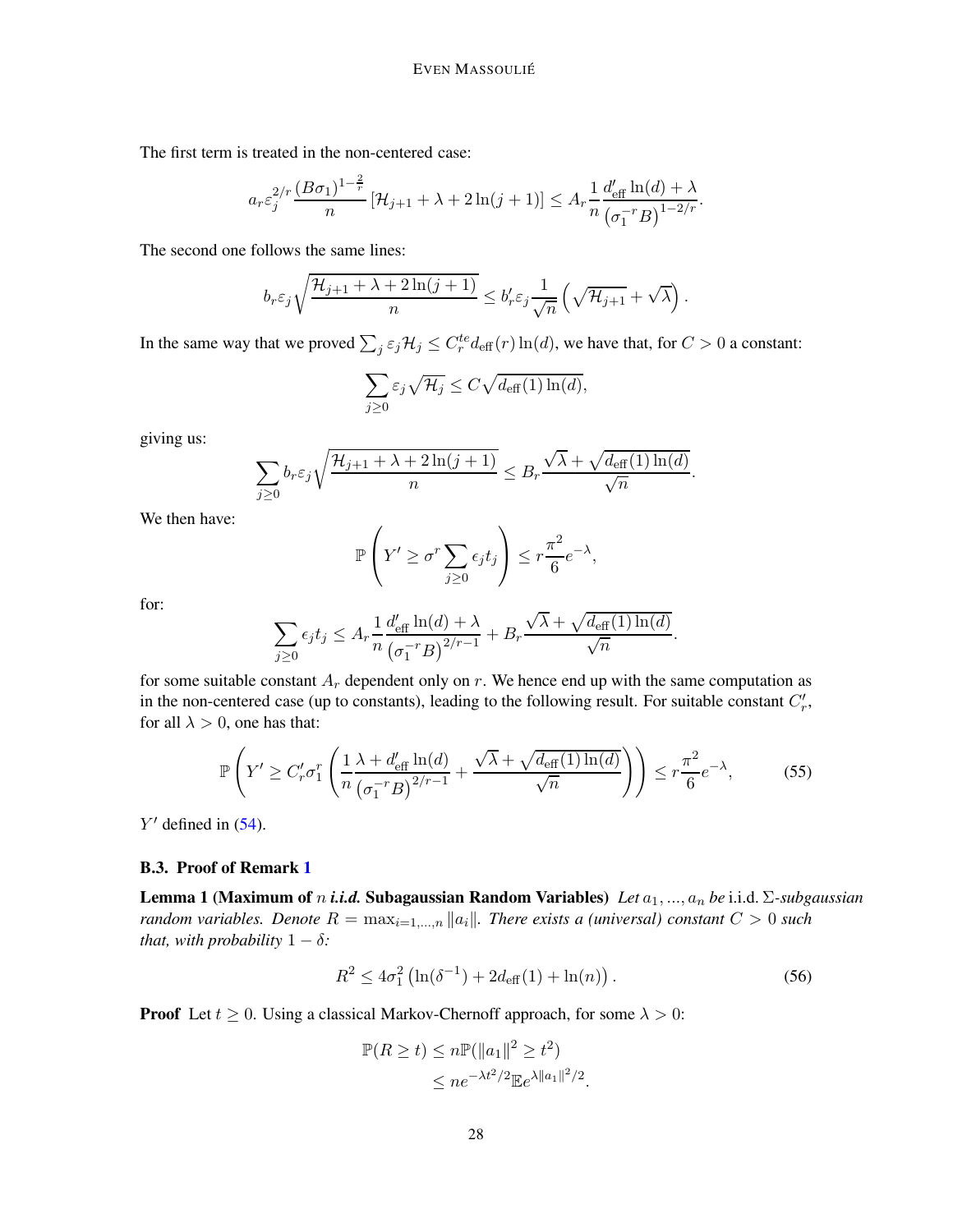Then, writing  $a_1 = \sum_{j=1}^d |j \sigma_j X_j|$  where  $(|j|)$  is an orthonormal basis of eigenvectors of  $\Sigma$ , and  $X_1, ..., X_d$  are *i.i.d.* standard gaussian variables  $\mathcal{N}(0, 1)$ , yields, using independence:

$$
\mathbb{E}e^{\lambda||a_1||^2/2} = \prod_{j=1}^d \mathbb{E}e^{\lambda \sigma_j^2 X_j^2/2}
$$

$$
= \prod_{j=1}^d \frac{1}{\sqrt{1 - \lambda \sigma_j^2}},
$$

where we assume that  $\lambda < \sigma_1^{-2}$ . We take  $\lambda = \frac{1}{2\sigma_1}$  $\frac{1}{2\sigma_1^2}$ . Now, using that  $\frac{1}{\sqrt{1-\sigma_1^2}}$  $\frac{1}{1-u} \leq e^{2u}$  for  $0 \leq u \leq 1/2$ yields for this particular  $\lambda$ :

$$
\mathbb{E}e^{\lambda||a_1||^2/2} \leq e^{2\sum_{j=1}^d \frac{\sigma_j^2}{\sigma_1^2}} = e^{2d_{\text{eff}}(1)}.
$$

We thus get  $\mathbb{P}(R \ge t) \le n \exp(-\frac{t^2}{4\sigma})$  $\frac{t^2}{4\sigma_1^2}$  +  $2d_{\text{eff}}(1)$ ). For  $\delta \in (0,1)$ , we hence have that, with probability  $1 - \delta$ :

$$
R^2 \le 4\sigma_1^2(\ln(\delta^{-1}) + 2d_{\text{eff}}(1) + \ln(n)).\tag{57}
$$

<span id="page-28-2"></span>П

# <span id="page-28-1"></span><span id="page-28-0"></span>B.4. Eventual Tightness

#### B.4.1. WITHOUT CENTERING

We want to derive possible tightness for our probability bounds. Let  $A_1, ..., A_n$  *i.i.d.* centered gaussians of covariance  $\Sigma$ . Then, for  $x_1, ..., x_r \in \mathcal{S}$ :

$$
\mathbb{E}\left[\prod_{k=1}^r A_1^\top x_k\right] \leq O(\sigma_1^r).
$$

We then take  $x_1 = ... = x_r = A_1 / ||A_1||$  in order to have:

$$
\frac{1}{n} \sum_{i} \prod_{k=1}^{r} A_i^{\top} x_k = \frac{\|A_1\|^r}{n} + O(\sigma_1^r)
$$
\n(58)

$$
= O\left(\frac{\sigma_1^r d_{\text{eff}}(1)^{r/2}}{n} + \sigma_1^r\right).
$$
 (59)

Cotrast this we the results obtained in Theorem [2:](#page-3-4) we require n to be of order  $d_{\text{eff}}(r) \ln(d) d_{\text{eff}}(1)^{r/2-1}$ (Remark [1\)](#page-3-7) for our bound to be of order  $O(1)$ . Considerations just above, and in particular [\(59\)](#page-28-2) require  $d_{\text{eff}}(1)^{r/2} = O(n)$ . Our lower and upper bounds match only up to a factor  $\frac{d_{\text{eff}}(r)\ln(d)}{d_{\text{eff}}(1)}$ , that should not be too large. However, our dependency in n seems optimal  $(1/n)$ . We believe that  $d_{\text{eff}}(r) \ln(d)$  instead of  $d_{\text{eff}}(1)$  is is simply an artifact of the proof.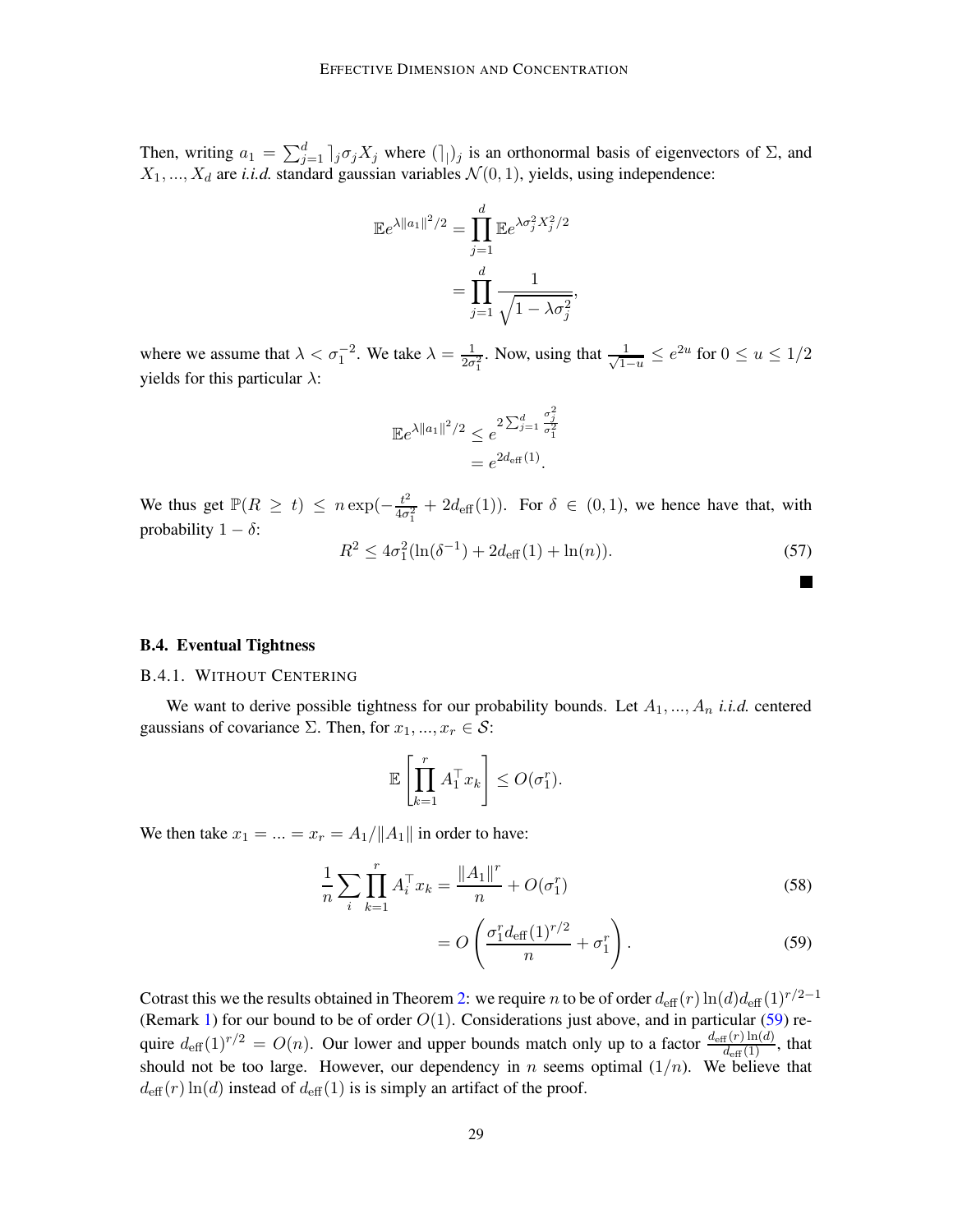# <span id="page-29-1"></span>B.4.2. WITH CENTERING

We now consider the centered case. The non-centered case suggest that we are not tight in terms of dimension-dependency, we thus restrict ourselves to the dependency in  $n$ . Consider the same random variables  $A_1, ..., A_n$  as above. Let, for  $x_1, ..., x_k \in \mathcal{B}$ :

$$
X = \frac{1}{n} \sum_{i=1}^{n} \left( \prod_{k=1}^{r} A_i^{\top} x_k - \mathbb{E} \left[ \prod_{k=1}^{r} A_i^{\top} x_k \right] \right). \tag{60}
$$

We have:

$$
\mathbb{E}[X^2] = \frac{1}{n} \mathbb{E}\left[\left(\prod_{k=1}^r A_1^\top x_k - \mathbb{E}\prod_{k=1}^r A_1^\top x_k\right)^2\right].
$$

We thus observe a dependency in  $1/n$  on the second moment. That leads to an optimal dependency in *n* in our centered bound. Indeed, we have a  $1/\sqrt{n}$ , but we cannot gain any order of magnitude: if we have something of the form  $\mathbb{P}(X \ge \gamma \frac{\lambda+\beta}{n^{\alpha}}) \le e^{-\lambda}$  for all  $\lambda > 0$ , we get  $E[X^2] \le \frac{\gamma^2 \beta^2}{n^{2\alpha}}$ , leading to an optimal exponent  $\alpha$  of 1/2, which we have.

#### <span id="page-29-0"></span>Appendix C. Bounding Random Tensors : Proof of Theorem [3](#page-5-1)

Given  $a_1, ..., a_n$  *i.i.d.* random vectors in  $\mathbb{R}^d$ ,  $\Sigma$ -subgaussian, we prove that, with probability  $1 - \delta$ :

$$
\left\| \frac{1}{n} \sum_{i=1}^{n} a_i^{\otimes p} - \mathbb{E} \left[ a_1^{\otimes p} \right] \right\|_{\text{op}} \le \tilde{\mathcal{O}} \left( \sqrt{\frac{\text{Tr}(\Sigma)^{2p}}{n}} \right),\tag{61}
$$

where  $\tilde{\mathcal{O}}$  hides logarithmic factors in  $d, \delta^{-1}, n$ .

First, recall that:

$$
\left\| \frac{1}{n} \sum_{i=1}^{n} a_i^{\otimes p} - \mathbb{E} \left[ a_1^{\otimes p} \right] \right\|_{\text{op}} = \sup_{x \in \mathcal{B}} \left\{ \frac{1}{n} \sum_{i=1}^{n} \langle a_i, x \rangle - \mathbb{E} \left[ \langle a_1, x \rangle \right] \right\}.
$$
 (62)

We begin with a first lemma, that bounds whp the right handside of the above equality, for  $x$  fixed.

**Lemma 2** Let  $X_1, ..., X_n$  be i.i.d. *real random variables with 1-subgaussian laws and*  $p \ge 2$ *. Let*  $S_n = \sum_{i=1}^n X_i^p$  $i<sup>p</sup>$ . There exists  $C_p > 0$  such that for any  $\lambda > 0$ :

$$
\mathbb{P}\left(|S_n - \mathbb{E}\left[S_n\right]| \ge C_p \lambda^{\frac{p+1}{2}} \sqrt{n \ln(n)^p} \right) \le e^{-\lambda}.\tag{63}
$$

**Proof** For  $i = 1, ..., n$ , let  $Y_i = X_i^p - \mathbb{E}[X_i^p]$  $i$ <sup>p</sup> and for some fixed  $R > 0$ ,  $Z_i = Y_i \mathbb{1}_{|Y_i| < R}$ . Denote  $S_n^R = \sum_{i=1}^n Z_i$ . Since we cannot use Chernoff bounds on the random variables  $Y_i$ , we artificially bound them by  $R > 0$ , and fix R afterwards. First, using Hoeffding's inequality:

<span id="page-29-2"></span>
$$
\mathbb{P}(|S_n^R - \mathbb{E}\left[S_n^R\right]| \ge t) \le 2e^{-\frac{2t^2}{nR^2}}.\tag{64}
$$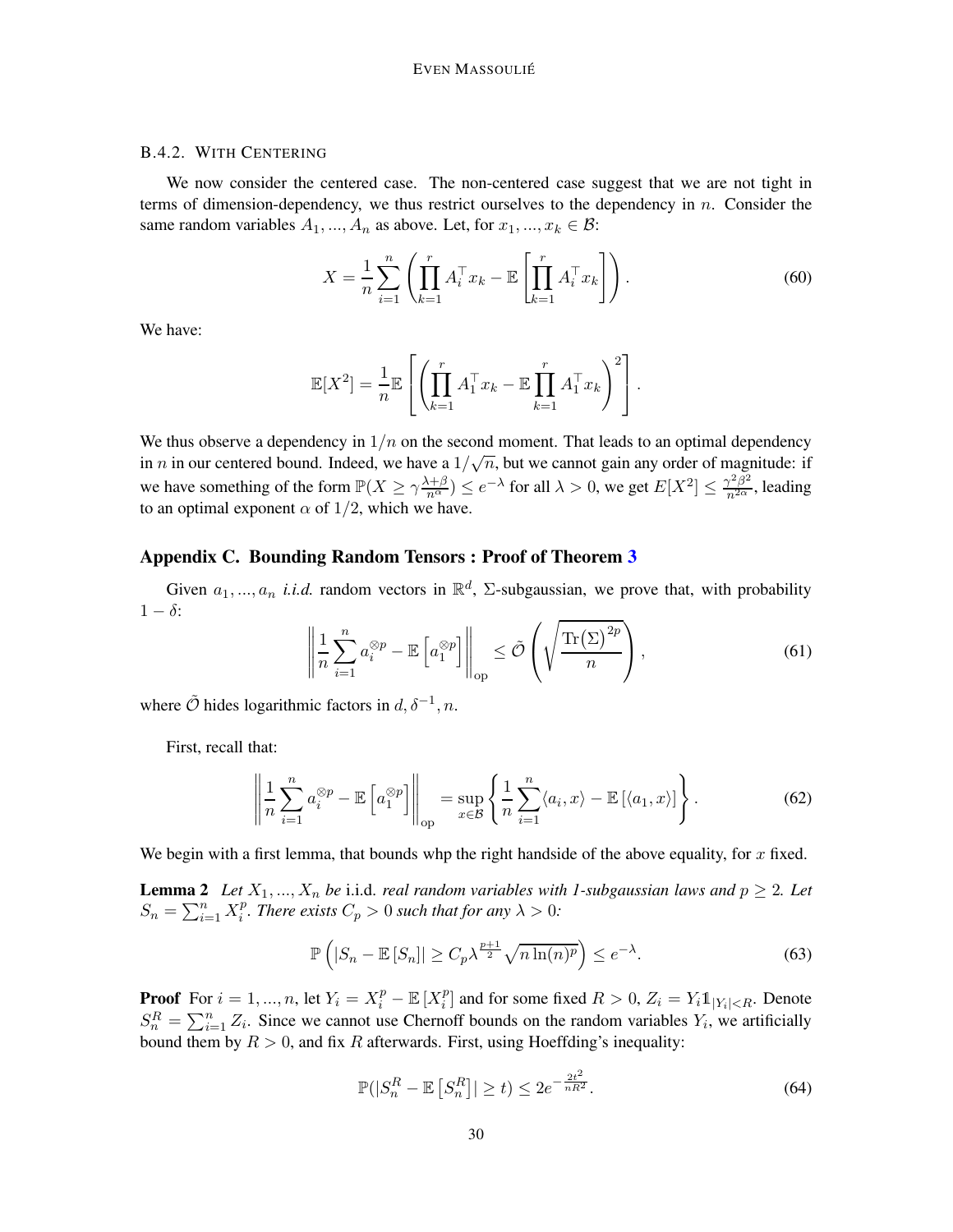Secondly, if  $R > \mathbb{E}[X_1^p]$  $\binom{p}{1}$ ,

$$
\mathbb{P}(|Y_1| > R) \le \mathbb{P}(X_1^p > R - \mathbb{E}[X_1^p]) + \mathbb{P}(X_1^p < -R + \mathbb{E}[X_1^p])
$$
  
\n
$$
\le 2\mathbb{P}(X_1^p > R - \mathbb{E}[X_1^p])
$$
  
\n
$$
\le 2\mathbb{P}(X_1 > (R - \mathbb{E}[X_1^p])^{1/p})
$$
  
\n
$$
\le 2 \exp\left(-\frac{(R - \mathbb{E}[X_1^p])^{2/p}}{2}\right),
$$

using the subgaussian tail of  $X_1$ . This leads to, using a union bound:

$$
\mathbb{P}(\sup_{i}|Y_{i}| > R) \leq 2n \exp\left(-\frac{(R - \mathbb{E}[X_{1}^{p}])^{2/p}}{2}\right).
$$
\n(65)

.

Thirdly,

$$
\mathbb{E}\left[S_n\right] - \mathbb{E}\left[S_n^R\right] = \mathbb{E}\left[S_n \mathbb{1}_{\{\forall i, |Y_i| < R\}}\right]^C
$$
\n
$$
= n \mathbb{E}\left[Y_1 \mathbb{1}_{|Y_1| > R}\right]
$$
\n
$$
\leq n \sqrt{\mathbb{P}(|Y_1| > R)} \mathbb{E}\left[Y_1^2\right]
$$
\n
$$
\leq C_p n \exp\left(-\frac{(R - \mathbb{E}\left[X_1^p\right])^{2/p}}{4}\right)
$$

We can now prove the desired result. Writing

$$
\mathbb{P}(|S_n - \mathbb{E}[S_n]| > t) \le \mathbb{P}(|S_n - \mathbb{E}[S_n]| > t, \forall i, |Y_i| < R) + \mathbb{P}(\sup_i |Y_i| > R),
$$

and noticing that  $\mathbb{P}(|S_n - \mathbb{E}[S_n]| > t, \forall i, |Y_i| < R) = \mathbb{P}(|S_n^R - \mathbb{E}[S_n]| > t, \forall i, |Y_i| < R)$ , making the difference  $\mathbb{E}[S_n] - \mathbb{E}[S_n^R]$  appear, we have:

$$
\mathbb{P}(|S_n - \mathbb{E}[S_n]| > t) \le \mathbb{P}(|S_n^R - \mathbb{E}[S_n^R]| > t - (\mathbb{E}[S_n] - \mathbb{E}[S_n^R])) + \mathbb{P}(\sup_i |Y_i| > R)
$$
  

$$
\le 2 \exp\left(\frac{-\left(t - (\mathbb{E}[S_n] - \mathbb{E}[S_n^R])\right)^2}{nR^2}\right) + 2n \exp\left(-\frac{(R - \mathbb{E}[X_1^P])^{2/p}}{2}\right).
$$

We choose  $R > 2\mathbb{E}[X_1^p]$  $\binom{p}{1}$  such that  $2n \exp \left(-\frac{1}{2}\right)$  $(R-\mathbb{E}[X_1^p])^{2/p}$ 4  $= e^{-u}$  for some  $u \geq 0$ . Then,  $\mathbb{E}\left[S_n\right] - \mathbb{E}\left[S_n^R\right] \leq c_p$  and:

$$
\mathbb{P}(|S_n - \mathbb{E}[S_n]| > t) \le C_p e^{-\frac{t^2}{nR^2}} + e^{-u},
$$

where  $u = \frac{(R - \mathbb{E}[X_1])^{2/p}}{4} - \log(2n)$ . Now, setting  $\frac{t^2}{nR^2} = u$  yields:

$$
t2 = unR2
$$
  
=  $C'_p nu(u + \log(n))^p$ ,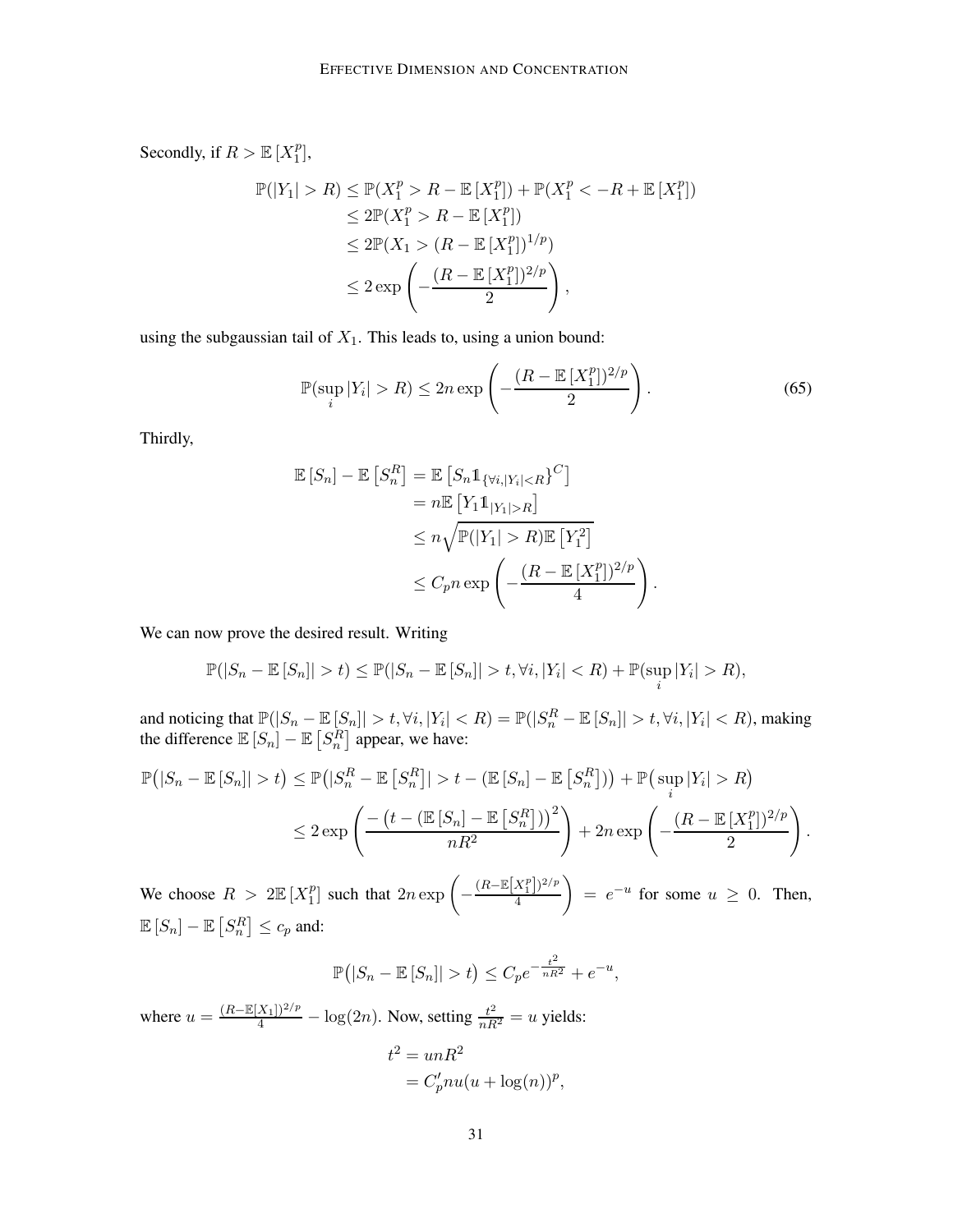and thus:

$$
\mathbb{P}\big(|S_n - \mathbb{E}[S_n]| > C_p'' \sqrt{nu(u + \log(n))^p} \big) \le C_p''' e^{-u}.\tag{66}
$$

The condition  $R > 2\mathbb{E}[X_1^p]$  $_{1}^{p}$ ] is translated in  $u > c_{p}$  that can be taken into account in constant  $C_p'''$ .  $\blacksquare$ 

Using this lemma, we can now prove the following:

**Theorem 6** Let  $T = \frac{1}{n}$  $\frac{1}{n} \sum_{i=1}^{n} a_i^{\otimes p}$  for  $p \ge 2$ , where  $a_1, ..., a_n$  are  $\Sigma$ -subgaussian random variables *in*  $\mathbb{R}^d$ *. There exists a constant*  $C_p > 0$  *such that for any*  $\delta \in (0,1)$ *, with probability at least*  $1 - \delta$ *, we have:*

$$
||T - \mathbb{E}T||_{op} \le C_p \sigma_1^p \sqrt{\frac{\left(d_{\text{eff}} + \ln(d) + \ln(\delta^{-1})\right)^{p+1} \ln(n)^p}{n}}.
$$
\n(67)

*where*  $\sigma_1^2$  *is the largest eigenvalue of*  $\Sigma$  *and*  $d_{\text{eff}} = \frac{\text{Tr}(\Sigma)}{\sigma_1^2}$  $\frac{\Gamma(\frac{2}{2})}{\sigma_1^2}$ .

Proof Remind that we have:

$$
\left\| \frac{1}{n} \sum_{i=1}^n a_i^{\otimes p} - \mathbb{E}\left[a_1^{\otimes p}\right] \right\|_{\text{op}} = \sup_{x \in \mathcal{B}} \left\{ \frac{1}{n} \sum_{i=1}^n \langle a_i, x \rangle - \mathbb{E}\left[\langle a_1, x \rangle\right] \right\},\,
$$

and thus, writing  $T = \frac{1}{n}$  $\frac{1}{n} \sum_{i=1}^n a_i^{\otimes p}$ :

$$
||T - \mathbb{E}[T]||_{op} = \frac{1}{n} \sup_{x \in \mathcal{S}} \left\{ \sum_{i=1}^{n} \langle \sqrt{\Sigma}^{-1} a_1, \sqrt{\Sigma} x \rangle^p - \mathbb{E} \left[ \langle \sqrt{\Sigma}^{-1} a_i, \sqrt{\Sigma} x \rangle^p \right] \right\}
$$
  

$$
= \frac{1}{n} \sup_{\sqrt{\Sigma}^{-1} y \in \mathcal{S}} \left\{ \sum_{i=1}^{n} \langle \sqrt{\Sigma}^{-1} a_i, y \rangle^p - \mathbb{E} \left[ \langle \sqrt{\Sigma}^{-1} a_i, y \rangle^p \right] \right\},
$$

and the  $(\sqrt{\Sigma^{-1}}a_i)_{i=1,\dots,n}$  are *i.i.d.* distributed and  $I_d$ -subgaussian. Denote  $Z_y = \sum_{i=1}^n \langle a_i, a_i \rangle$  $\sqrt{\Sigma}^{-1} a_i, y \rangle^p$ , for any  $y \in \sqrt{\Sigma}S$ . We know that for such y, we have  $||y|| \leq \sigma_1$ . Using Lemma [2](#page-29-2) for  $y \in \sqrt{\Sigma}S$ :

$$
\mathbb{P}\left(\frac{1}{n}(Z_y - \mathbb{E}Z_y) \ge C_p \sigma_1^p \sqrt{\frac{\lambda^{p+1}\ln(n)^p}{n}}\right) \le e^{-\lambda}.
$$

Let now N be an  $1/(2p\sigma_1^p)$  $_{1}^{p}$ )-covering of  $\sqrt{\Sigma}S$ . We thus have:

$$
\mathbb{P}\left(\sup_{x\in\mathcal{N}}\langle (T-\mathbb{E}T), x^{\otimes p} \rangle \ge C_p \sigma_1^p \sqrt{\frac{\lambda^{p+1}\ln(n)^p}{n}}\right) \le e^{-\lambda + \ln(|\mathcal{N}|)}.
$$

**Isotropic case**  $(\Sigma = I_d)$  In the isotropic case, one can achieve  $\ln(|\mathcal{N}|) \leq d \ln(1 + 4p)$  [\(Rogers](#page-15-13), [1963\)](#page-15-13). In that case, with probability  $1 - \delta$  we have:

$$
\sup_{x \in \mathcal{N}} \langle (T - \mathbb{E}T), x^{\otimes p} \rangle \le C_p \sigma_1^p \sqrt{\frac{\left(d + \ln(\delta^{-1})\right)^{p+1} \ln(n)^p}{n}}.
$$
\n(68)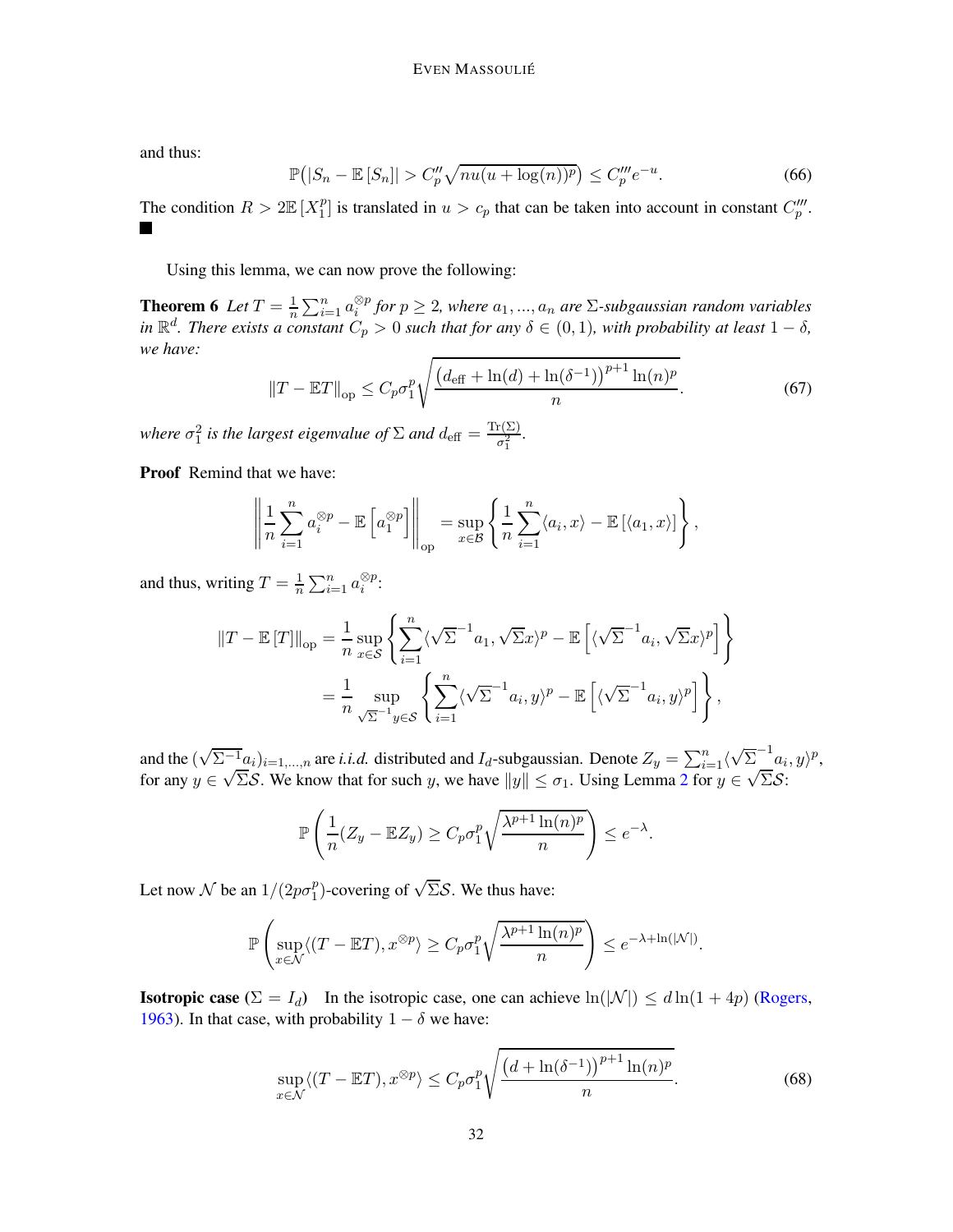Now, let  $y \in S$ . There exists  $x \in \mathcal{N}$  such that  $||x - y|| \leq 1/(2p)$ .

$$
\begin{aligned} \langle (T-\mathbb{E}T), y^{\otimes p} \rangle &\leq \langle (T-\mathbb{E}T), x^{\otimes p} \rangle + \| T-\mathbb{E}T \|_{\text{op}} \big\| x^{\otimes p} - y^{\otimes p} \big\| \\ &\leq \sup_{x \in \mathcal{N}} \langle (T-\mathbb{E}T), x^{\otimes p} \rangle + \frac{1}{2} \| T-\mathbb{E}T \|_{\text{op}}, \end{aligned}
$$

using the fact that for  $x, y \in S$  we have  $||x^{\otimes p} - y^{\otimes p}|| \le p||x - y|| \le 1/2$  (Lemma 10 in [Bubeck et al.](#page-13-2) [\(2020](#page-13-2))). This concludes the proof in the isotropic case, by taking a supremum over  $y \in S$ , leading to:

$$
\langle (T - \mathbb{E}T), y^{\otimes p} \rangle \le 2 \sup_{x \in \mathcal{N}} \langle (T - \mathbb{E}T), x^{\otimes p} \rangle.
$$

**Non-isotropic case (general**  $\Sigma$ **)** Let us use results from [Even and Massoulie](#page-14-9) [\(2021](#page-14-9)) (Section 3) in order to bound  $ln(|\mathcal{N}|)$ . For any  $r \geq 1$ ,

$$
\ln(|\mathcal{N}|) \le C'_{p,r} \left[ \min\left(d-1, (2p)^{2/r} (d_{\text{eff}}(r)-1)/e\right) \ln\left(\max\left(e, (2p)^{2/r} \frac{d_{\text{eff}}(r)-1}{d-1}\right)\right) + \ln(d) + d_{\text{eff}}(r) \right],
$$

and thus, if we assume that  $(2p)^{2/r} \le e \frac{d-1}{d_{\text{eff}}(r)}$  $\frac{d-1}{d_{\text{eff}}(r)-1}$ , we have:

$$
\ln(|\mathcal{N}|) \le C'_{p,r}\left((2p)^{2/r}\frac{d_{\text{eff}}(r)}{e} + \ln(d)\right).
$$

Back to our probabilistic bound:

$$
\mathbb{P}\left(\sup_{x\in\mathcal{N}}\langle (T-\mathbb{E}T), x^{\otimes p} \rangle \geq C_p \sigma_1^p \sqrt{\frac{\lambda^{p+1}\ln(n)^p}{n}}\right) \leq e^{-\lambda + C'_{p,r}\left((2p)^{2/r}\frac{d_{\text{eff}}(r)}{e} + \ln(d)\right)}.
$$

yielding the stated result, using the same argument as in the isotropic case: for some constant  $C_{p,r}$ , for any  $\delta > 0$ , with probability  $1 - \delta$ ,

$$
||T - \mathbb{E}T||_{op} \leq C_{p,r} \sigma_1^p \sqrt{\frac{(d_{\text{eff}}(r) + \ln(d) + \ln(\delta^{-1}))^{p+1} \ln(n)^p}{n}}
$$
.

Let now take  $r = 1$ . If  $(2p)^2 \le e \frac{d-1}{d_{\text{eff}}(1)}$  $\frac{d-1}{d_{\text{eff}}(1)-1}$ , we have with probability  $1-\delta$ :

$$
||T - \mathbb{E}T||_{op} \le C_{p,1}\sigma_1^p \sqrt{\frac{(d_{\text{eff}}(1) + \ln(d) + \ln(\delta^{-1}))^{p+1}\ln(n)^p}{n}}
$$

.

If  $(2p)^2 > e \frac{d-1}{d_{\text{eff}}(1)-1}$ , we have:

$$
||T - \mathbb{E}T||_{op} \leq C_{p,\infty} \sigma_1^p \sqrt{\frac{(d_{\text{eff}}(1) + \ln(d) + \ln(\delta^{-1}))^{p+1} \ln(n)^p}{n}}
$$
.

In the latter case, since  $d \leq c_p d_{\text{eff}}(1)$ , we still have

$$
||T - \mathbb{E}T||_{op} \le C'_p \sigma_1^p \sqrt{\frac{(d_{\text{eff}}(1) + \ln(d) + \ln(\delta^{-1}))^{p+1} \ln(n)^p}{n}}.
$$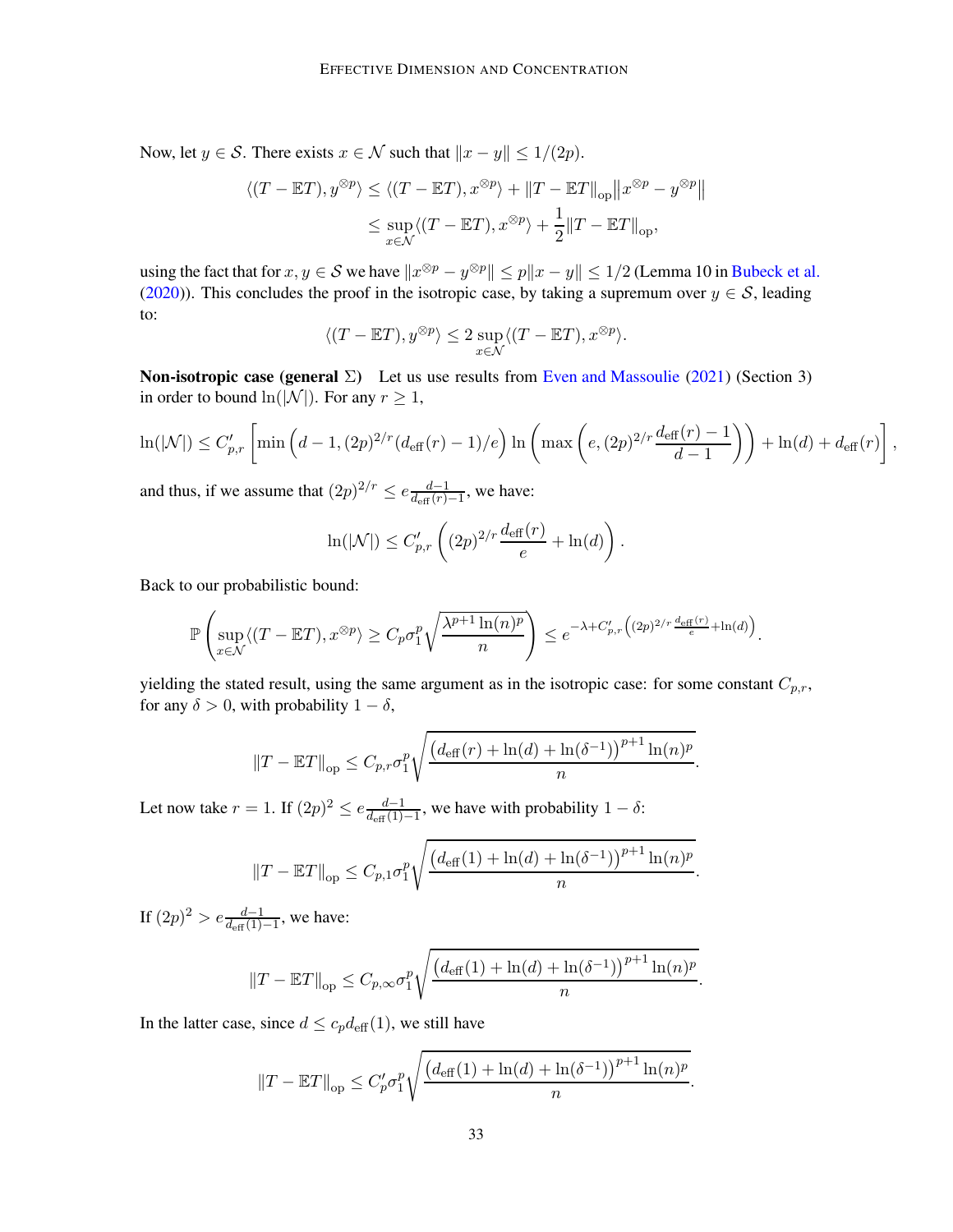Finally, with  $C_p = \max(C_p', C_{p,1})$ , in both cases, with probability  $1 - \delta$ 

$$
||T - \mathbb{E}T||_{op} \leq C_p \sigma_1^p \sqrt{\frac{(d_{\text{eff}}(1) + \ln(d) + \ln(\delta^{-1}))^{p+1} \ln(n)^p}{n}}
$$
.

# <span id="page-33-1"></span><span id="page-33-0"></span>Appendix D. Statistical Preconditioning

## D.1. Large Deviation of Hessians and Proposition [2](#page-8-1)

**Proof** We first apply Theorem [1](#page-3-7) and Remark 1 with  $f_1 = f_2 = Id$  and  $f_3 = \ell'' - \ell''(0)$ , giving a bound on the following quantity:

$$
M := \sup_{x,y,z \in \mathcal{B}} \frac{1}{n} \sum_{i=1}^n \left\{ (a_i^\top x)(a_i^\top y)(\ell''(a_i^\top z) - \ell''(0)) - \mathbb{E}\left[ (a_i^\top x)(a_i^\top y)(\ell''(a_i^\top z) - \ell''(0)) \right] \right\}.
$$

Now, notice that:

$$
\left\|H_x - \bar{H}_x\right\|_{\text{op}} \le M + N,
$$

where

$$
M':=\sup_{x,y\in\mathcal{B}}\frac{\ell''(0)}{n}\sum_{i=1}^n\left\{(a_i^\top x)(a_i^\top y)-\mathbb{E}\left[(a_i^\top x)(a_i^\top y)\right]\right\}.
$$

Again, M′ can be bounded by Theorem [1](#page-3-1) and Remark [1.](#page-3-7)

### <span id="page-33-2"></span>D.2. Bregman Gradient Descent: Algorithms and Theoretical Guarantees

**Problem Formulation:** As mentioned in Section [4.3,](#page-10-1) we aim at solving the following problem:

$$
\min_{x \in \mathbb{R}^d} \Phi(x) := F(x) + \psi(x),\tag{69}
$$

П

 $\blacksquare$ 

for some convex regularizer  $\psi$  on a convex domain  $Dom_{\psi}$ , and  $F \sigma_{F/\phi}$  relatively strongly convex and  $L_{F/\phi}$  relatively smooth with respect to some strongly convex function  $\phi$  (named the preconditioner). We still denote  $\kappa_{F/\phi} = \frac{\sigma_{F/\phi}}{L_{F/\phi}}$  $\frac{\partial F/\phi}{\partial F/\phi}$  their relative condition numbers.

Bregman Gradient Descent: The most classical algorithm in order to solve this optimization problem is *Bregman Gradient Descent* or *Mirror Gradient Descent*. The algorithm is the following, as sketched in Section [4.3.](#page-10-1)

- 1. Start from  $x_0 \in \text{Dom}_{\psi}$ ;
- 2. For  $t \in \mathbb{N}$  and some stepsize  $\eta_t > 0$ , perform the update:

<span id="page-33-3"></span>
$$
x_{t+1} \in \underset{x \in \mathbb{R}^d}{\arg \min} \left\{ \langle \nabla F(x_t), x \rangle + \psi(x) + \frac{1}{\eta_t} D_{\phi}(x, x_t) \right\}.
$$
 (70)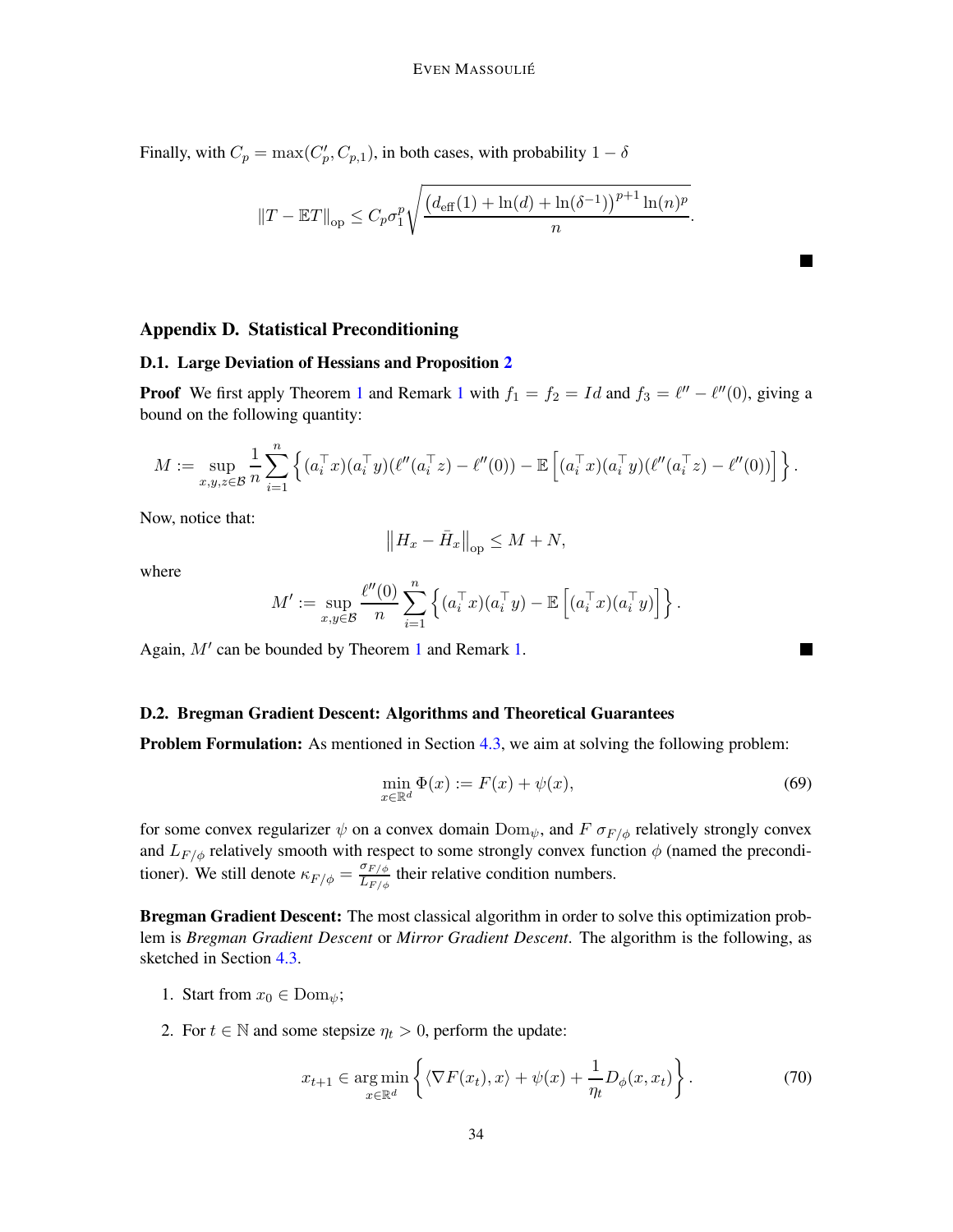For  $\phi = \frac{\left\| . \right\|^2}{2}$  $\frac{1}{2}$ , we get classical proximal gradient descent.

**Proposition 8 (Bregman Gradient Descent: Convergence Guarantees)** For stepsizes  $\eta_t = \frac{1}{L_{F/\phi}}$ *and* x ∗ *the minimizer,* [\(70\)](#page-33-3) *yields:*

$$
D_{\phi}(x_t, x^*) \leq \left(1 - \kappa_{F/\phi}^{-1}\right)^t D_{\phi}(x_0, x^*).
$$

*If*  $\phi$  *is*  $\mu$ -strongly convex, one has:

$$
||x_t - x^*||^2 \le \frac{1}{\mu} \left(1 - \kappa_{F/\phi}^{-1}\right)^t D_\phi(x_0, x^*).
$$

**Proof** For simplicity, we only assume that  $\psi = 0$  (no regularization). Let  $V_t(x) = \langle \nabla F(x_t), x \rangle +$ 1  $\frac{1}{\eta_t}D_{\phi}(x, x_t)$ . One has  $\nabla V_t(x) = \nabla F(x_t) + \frac{1}{\eta_t}(\nabla \phi(x) - \nabla \phi(x_t))$ . As  $\nabla V_t(x_{t+1}) = 0$ , we have:

$$
\eta_t \nabla F(x_t) + \nabla \phi(x_{t+1}) - \nabla \phi(x_t) = 0.
$$

Moreover:

$$
V_t(x^*) - V_t(x_{t+1}) = D_{\phi}(x_{t+1}, x^*),
$$

leading to:

$$
D_{\phi}(x_{t+1}, x^*) = \eta_t \nabla F(x_t)^\top (x^* - x_{t+1}) + D_{\phi}(x_t, x^*) - D_{\phi}(x_{t+1}, x_t).
$$

In order to study  $\eta_t \nabla F(x_t)^\top (x^* - x_{t+1})$ , we write:

$$
\eta_t \nabla F(x_t)^\top (x^* - x_{t+1}) = \eta_t \nabla F(x_t)^\top (x^* - x_t) + \eta_t \nabla F(x_t)^\top (x_t - x_{t+1}).
$$

We have  $\eta_t \nabla F(x_t)$ <sup> $\mid$ </sup>  $(x^* - x_t) = \eta_t (F(x^*) - F(x_t) - D_F(x_t, x^*))$ . For the second term, we remark that;

$$
D_{\phi}(x_{t+1}, x_t) + D_{\phi}(x_t, x_{t+1}) = \langle \nabla \phi(x_t) - \nabla \phi(x_{t+1}), x_t - x_{t+1} \rangle
$$
  
=  $\eta_t \langle \nabla F(x_t), x_t - x_{t+1} \rangle$ .

Plugging all this leads to:

$$
D_{\phi}(x_{t+1}, x^*) = D_{\phi}(x_t, x^*) - \eta_t (D_F(x^*, x_t) + F(x_t) - F(x^*)) + D_{\phi}(x_t, x_{t+1})
$$
  
\$\leq (1 - \eta\_t \sigma\_{F/\phi}) D\_{\phi}(x^\*, x\_t) + D\_{\phi}(x\_t, x\_{t+1}) - \eta\_t D\_F(x\_t, x^\*)\$.

Finally, using Bregman co-coercivity yields  $D_{\phi}(x_t, x_{t+1}) \leq \eta_t D_F(x_t, x^*)$  for  $\eta_t = 1/L_{F/\phi}$ , hence the result. П

Acceleration and *SPAG* Algorithm: although [Dragomir et al.](#page-13-5) [\(2019\)](#page-13-5) prove that the rate of convergence (1−κF/φ) above is optimal, [Hendrikx et al.](#page-14-4) [\(2020](#page-14-4)) propose an acceleration (*SPAG* algorithm) in the sense that asymptotically, one can reach a rate of convergence  $(1 - \sqrt{\kappa_{F/\phi}})$ . Using stochastic gradients is also possible [\(Dragomir et al.](#page-14-10), [2021\)](#page-14-10), with or without variance reduction.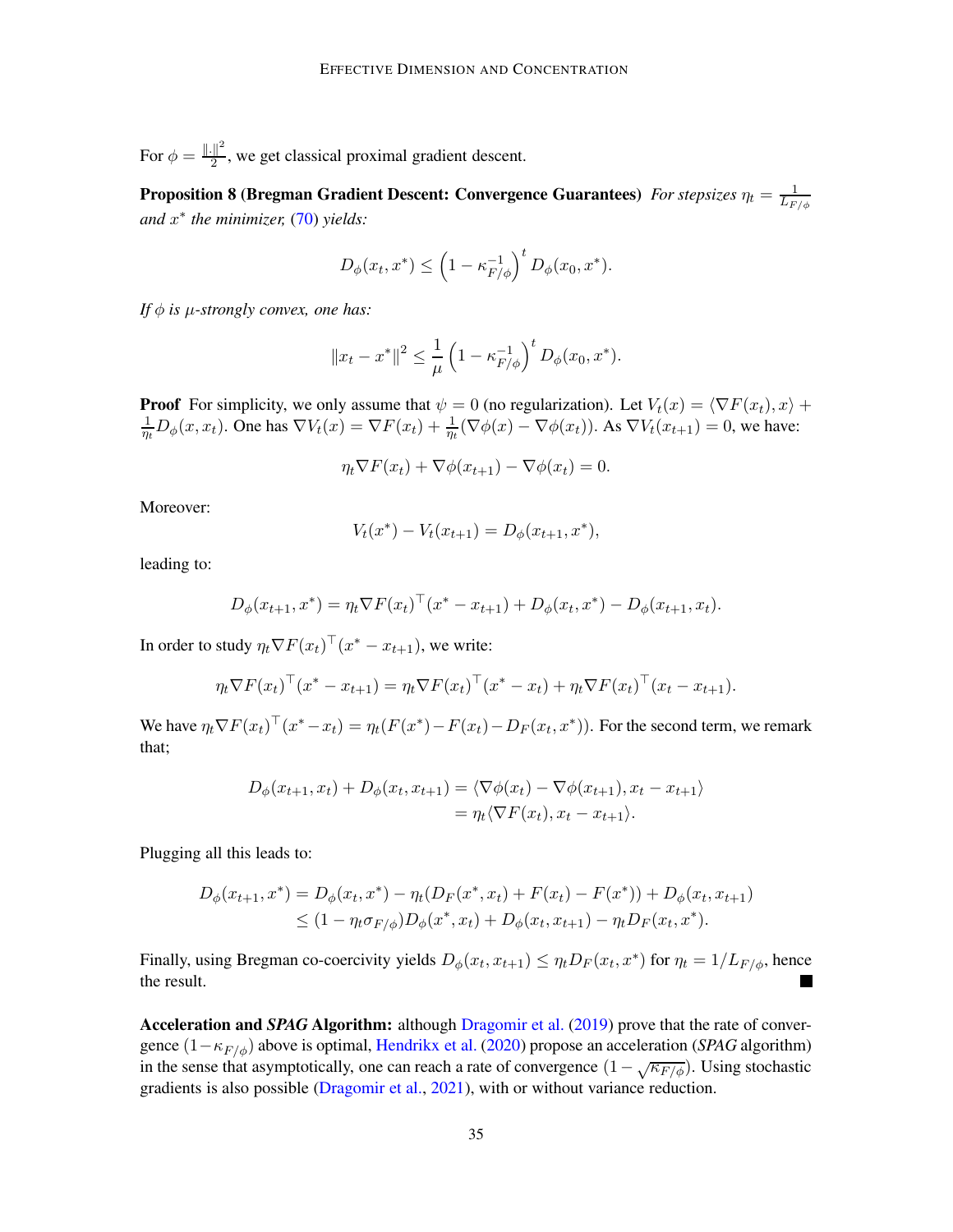# <span id="page-35-2"></span>D.3. Bounding Condition Numbers and Consequences on Statistical Preconditioning

For  $\mu > 0$  such that  $\forall x \in \text{Dom}_{\psi}, \left\|\nabla^2 f(x) - \nabla^2 F(x)\right\|_{\text{op}} \leq \mu$ , we have, for all  $x \in \text{Dom}_{\psi}$ and for  $\phi(x) = f(x) + \frac{||x||^2}{2}$  $\frac{2}{2}$  (inequalities are taken in terms of symmetric matrices):

$$
\nabla^2 F(x) \le \nabla^2 f(x) + \mu I_d = \nabla^2 \phi(x),
$$

giving us  $L_{F/\phi} \leq 1$ . Then, for relative strong\*convexity, as F is  $\lambda$ -strongly convex:

$$
\nabla^2 f(x) + \mu I_d \le \nabla^2 F(x) + 2\mu I_d
$$
  
\n
$$
\le (1 + 2\mu/\lambda)\nabla^2 F(x).
$$

Hence, we obtain:

$$
\kappa_{F/\phi} \le 1 + \frac{2\mu}{\lambda}.\tag{71}
$$

Proposition [3](#page-10-0) bounds this  $\mu$  with high probability using large deviations on Hessians, in order to apply these considerations.

# <span id="page-35-0"></span>D.4. Assumption [1](#page-8-2) Encompasses Logistic and Ridge Regressions

The statistician has access to feature vectors  $a_1, ..., a_n$ , and corresponding labels  $b_1, ..., b_n$ . Linear models (including logistic and ridge regression) take the form  $\ell(x, (a_i, b_i)) = \ell_i(a_i^\top x) + \frac{\lambda}{2} ||x||^2$ . Linear regression problems then reduces to the minimization of:

$$
\frac{1}{n}\sum_{i=1}^{n}\ell_i(a_i^{\top}x) + \frac{\lambda}{2}||x||^2.
$$
 (72)

It is then to be noticed that for logistic and ridge regressions, functions  $\ell_i$  verify  $\ell''_i = \ell''_j$  for  $i, j \in [n]$ .

### <span id="page-35-3"></span><span id="page-35-1"></span>Appendix E. Randomized Smoothing

# E.1. Randomized Smoothing: Detailed Algorithm and Convergence Guarantees for General Smoothing Distributions

**Detailed Algorithm:** we here describe in details how the algorithm works. We recall that  $f(x) =$  $\mathbb{E}_a[F(x,a)]$  for  $x \in \mathbb{R}^d$ .  $\mu$  is the smoothing distribution,  $\phi$  the known regularizing function. The algorithm uses three sequences of points  $(x_t, y_t, z_t)_t$ , where  $y_t$  is the *query* point: at iteration  $t$ , stochastic gradients are computed using  $y_t$ . The three sequences evolve according to a dual-averaging algorithm, involving three scalars  $L_t$ ,  $\theta_t$ ,  $\eta_t$  to control the stepsizes. The smoothed gradients use a sequence of scalars  $(u_t)_t$ . The algorithm:

- 1. Computes  $y_t = (1 \theta_t)x_t + \theta_t z_t$ .
- 2. Draws  $Z_{1,t},..., Z_{m,t}$  *i.i.d.* random variables according to the smoothing distribution  $\mu$ , for m a fixed integer.
- 3. Queries the oracle at the m points  $y_t + u_t Z_{i,t}$ ,  $i = 1, ..., m$ , yielding stochastic gradients  $g_{i,t} \in \partial F(y_t + u_t Z_{i,t}, a_{i,t}).$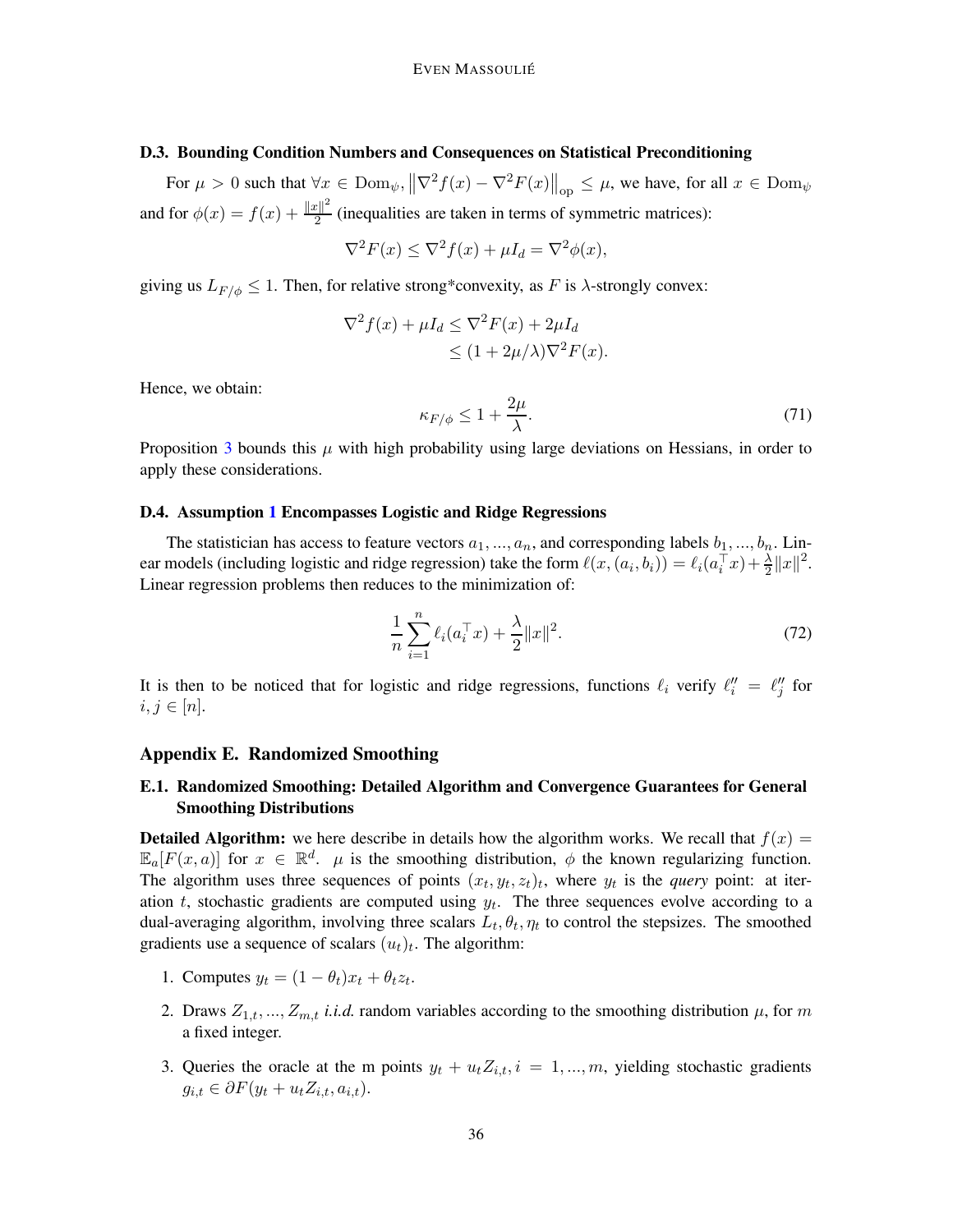- 4. Computes the average  $g_t = \frac{1}{m}$  $\frac{1}{m}\sum_{i=1}^m g_{i,t}.$
- 5. Performs the update:

<span id="page-36-1"></span>
$$
z_{t+1} = \arg\min_{x} \left\{ \sum_{\tau=0}^{t} \frac{1}{\theta_{\tau}} \langle g_{\tau}, x \rangle + \sum_{\tau=1}^{t} \frac{1}{\theta_{\tau}} \phi(x) + \frac{1}{2} (L_{t+1} + \frac{\eta_{t+1}}{\theta_{t+1}}) ||x||^2 \right\}, \quad (73)
$$
  

$$
x_{t+1} = (1 - \theta_t)x_t + \theta_t z_{t+1}.
$$

[Duchi et al.](#page-14-5) [\(2012](#page-14-5)) obtain the folowing result.

Proposition 9 (Convergence Guarantees for General Smoothing) *Assume that there exist constants*  $L_0$  *and*  $L_1$  *such that for all*  $u > 0$ *, we have*  $\mathbb{E}_{Z \sim \mu}[f(x + uZ)] \leq f(x) + L_0u$ *, and*  $\mathbb{E}_{Z\sim\mu}[f(x+uZ)]$  has  $L_1$ -Lispchitz continuous gradient. Set  $u_t = \theta_t u$ ,  $L_t = L_1/u_t$ , and as*sume that*  $\eta_t$  *is non-decreasing.* Set  $\theta_0 = 1$ *, and*  $\theta_{t+1} = \frac{2}{1 + \sqrt{1 + 4/\theta_{t-1}^2}}$ *. Assume that*  $||x^*|| \leq R$ *. Then, for all*  $T > 0$ *:* 

$$
\mathbb{E}[f(x_T) + \phi(x_T) - f(x^*) - \phi(x^*)] \le \frac{6L_1R^2}{Tu} + \frac{2\eta_TR^2}{T} + \frac{1}{T}\sum_{t=0}^{T-1} \frac{1}{\eta_t} \mathbb{E}[\|e_t\|^2] + \frac{4L_0u}{T}, \quad (74)
$$

where  $e_t = \nabla f_{\mu_t}(y_t) - g_t$  is the error in the gradient estimate.

## <span id="page-36-0"></span>E.2. Isotropic Smoothing: Proof of both Propositions [4](#page-11-3) and [5](#page-11-1)

In the isotropic case,  $\mu = \mathcal{N}(0, I_d)$  is the smoothing distribution. We now assume that  $F(., a)$ and thus f are L-Lipschitz. Proposition [4](#page-11-3) leads to explicit constants  $L_0$  and  $L_1$  in Proposition [9](#page-36-1) just above. We prove Proposition [4](#page-11-3) here.

**Proof** For all  $x \in \mathbb{R}^d$ , one has with Jensen inequality:

$$
f(x) \le f^{\gamma}(x).
$$

Then, we obtain  $f^{\gamma}(x) \le f(x) + \gamma L \sqrt{d}$  using Lipschitz continuity of f and  $\mathbb{E} ||Z|| \le \sqrt{d}$ . In order to prove that  $f^{\gamma}$  is  $L/\gamma$ -smooth, we need to compute its gradient:

$$
\frac{f^{\gamma}(x+h) - f^{\gamma}(x)}{h} = \int_{\mathbb{R}^d} dz f(z) (\mu(z-h/\gamma) - \mu(z))/h
$$

$$
= -\frac{1}{\gamma} \mathbb{E}_Z[f(x+\gamma Z)Z]
$$

when  $h \to 0$ , where  $\mu(z)$  is the density of the smoothing distribution. As in [Duchi et al.](#page-14-5) [\(2012](#page-14-5)), we then have that:

$$
\|\nabla f^{\gamma}(x) - \nabla f^{\gamma}(y)\| \leq \frac{1}{\gamma} \int_{\mathbb{R}^d} dz L_0 |\mu(z - x) - \mu(z - y)|.
$$

■

The end of the proof follows as in their Lemma 10.

Using these properties, and setting  $\eta_t = \frac{L\sqrt{t+1}}{B\sqrt{m}}$  $\frac{L\sqrt{t+1}}{R\sqrt{m}}, u = Rd^{-1/4}$  and  $L_t = L/u_t$ , Proposition [5](#page-11-1) is obtained by simplifying the expression in Proposition [9](#page-36-1) [\(Duchi et al.,](#page-14-5) [2012](#page-14-5)).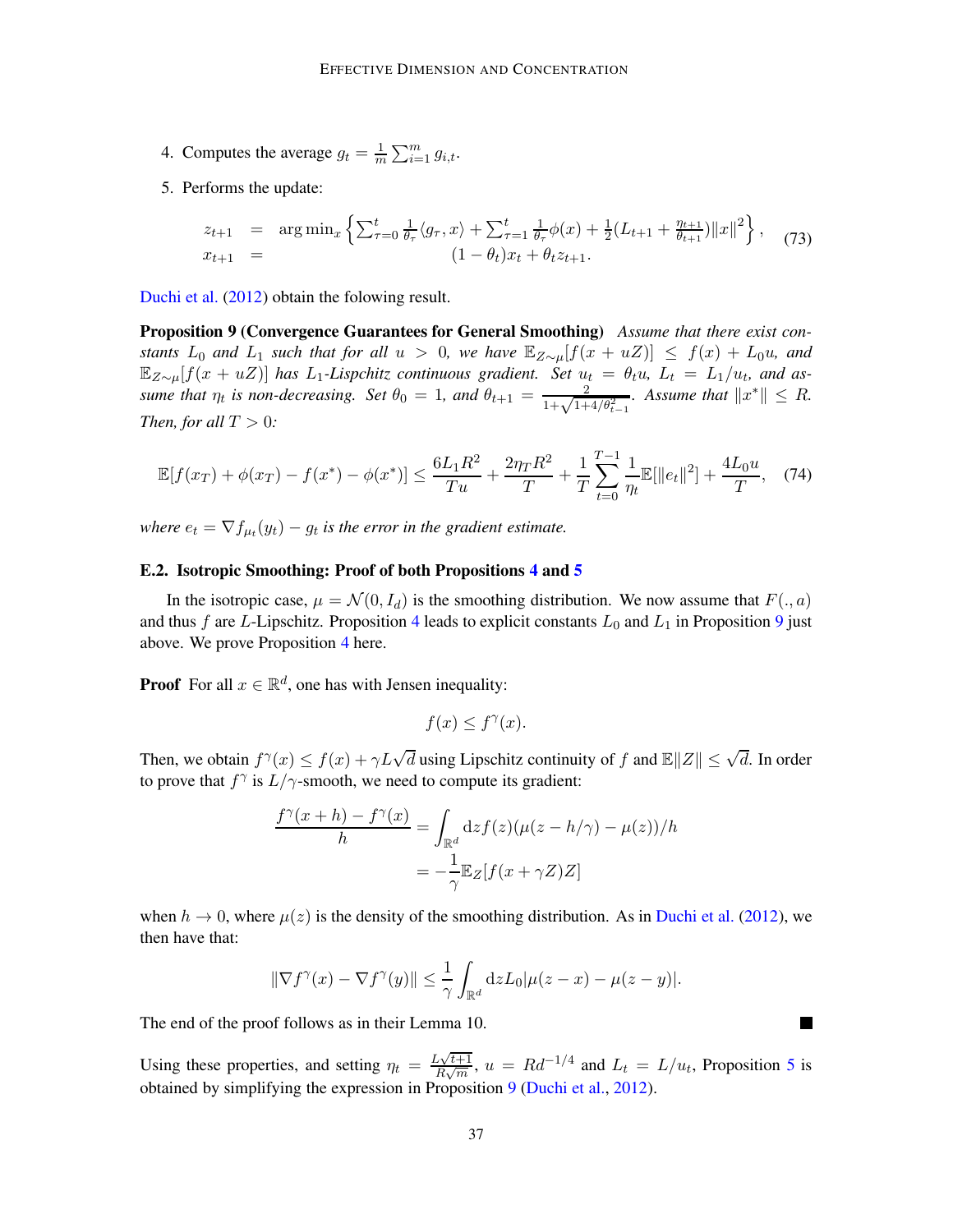# <span id="page-37-0"></span>E.3. Non-Isotropic Smoothing

We now focus on non-isotropic smoothing distributions:  $\mu = \mathcal{N}(0, \Sigma')$ , for  $\Sigma'$  a symmetric definite positive matrix to determine. We start by proving Proposition [6.](#page-12-3) **Proof** Let  $X \sim \mathcal{N}(0, \Sigma')$ . Denote, for  $i \in [N]$ :

$$
f_i^{\gamma}(x) = \mathbb{E}[\ell(a_i^{\top}(x + \gamma X))]. \tag{75}
$$

We have using  $L$ -Lipschitz continuity of  $f$ :

$$
f \le f^{\gamma} \le f + \gamma L \sqrt{d_{\text{eff}}(1)\sigma_1^2} \sqrt{\text{Tr}(\Sigma')}.
$$
 (76)

Some computations lead to:  $f_i^{\gamma}$  $i^{\gamma}$  is differentiable and

$$
\nabla f_i^{\gamma}(x) = -\frac{1}{\gamma} \mathbb{E}[\ell_i(a_i^{\top}(x + \gamma X))\Sigma'^{-1}X] \tag{77}
$$

$$
= -\frac{1}{\gamma} \mathbb{E}[\ell_i(a_i^\top (x + \gamma \Sigma' Y))Y] \text{ where } Y \sim \mathcal{N}(0, \Sigma'^{-1})
$$
 (78)

$$
= -\frac{1}{\gamma} \mathbb{E} [\ell_i (a_i^\top (x + \gamma \Sigma' Y)) a_i \times \frac{\langle Y, a_i \rangle}{\|a_i\|^2}], \tag{79}
$$

as only the contribution of Y in  $\mathbb{R}a_i$  is to be taken into account. The form [\(8\)](#page-3-8) begins to appear here.

$$
\|\nabla f^{\gamma}(x) - \nabla f^{\gamma}(y)\| = \frac{1}{\gamma} \sup_{\|v\| \le 1} \frac{1}{N} \sum_{i=1}^{N} \mathbb{E}_{Y} [(\ell_i(a_i^{\top}(x + \gamma \Sigma' Y)) - \ell_i(a_i^{\top}(y + \gamma \Sigma' Y))) \frac{a_i \langle Y, a_i \rangle}{\|a_i\|^2}]^{\top} v
$$
  
\n
$$
\le \frac{1}{\gamma} \sup_{\|v\| \le 1} \frac{1}{N} \sum_{i=1}^{N} \mathbb{E}_{Y} [L|a_i^{\top}(x - y)||a_i^{\top} v] \frac{|\langle Y, a_i \rangle|}{\|a_i\|^2}]
$$
  
\n
$$
= \frac{1}{\gamma} \sup_{\|v\| \le 1} \frac{1}{N} \sum_{i=1}^{N} L|a_i^{\top}(x - y)||a_i^{\top} v] \frac{\mathbb{E}_{Y} [|\langle Y, a_i \rangle|]}{\|a_i\|^2}
$$
  
\n
$$
\le \frac{1}{\gamma} \frac{\max_i \|a_i\|_{\Sigma'^{-1}}}{\min_i \|a_i\|^2} \sup_{\|v\| \le 1} \frac{1}{N} \sum_{i=1}^{N} L|a_i^{\top}(x - y)||a_i^{\top} v|.
$$

Using Theorem [3,](#page-5-1) we have that:

$$
\left\| \frac{1}{N} \sum_{i} a_i a_i^{\top} - \mathbb{E} a_i a_i^{\top} \right\|_{\text{op}} \leq C \sqrt{\frac{d_{\text{eff}}(1) + \ln(\delta^{-1})}{N}}.
$$

Thus, with probability  $1 - \delta$ :

$$
\sup_{\|v\| \le 1, \|x-y\| \le 1} \frac{1}{N} \sum_{i=1}^N L |a_i^\top (x-y)| |a_i^\top v| \le C\sigma_1^2 \sqrt{\frac{d_{\text{eff}}(1) + \ln(\delta^{-1})}{N}} + \sigma_1^2.
$$

Furthermore, tightness of norms of gaussian random variables around their mean lead to  $\min_i ||a_i||^2 \approx$  $\sigma_1^2 d_{\text{eff}}(1)$ . Then,  $\max_i ||a_i||_{\Sigma'^{-1}} \approx \text{Tr}(\Sigma \Sigma'^{-1})$ . Minimizing this under  $||\Sigma'|| = C^{te}$  leads to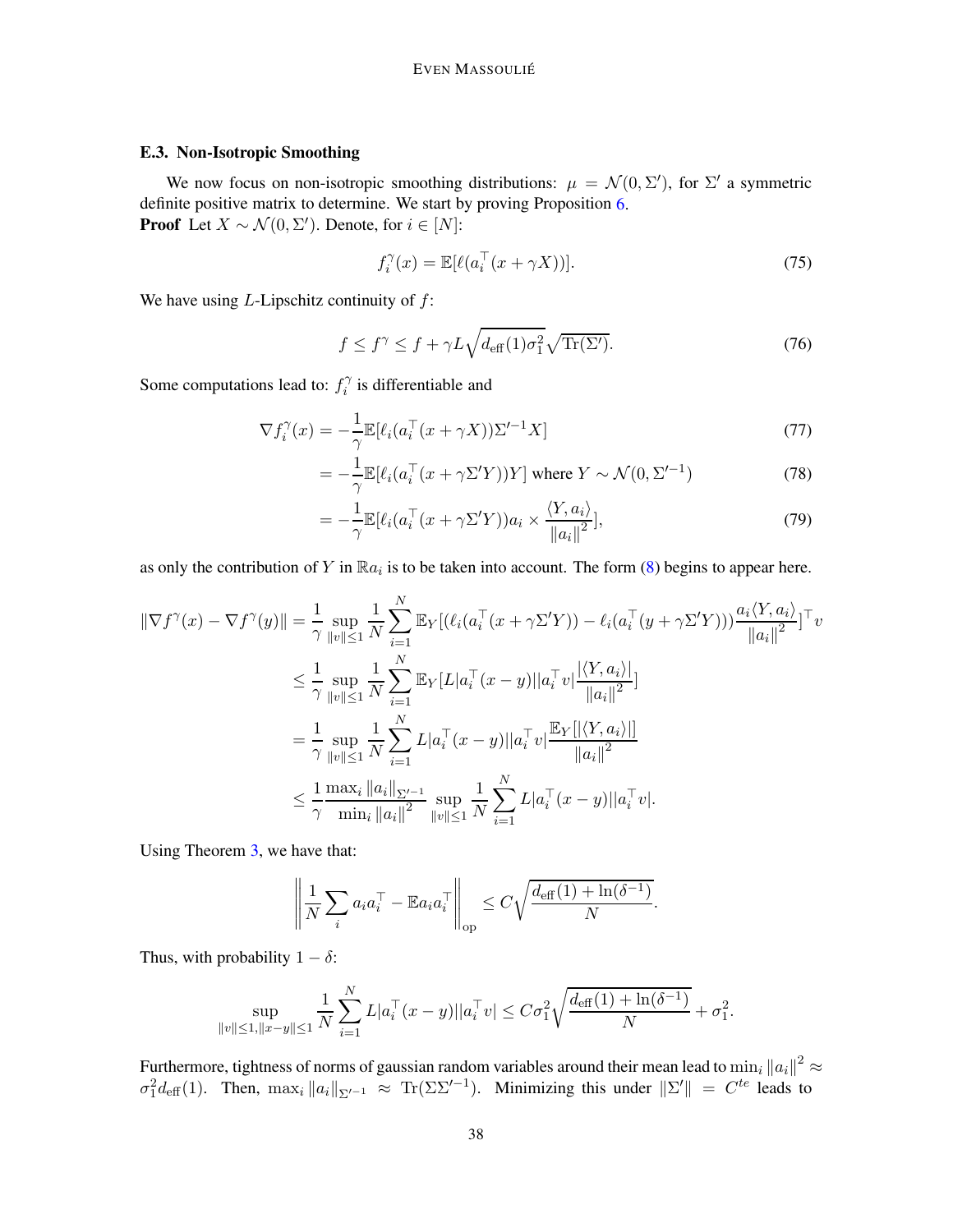$$
\Sigma' = \sqrt{\Sigma}.
$$

All in one, with  $\Sigma' = \sqrt{\Sigma}$ , we end up with:

$$
f^{\gamma} \leq f + \gamma L \sqrt{\sigma_1^3 d_{\text{eff}}(1) d_{\text{eff}}(2)},
$$
  

$$
\|\nabla f^{\gamma}\|_{\text{Lip}} \leq \frac{L \sigma_1^{1/2} d_{\text{eff}}(2)^{1/2}}{\gamma d_{\text{eff}}(1)} \left(1 + C \sqrt{\frac{d_{\text{eff}}(1) \ln(d) + \ln(\delta^{-1})}{N}}\right).
$$

Then, Proposition [7](#page-12-4) is obtained in the same way as Proposition [5,](#page-11-1) setting  $\eta_t = \frac{L\sqrt{t+1}}{B\sqrt{m}}$ ,  $u =$  $R\sqrt{m}$ R  $\frac{1}{2} \frac{L\sigma_1^{1/2} d_{\text{eff}}(2)^{1/2}}{\sqrt{d_{\text{eff}}(1)}} \left(1 + C\sqrt{\frac{d_{\text{eff}}(1)\ln(d) + \ln(\delta^{-1})}{N}}\right)$  and  $L_t = L/u_t$ . We just replaced  $d^{-1/4}$  by a less ergonomic, yet smaller expression.

# <span id="page-38-0"></span>Appendix F. Robustness of Two-Layered Neural Networks with Polynomial Activation

In this section, we present two applications of our chaining bounds, that played a role of toy problem. [Bubeck et al.](#page-13-2) [\(2020](#page-13-2)) conjecture that two-layered neural networks interpolating *generic data* (defined below)) have a Lipshitz constant that must be lower bounded by  $\sqrt{\frac{n}{k}}$  where *n* is the number of data points, and  $k$  the number of neurons.

**Definition 11 (Generic Data 1)** Data  $(x_i, y_i)_{1 \leq i \leq n}$  are generic if they are i.i.d. and if  $y_i$  are cen*tered random signs,*  $x_i$  *centered gaussians of covariance*  $I_d/d$ *.* 

<span id="page-38-1"></span>We aim at generalizing some of their results in a non-isotropic framework. We thus define in another way generic data.

**Definition 12 (Generic Data 2)** Data  $(x_i, y_i)_{1 \leq i \leq n}$  are generic if they are i.i.d. and if  $y_i$  are centered random signs,  $x_i$  centered gaussians of covariance  $\Sigma/(\sigma_1^2 d_{\text{eff}}(1))$ .

**Definition 13 (Tensor)** *A tensor of order*  $p \in \mathbb{N}^*$  *is an array*  $T = (T_{i_1,\ldots,i_p})_{i_1,\ldots,i_p \in [d]} \in \mathbb{R}^{dp}$ . T *is said to be of rank* 1 *if it can be written as:*

$$
T = u_1 \otimes \cdots \otimes u_p
$$

*for some*  $u_1, ..., u_p \in \mathbb{R}^p$ . *Scalar product is defined as:*

$$
\langle T, S \rangle = \sum_{i_1, \dots, i_p} T_{i_1, \dots, i_p} S_{i_1, \dots, i_p}.
$$

*We define the operator norm of a tensor as:*

$$
||T||_{\text{op}} = \sup_{||x_1 \otimes ... \otimes x_p|| \le 1} \langle T, x_1 \otimes ... \otimes x_p \rangle.
$$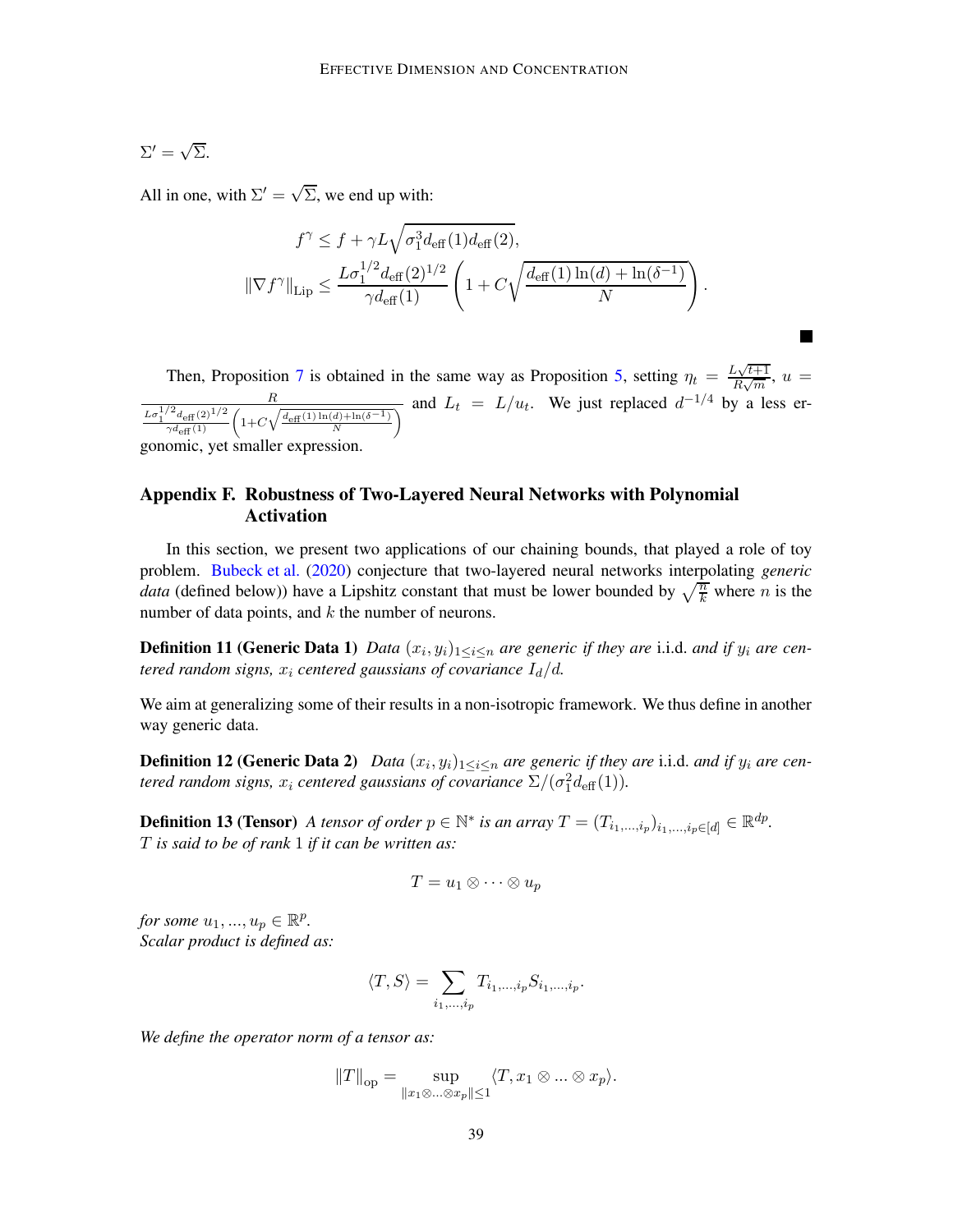**Definition 14 (Two Layered Neural Network)** A two-layered neural network with inputs in  $\mathbb{R}^d$ , k *neurons and Lipschitz non-linearity* ψ *is a function of the form:*

$$
f(x) = \sum_{\ell=1}^{k} a_{\ell} \psi(w_{\ell}^{\top} x + b_{\ell}).
$$
 (80)

**Conjecture:** A two-layered neural network f that fits generic data  $(x_i, y_i)_{1 \leq i \leq n}$  must satisfy, with high probability when  $d \to \infty$ , for some constant  $c > 0$  [\(Bubeck et al.,](#page-13-2) [2020\)](#page-13-2):

$$
\text{Lip}_{\mathcal{S}}(f) \ge c\sqrt{\frac{n}{k}}.\tag{81}
$$

That conjecture is not proven (just in some very particular cases and regimes). However, we propose to adapt considerations made with polynomial activation functions  $\psi$  in the isotropic regime, to the non-isotropic one. Our aim is however not to link  $k$  the number of neurons, to  $n$  the number of observations. Indeed, we believe that in this model of *generic data* (both isotropic and non-isotropic ones), dimensionality plays a core role in the Lipschitz constant of  $f$ . If one considers different dimensions,  $n$  and  $k$  being fixed, it is natural to believe that, due to the concentration of gaussians in small dimensions, the Lipschitz constant will be bigger for smaller dimensions. Furthermore, adding non-isotropy and introducing effective dimensions should not change this replacing dimensions by effective ones, hence the following proposition, which aims at giving insights on the impact of (effective) dimension on the Lipschitz constant of  $f$ .

**Proposition 10** Assume that  $(x_i, y_i)_{1 \leq i \leq n}$  are generic data (Definition [12\)](#page-38-1). Let  $\psi(t) = \sum_{q=0}^{p} \alpha_q t^q$ *and* f a two-layered neural network with activation function  $\psi$  such that  $\forall i, f(x_i) = y_i$ . Then, if  $d_{\text{eff}}(1) \leq c_0 n$  *for some*  $c_0 > 0$ *, with probability*  $1 - a \exp(-b d_{\text{eff}}(1))$ *:* 

$$
\operatorname{Lip}_{\mathcal{S}}(f) \ge C_p \frac{n}{d^{p-1} d_{\text{eff}}(1)}.\tag{82}
$$

Either the bound is not tight (likely), or achieving better Lipschitz constants for  $f$  is easier with non isotropic data. Both are possible however, and suggest the importance of effective dimensions in the robustness of neural networks. The proof below follows the same steps as in [Bubeck et al.](#page-13-2) [\(2020\)](#page-13-2). **Proof** Note that there exist  $T_0, ..., T_p$  tensors such that  $T_q$  is of order q and:

$$
f(x) = \sum_{q} \langle T_q, x^{\otimes q} \rangle.
$$

Let  $\Omega_q = \sum_{i=1}^n y_i x_i^{\otimes q}$ . We have:

$$
n = \sum_{i} y_i f(x_i) = \sum_{q=0}^{p} \langle T_q, \Omega_q \rangle.
$$

Hence, there exists  $q \ge 1$  such that  $\langle T_q, \Omega_q \rangle \ge c_p n$ .

$$
c_p n \leq \langle T_q, \Omega_q \rangle
$$
  
\n
$$
\leq \|\Omega_q\|_{op} \|T_q\|_{op,*}
$$
  
\n
$$
\leq d^{q-1} \|\Omega_q\|_{op} \|T_q\|_{op},
$$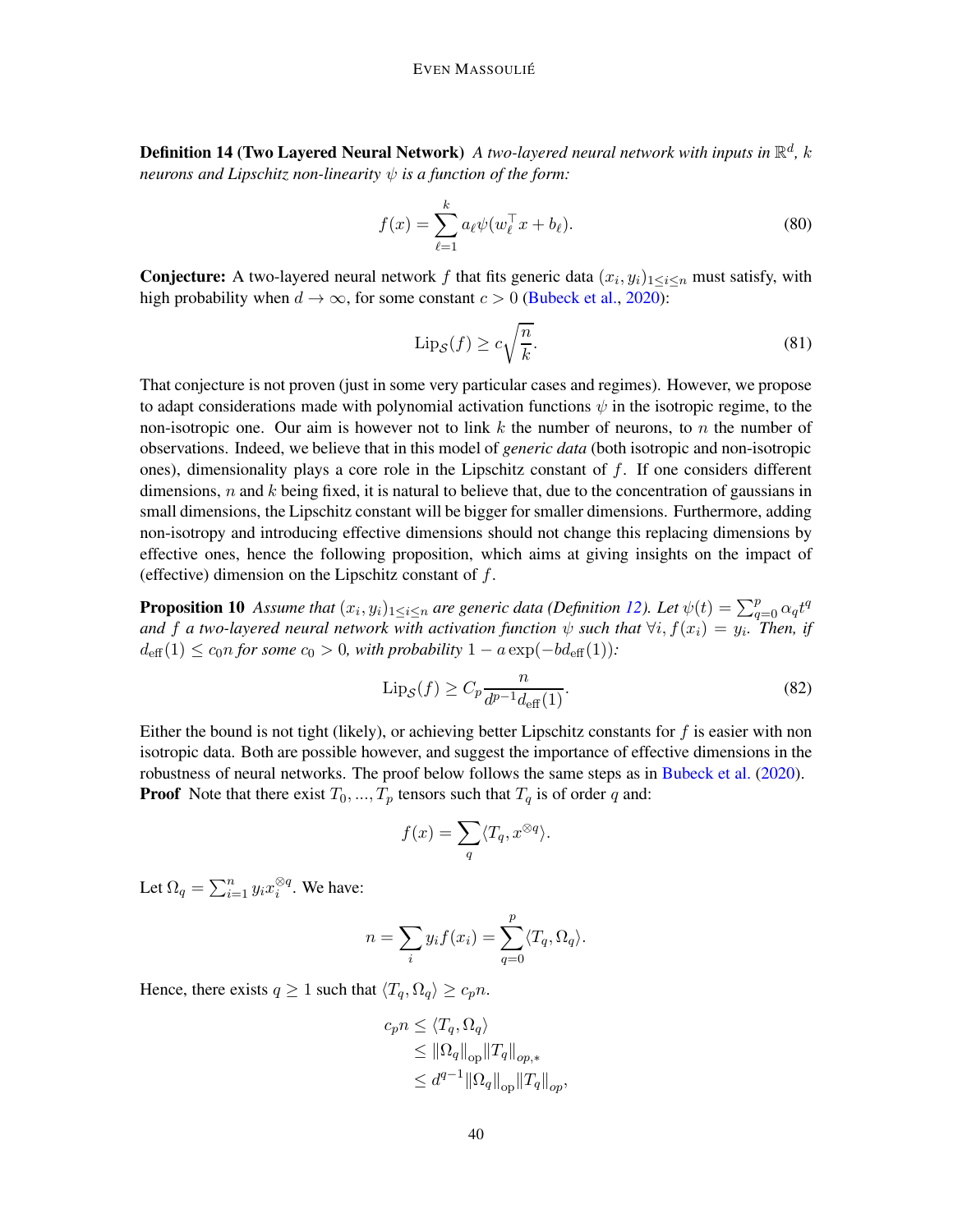using that  $||T_q||_{op,*} \leq d^{q-1} ||T_q||_{op}.$  We then notice that:

$$
\frac{1}{n} \|\Omega_q\|_{\text{op}} = \sup_{z_1,\ldots,z_q \in \mathcal{S}} \frac{1}{n} \sum_{i=1}^n y_i \prod_{k=1}^q x_i^{\top} z_k,
$$

which is exactly the same form as  $Y$  in [\(8\)](#page-3-8), except for the  $y_i$ 's. However, we need a centered bound here: we will use the  $y_i$  for this. Let  $n^+ = \{i : y_i = 1\}$ , and  $n^- = \{i : y_i = -1\}$ . We have:

$$
\frac{1}{n}\sum_{i=1}^{n}y_{i}\prod_{k=1}^{q}x_{i}^{\top}z_{k} = \frac{1}{n}\left(\sum_{i\in n^{+}}y_{i}\prod_{k=1}^{q}x_{i}^{\top}z_{k} - \mathbb{E}\left[\prod_{k=1}^{q}x_{1}^{\top}z_{k}\right]\right) \n+ \frac{1}{n}\left(\sum_{i\in n^{-}}y_{i}\prod_{k=1}^{q}x_{i}^{\top}z_{k} + \mathbb{E}\left[\prod_{k=1}^{q}x_{1}^{\top}z_{k}\right]\right) \n+ \frac{n^{+}-n^{-}}{n}\mathbb{E}\left[\prod_{k=1}^{q}x_{1}^{\top}z_{k}\right].
$$

With probability  $1 - C \exp(-c\tau)$  (with respect to the  $y_i$ 's):

$$
|n^+ - n^-| \le \sqrt{n\tau}.
$$

We then have with probability  $1 - Ce^{-c\tau}$ :

$$
\frac{n^+ - n^-}{n} \mathbb{E}\left[\prod_{k=1}^q x_1^\top z_k\right] \le \sqrt{\frac{\tau}{n}}.
$$

The first two terms can be bounded using Theorem [3](#page-5-1) and the fact that under the event  $|n^+ - n^-| \le$  $\sqrt{n\tau}$ , we have  $n^+, n^- \geq \frac{n-\sqrt{n\tau}}{2} \geq n/3$  if  $\tau \leq c_0 n$ . Using these considerations gives with probability  $1 - Ce^{-c\tau} - 4\delta$ :

$$
\left\|\Omega_q\right\|_{\text{op}} \leq \sqrt{\frac{\tau}{n}} + 2c'\sqrt{\frac{\ln(\delta^{-1}) + d_{\text{eff}}(1)}{n}}.
$$

Taking  $\delta = \exp(-d_{\text{eff}}(1))$  and  $\tau = d_{\text{eff}}(1)$  yields:

$$
\frac{1}{n} \|\Omega_q\|_{\text{op}} \le C' \sqrt{\frac{d_{\text{eff}}(1)}{n}}.
$$

Finally, we have, with probability  $1 - a \exp(-d_{\text{eff}}(1))$ , if  $d_{\text{eff}}(1) \leq c_0 n$ :

$$
||T_q||_{\text{op}} \ge \frac{c_p n}{d^{q-1} ||\Omega_q||_{\text{op}}} \ge C_q \frac{n}{d^{q-1} d_{\text{eff}}(1)}.
$$

<span id="page-40-0"></span>Then, by observing that the Lipschitz constant of f on the unit ball is lower bounded by  $||T_q||_{op}$ for any  $q$  (with a constant multiplicative factor, using Markov brother's inequality), we obtain with probability  $1 - a \exp(-b d_{\text{eff}}(p) \ln(d))$ :

$$
\operatorname{Lip}_{\mathcal{S}}(f) \ge C_p \frac{n}{d^{p-1} d_{\text{eff}}(1)}.\tag{83}
$$

I II